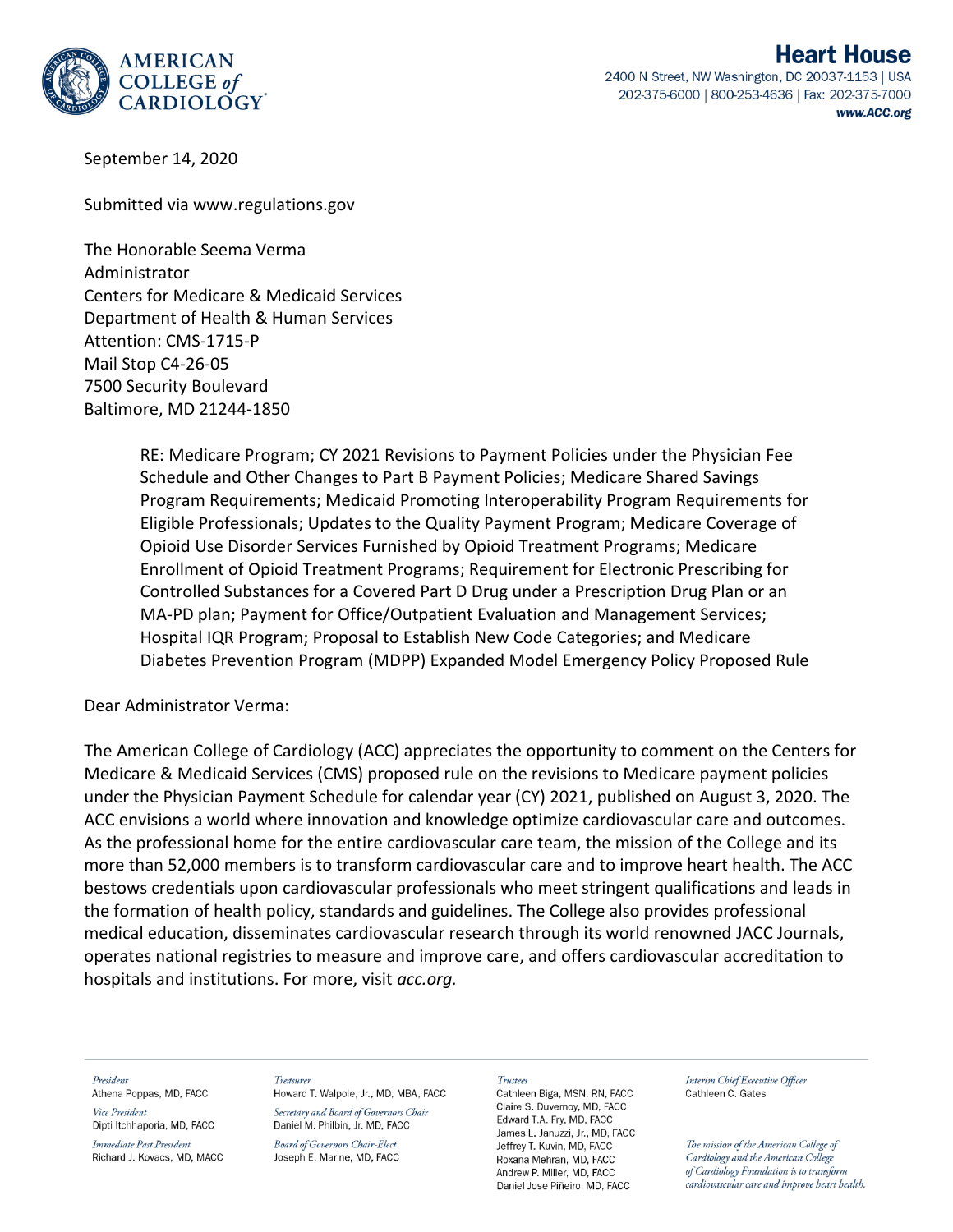The proposed rule includes both policy updates and many modifications to individual inputs for physician fee schedule services within the Resource-Based Relative Value Scale (RBRVS) upon which the ACC provides feedback. In this letter the ACC will focus on payment policy and technical changes that drive payment for individual services, in hopes of giving CMS staff adequate time to incorporate revisions into the fee schedule, after the proposed rule was published much later than normal. This letter also addresses other programmatic issues related to the Quality Payment Program, MIPS Value Pathways, Alternative Payment Model Performance Pathway, and more. This letter includes significant comments on:

- Payment for evaluation & management (E/M) services;
- Medicare telehealth services, including those provided during the Public Health Emergency (PHE);
- Valuation of specific services related to atrial septostomy, pacing heart stimulation, intracardiac echocardiography, and ventricular assist device (VAD) interrogation, among others;
- Practice Expense (PE) refinements;
- Scope of Practice and Related Issues;
- Quality Payment Program (QPP) updates;
- Medicaid Promoting Interoperability Program Requirement for Eligible Professionals;
- Cardiology specialty measure set;
- Qualified Clinical Data Registries (QCDRs);
- Advanced Alternative Payment Models (Advanced APMs);
- Medicare Shared Savings Program (MSSP); and
- MIPS Value Pathways (MVPs) & Alternative Payment Model Performance Pathway (APP).

## **Evaluation and Management (E/M) Services**

## *Budget Neutrality*

After proposing and revising changes to E/M documentation and payment in 2019 and 2020 rulemaking, the proposed 2021 rule includes final policies and rates for these services that will take effect in 2021. The ACC supports Agency plans to utilize the American Medical Association (AMA) Current Procedural Terminology (CPT) Editorial Panel coding framework and AMA Specialty Society Relative Value Scale Update Committee (RUC) recommended values for office and outpatient visits starting January 1, 2021. The framework was the result of significant collaboration by many stakeholders. CMS' new office visit policy will lead to significant administrative burden reduction and better describe and recognize the resources involved in office visits as they are performed today.

### President

Athena Poppas, MD, FACC Vice President

Dipti Itchhaporia, MD, FACC Immediate Past President

Richard J. Kovacs, MD, MACC

Treasurer Howard T. Walpole, Jr., MD, MBA, FACC Secretary and Board of Governors Chair Daniel M. Philbin, Jr. MD, FACC

**Board of Governors Chair-Elect** Joseph E. Marine, MD, FACC

#### **Trustees**

Cathleen Biga, MSN, RN, FACC Claire S. Duvernov. MD. FACC Edward T.A. Fry, MD, FACC James L. Januzzi, Jr., MD, FACC Jeffrey T. Kuvin, MD, FACC Roxana Mehran, MD, FACC Andrew P. Miller, MD. FACC Daniel Jose Piñeiro, MD, FACC

Interim Chief Executive Officer Cathleen C. Gates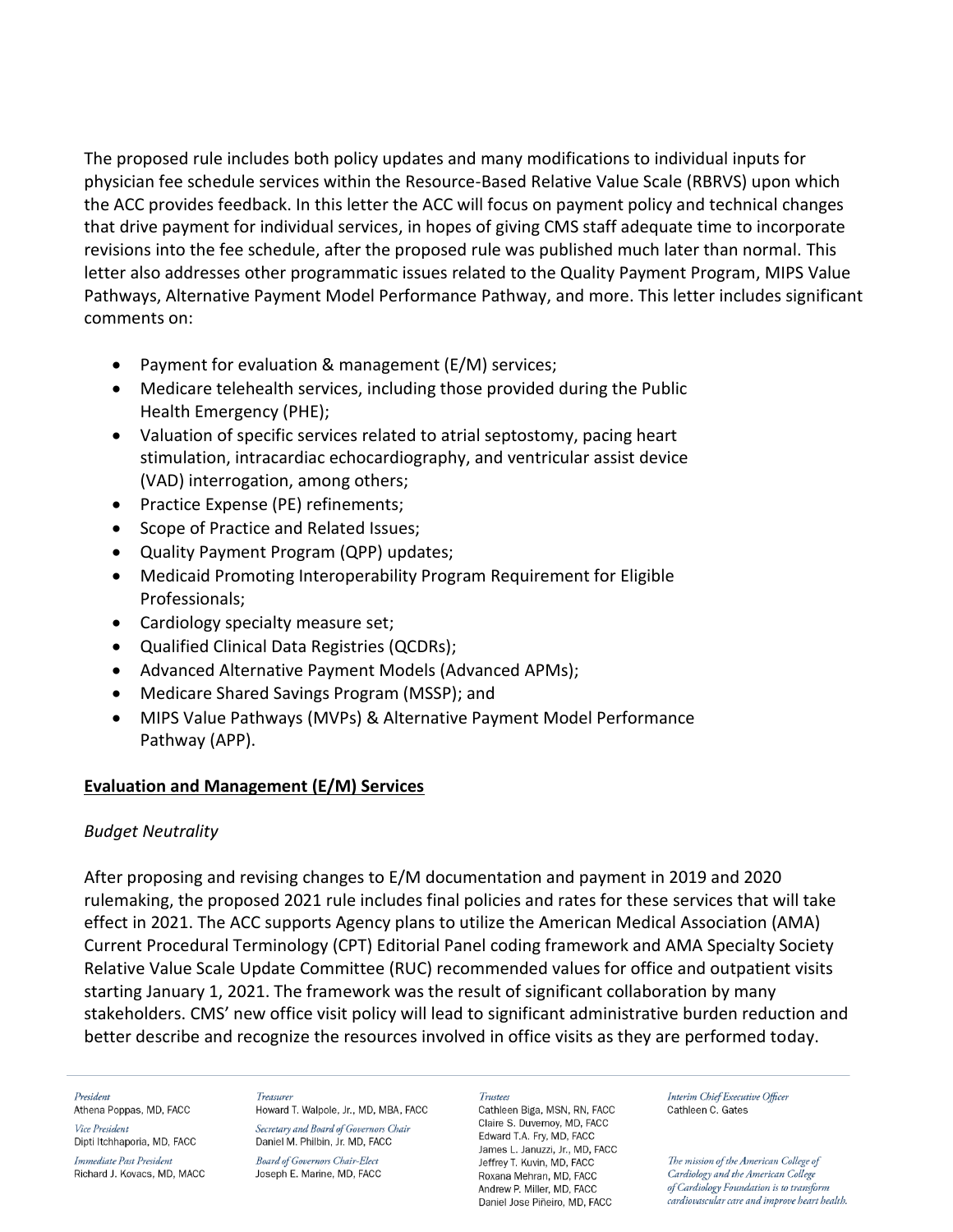The ACC also appreciates the actions taken by various agencies to provide flexibility, regulatory relief, and financial assistance to physicians and health care professionals to meet the needs of patients during the COVID-19 pandemic. As a result of confronting the novel coronavirus in hard-hit communities and mitigating its spread throughout the country, many practices face a myriad of economic hardships. Members fear the financial instability created by this public health crisis will be exacerbated by budget neutrality adjustments required when CMS implements the widely supported Medicare office visit payment policy finalized for 2021. **Therefore, the ACC strongly urges CMS to utilize its authority under the public health emergency (PHE) declaration to preserve patient access to care and mitigate financial distress due to the pandemic by implementing the office visit increases as planned while waiving budget neutrality requirements for the new Medicare office visit payment policy.** In these extraordinary times, such a response is appropriate to maintain the viability of practices and access to care.

Budget neutrality cuts of this magnitude will impose significant hardship on many physicians and health care professionals who do not report many office visits. The budget neutrality driven cuts also will reduce the positive impacts of the office visit changes for specialties for whom the office visits are a high proportion of their services.

Payment reductions of this magnitude would be a major problem at any time. The reductions included in this proposed rule under the current extraordinary circumstances, which include steep cuts to many of the specialties that have been on the front lines in efforts to treat patients in the midst of the COVID-19 pandemic, will be devastating. Some physician practices may be able to recoup a portion of that revenue, but not all physicians will be able to do so. While reopening is occurring in phases for many physician practices, certain patients are unable or unwilling to leave home for an in-office service or procedure, and physicians are not be able to see nearly as many patients as they did before COVID-19 due to new safety precautions and personal protective equipment supply. In addition to having reduced capacity due to safety precautions, physicians also face increased expenses post-pandemic due to these same essential safety measures.

In addition, CMS loaned \$40.4 billion as a lifeline to physicians, health care professionals, and other Part B suppliers during the initial phase of the pandemic through the Advanced Payment Program. Under current terms, these loans will be recouped by offsetting Medicare payments beginning in August. Medical societies are seeking regulatory and statutory improvements to these loan repayment terms, including a much lower interest rate. Unfortunately, even in the event of improved terms, many physician practices face the possibility that they will have either just finished repaying these loans or still be in the process of repaying when the budget neutrality cuts take effect, compounding the negative impact.

#### President

Athena Poppas, MD, FACC Vice President

Dipti Itchhaporia, MD, FACC

Immediate Past President Richard J. Kovacs, MD, MACC

### Treasurer

Howard T. Walpole, Jr., MD, MBA, FACC Secretary and Board of Governors Chair Daniel M. Philbin, Jr. MD, FACC

**Board of Governors Chair-Elect** Joseph E. Marine, MD, FACC

#### Trustees

Cathleen Biga, MSN, RN, FACC Claire S. Duvernoy, MD, FACC Edward T.A. Fry, MD, FACC James L. Januzzi, Jr., MD, FACC Jeffrey T. Kuvin, MD, FACC Roxana Mehran, MD, FACC Andrew P. Miller, MD. FACC Daniel Jose Piñeiro, MD, FACC

Interim Chief Executive Officer Cathleen C. Gates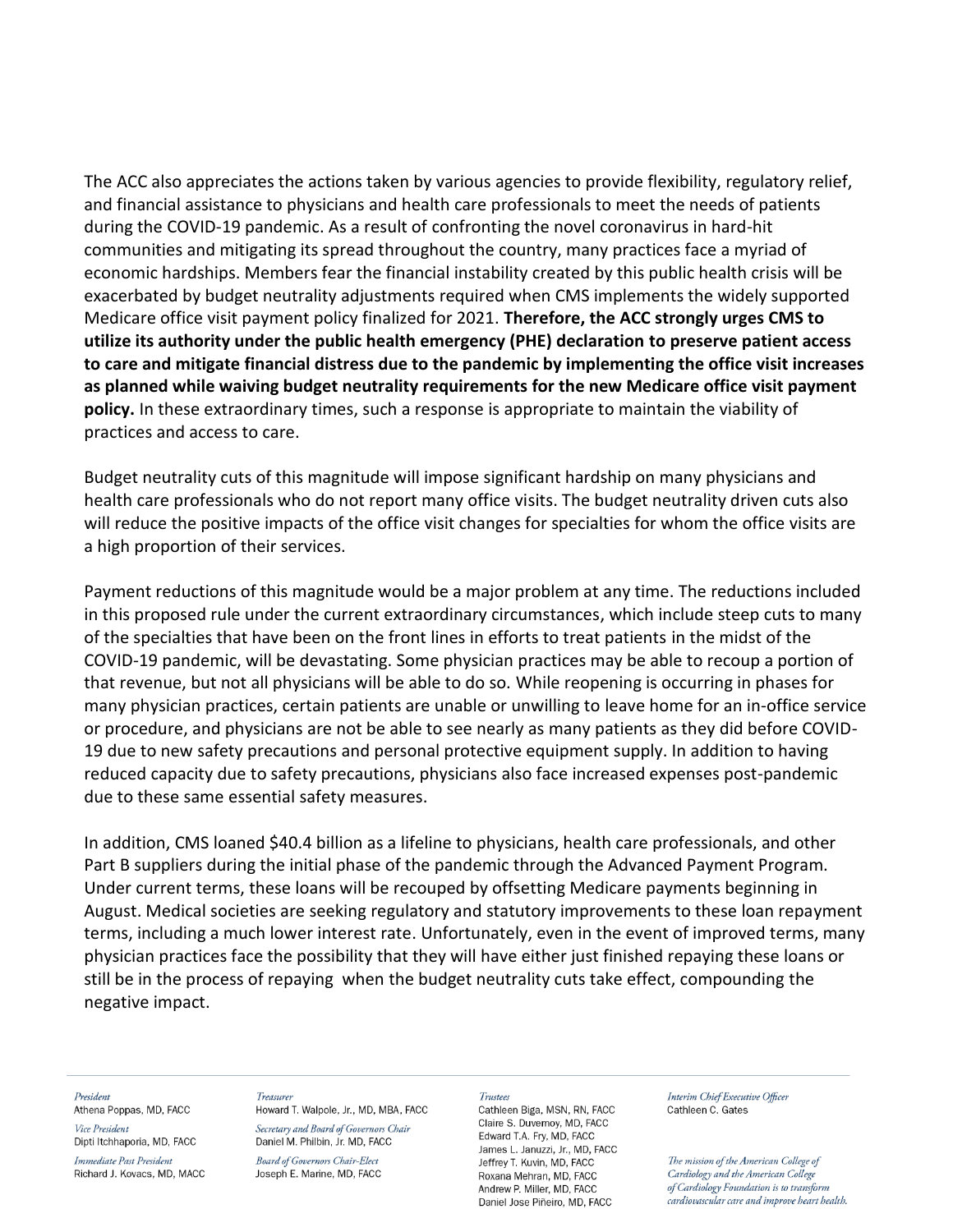These challenges highlight the urgent need for CMS to ensure practices facing severe economic strain and uncertainty can continue meeting the needs of patients during and after the pandemic. If practices are unable to repay, they may fold rather than struggle with more debt in a declining payment environment, worsening the physician shortage worse. **For these reasons, ACC strongly urges CMS to use its authorities and flexibilities under the PHE to implement the office visit increases and waive the requirement for CMS to adjust Medicare physician payments for budget neutrality when it proceeds with the office visit coding and payment changes it has finalized for 2021.**

## *E/M Time Inputs*

CMS proposes to alter the service times it previously finalized for E/M services to reflect the median of each service period and the sum of those medians as a total time. The RUC recommended utilizing the median total time, a path previously adopted by CMS. ACC's understanding of the service time recommendations for E/M services is that a calculated discrepancy exists between the sum of the medians of the pre- intra- and post-service times and the median of the summed total times for some codes. With the relatively large data set of nearly 1200 RUC survey responses for the E/M services, the sum of the medians of the three different time components does not necessarily equal the total time median, the median of the sums. It was felt a sum of medians would be less accurate than the raw survey result of the median total time. **The ACC recommends CMS use the original RUC recommended median of total times**.

## *Services with Global Service Periods*

Surgical specialties participated in the RUC survey and their data often indicated longer time and greater amounts of work than primary care and other specialties. However, CMS proposes not to apply the office visit increases to the visits bundled into global surgery payment. This decision undercuts the concept of relativity within the fee schedule. **The ACC recommends that CMS reconsider this position.Instead, CMS should implement the RUC recommendation to increase the post-operative office visits to retain relativity within the RBRVS.**

This would align with precedents when adjustments were made during the first 5-year review, third 5 year review, and elimination of consultation codes in 2011. Failure to adjust bundled post-operative visits would disrupt relativity in the fee schedule and effectively create specialty payment differentials. The guiding principles of the RUC/CPT Workgroup included a statement redistribution of payments among specialties was not a goal. Not adjusting these services ignores this principle and undermines the manner in which all specialties have worked together to create an environment that gives more significant recognition and balance to non-procedural services. The lack of adjustment by CMS seems a de facto workaround to address questions surrounding values currently assigned to global services.

### President

Athena Poppas, MD, FACC Vice President

Dipti Itchhaporia, MD, FACC Immediate Past President Richard J. Kovacs, MD, MACC

#### Treasurer

Howard T. Walpole, Jr., MD, MBA, FACC Secretary and Board of Governors Chair Daniel M. Philbin, Jr. MD, FACC

**Board of Governors Chair-Elect** Joseph E. Marine, MD, FACC

#### Trustees

Cathleen Biga, MSN, RN, FACC Claire S. Duvernov. MD. FACC Edward T.A. Fry, MD, FACC James L. Januzzi, Jr., MD, FACC Jeffrey T. Kuvin, MD, FACC Roxana Mehran, MD, FACC Andrew P. Miller, MD. FACC Daniel Jose Piñeiro, MD, FACC

Interim Chief Executive Officer Cathleen C. Gates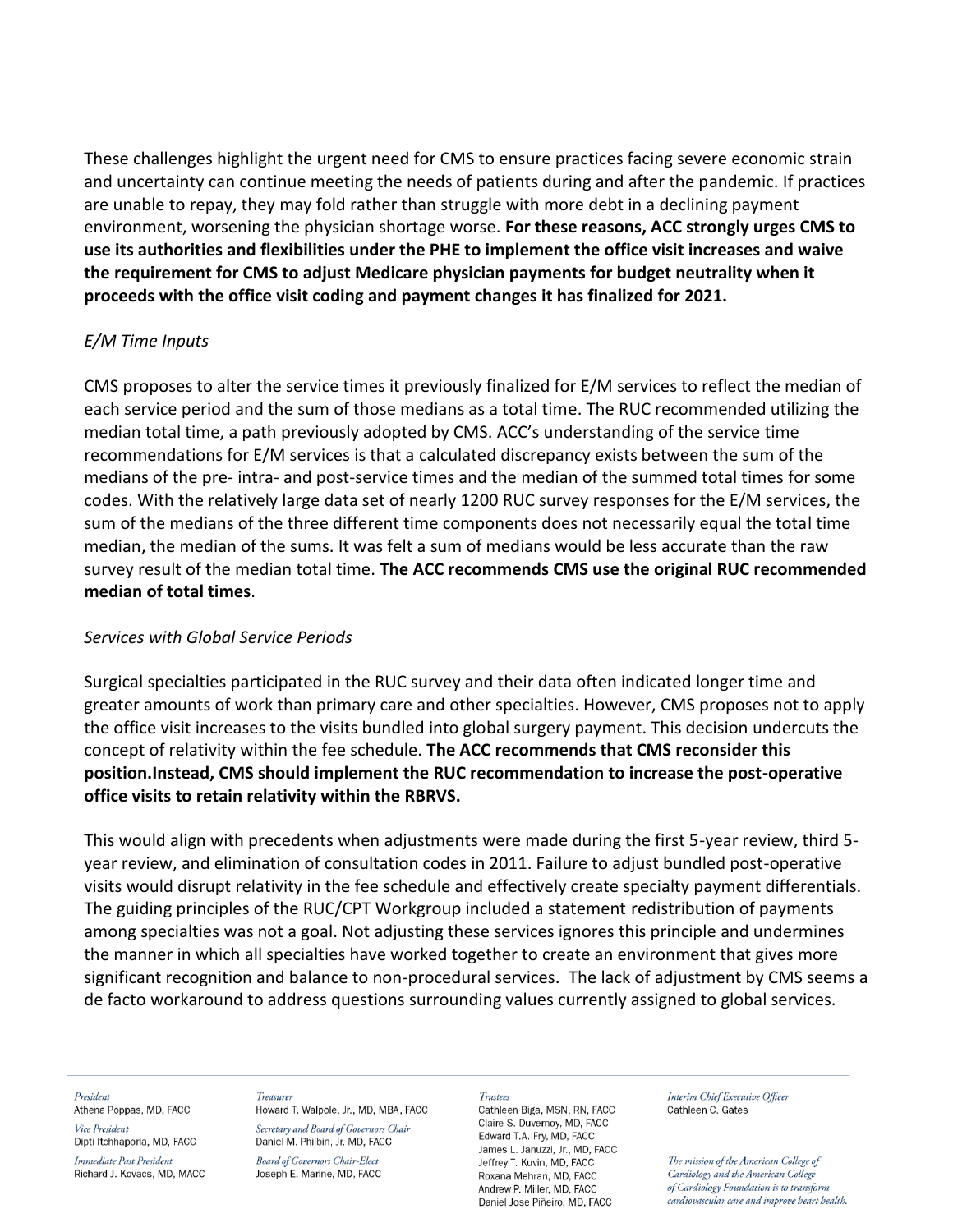## *Comment Solicitation on GPC1X*

CMS proposes to move forward with previously finalized implementation of add-on code for E/M office visits describing the complexity associated with visits that serve as a focal point for all medical care or for ongoing care related to a patient's single, serious, or complex chronic condition.

The ACC appreciates CMS' intent to ensure that physicians are adequately paid for those patients that are outliers to the typical patient described in the valuation of office visits. However, the vignettes utilized in the recent RUC survey of E/M services already often describe a patient that would have ongoing primary care services and/or have a single, serious, or complex chronic condition. For example, the vignette for 99215 is *Office visit for an established patient with a chronic illness in a severe exacerbation that poses a threat to life or bodily function or an acute illness/injury that poses a threat to life or bodily function.* 

Regardless of service performed, a surgical procedure or an office visit, physicians should have a way to identify outlier patients where additional payment is warranted. The ACC previously recommended CMS not implement GPC1X while the CPT Editorial Panel considered more precise language and usage, as the current definition may allow for it to be added to every E/M visit. Efforts on that front have not yet produced an alternative that fits this purpose, demonstrating the difficulty of capturing resources CMS believes are undercounted in primary care and some specialty visits. The ACC remains uncertain of the description of this service, its applicability to cardiovascular care, and whether it is redundant to updated valuation for E/M codes. Since it seems it could be added to virtually all E/M visits, implementation of this proposed code would compound the impacts of E/M proposals discussed earlier amid the COVID-19 PHE. **For these reasons, the ACC again recommends that CMS postpone the implementation of this add-on code, possibly taking the topic up again in the future after assessing the impacts of E/M payment rate modifications.**

In CY 2021 proposed utilization projections for add-on code GPC1X, CMS assumes the code would be applied to 75% of all office visit claims, costing the Medicare program \$3.3 billion annually. This add-on code alone will account for a 3.5% reduction in the conversion factor. This is an increased prediction from 50% of E/M services in CY 2020 rulemaking to 75% in this proposed rule for CY 2021. CMS states that stakeholders have not submitted specific comments or alternative recommendations on the utilization of this "service", however, CMS' assumptions are not explained and the service itself is not clearly described.

While the ACC continues to think this code should not be deployed in 2021, if CMS does move ahead it should start with a conservative initial utilization estimate for the service. The College's experience is that even with established services that undergo redesign, utilization rarely hits the same threshold as the prior coding system for several years. In the instance of a brand new code with definitional

President

Athena Poppas, MD, FACC Vice President

Dipti Itchhaporia, MD, FACC Immediate Past President

Richard J. Kovacs, MD, MACC

Treasurer Howard T. Walpole, Jr., MD, MBA, FACC Secretary and Board of Governors Chair Daniel M. Philbin, Jr. MD, FACC

**Board of Governors Chair-Elect** Joseph E. Marine, MD, FACC

#### **Trustees**

Cathleen Biga, MSN, RN, FACC Claire S. Duvernov. MD. FACC Edward T.A. Fry, MD, FACC James L. Januzzi, Jr., MD, FACC Jeffrey T. Kuvin, MD, FACC Roxana Mehran, MD, FACC Andrew P. Miller, MD. FACC Daniel Jose Piñeiro, MD, FACC

Interim Chief Executive Officer Cathleen C. Gates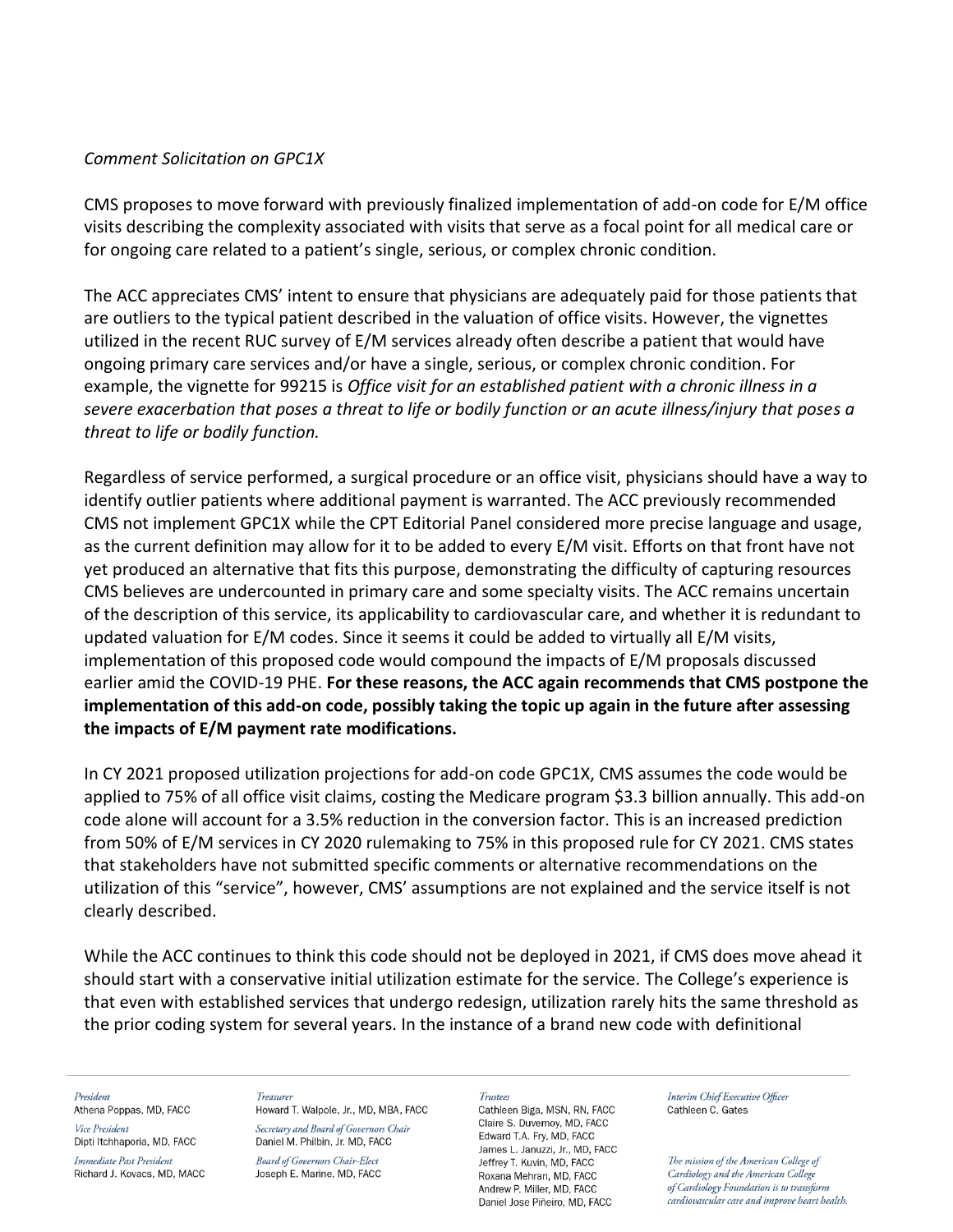problems that will limit use by those leery of future compliance issues, **the ACC suggests it would be appropriate for CMS to estimate GPC1X utilization at 5% of relevant E/M services, or roughly 12.4 million units.** This would more closely parallel the experience of transitional care management services in 2013.

## **Telehealth and Communications Technology Services**

Throughout the COVID-19 PHE, CMS has moved quickly to make changes that enhance the ability of the healthcare workforce to focus on COVID-19 treatment and relief by providing telehealth flexibilities. The ACC applauds CMS for rapidly taking significant steps. Changes to telehealth originating site requirements and frequency limitations have allowed patients to continue receiving care while social distancing and preserving personal protective equipment. Allowing provision of these and other remote communications technology services to new patients and with greater supervision flexibility also furthers those aims. Enforcement discretion to allow use of everyday communications technology and to allow reduced or waived copays has also proven important. Waiving requirements that clinicians be licensed in the state where in-person or telehealth services are rendered if other criteria are met creates the ability for the workforce to muster and enhance access to care where needed. Finally, payment parity for telephone-only services recognizes both the significant amount of time and complexity many patients warrant as well as many elderly or disadvantaged patients' inability to access care through a system that utilizes a video portal. In this proposed rule, CMS looks to build on those changes and experiences by proposing or considering changes to continue responding to the PHE or that would endure beyond the PHE. The ACC supports some of those changes and urges caution on others.

## *Telehealth Services List*

After adding many services to the telehealth services list through emergency rulemaking for the duration of the PHE, CMS considered services identified through public requests and internal review for permanent addition to the telehealth services list. CMS proposes the addition of several services to the telehealth service list which are similar to other consultations and office visits that are currently on the telehealth services list (Category 1 services) on a permanent basis. This list of services does not include many services expected to be provided by cardiologists, but the ACC agrees these services make sense to add permanently.

CMS also proposes the creation of a new category of services that may be added to the telehealth services list on a temporary basis (Category 3 services). This category of services would include services added during the PHE for which CMS determined there was likely to be clinical benefit when furnished via telehealth, but for which evidence did not support permanent addition to the list under Category 1 or Category 2 criteria. Nearly all the services emergently added to the telehealth list during the PHE

#### President

Athena Poppas, MD, FACC Vice President

Dipti Itchhaporia, MD, FACC Immediate Past President

Richard J. Kovacs, MD, MACC

Treasurer Howard T. Walpole, Jr., MD, MBA, FACC Secretary and Board of Governors Chair Daniel M. Philbin, Jr. MD, FACC

**Board of Governors Chair-Elect** Joseph E. Marine, MD, FACC

#### **Trustees**

Cathleen Biga, MSN, RN, FACC Claire S. Duvernov. MD. FACC Edward T.A. Fry, MD, FACC James L. Januzzi, Jr., MD, FACC Jeffrey T. Kuvin, MD, FACC Roxana Mehran, MD, FACC Andrew P. Miller, MD. FACC Daniel Jose Piñeiro, MD, FACC

Interim Chief Executive Officer Cathleen C. Gates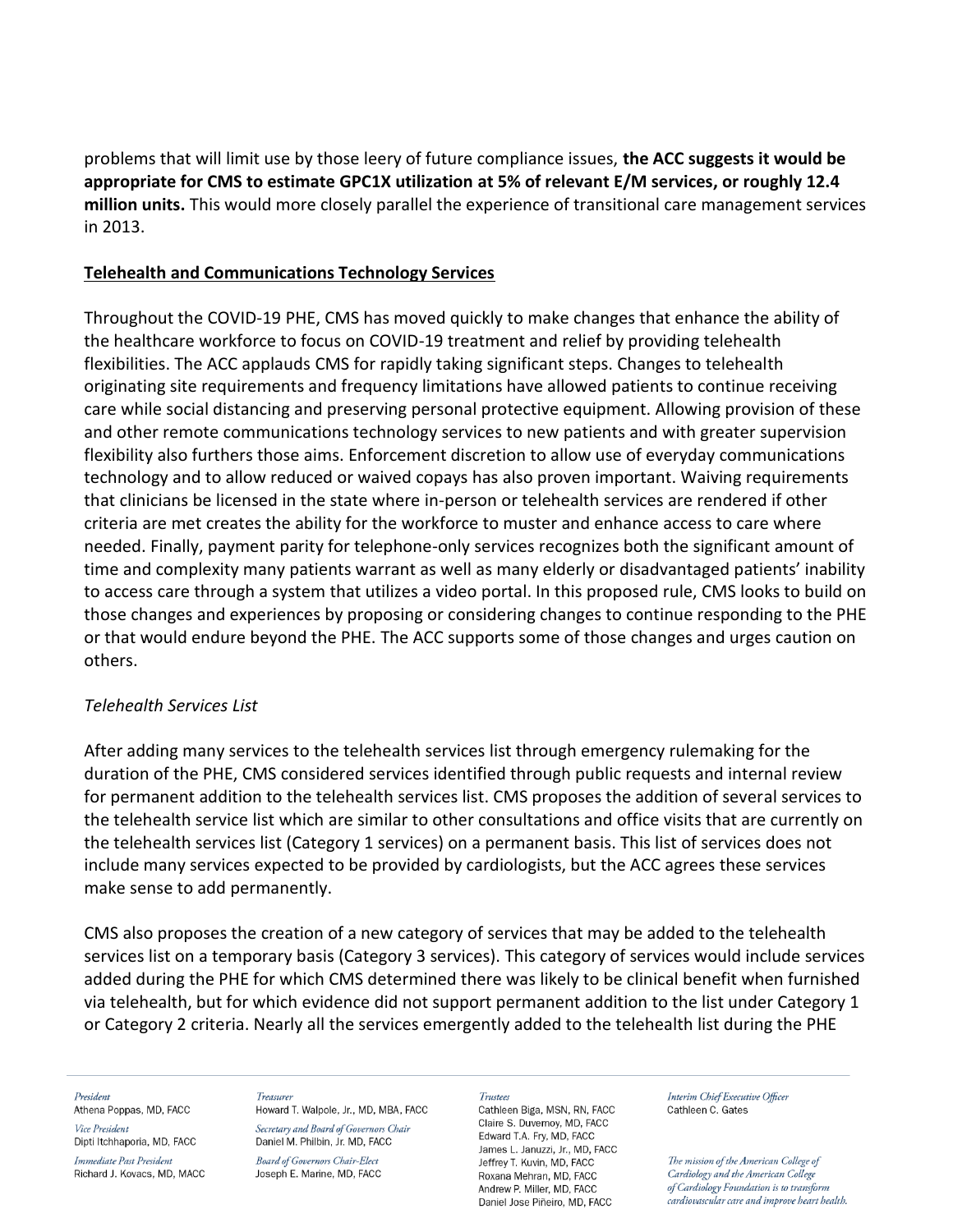would be Category 3 services. Further, CMS proposes several additions to the telehealth service list as Category 3 services for the duration of the PHE. The ACC supports creation of a new category to identify and include services on the telehealth list on a temporary basis as a mechanism to be responsive to the current, and potential future, PHEs.

Finally, CMS proposes that the addition of Category 3 services and various other flexibilities and waivers implemented throughout the PHE in separate emergency rulemaking will last until December 31, 2021 or the end of the calendar year in which the PHE ends, whichever is later. This is a helpful approach and provides a sense of stability to clinicians and practices and facilities, something the ACC sought in prior comments and conversations. Should the impacts of the PHE extend deep into 2021, it will again be helpful for the medical field to be able to plan further than 90 days in the future. For example, if a PHE extension would terminate November 20, 2021 and ultimately is not renewed, a sixweek transition path may not make sense across the nation or in some regions depending on local pandemic conditions. **The ACC recommends at least a six-month notice period in advance of terminating the flexibilities and waivers implemented throughout the PHE, in order to provide the medical community sufficient time to make the necessary changes and adjust properly**.

### *Cardiac and Pulmonary Rehabilitation*

A class of services CMS did not propose to add as a Category 3 telehealth services for the duration of the PHE is cardiac and pulmonary rehabilitation. The ACC and other stakeholders previously recommended these services be allowed as telehealth services during the PHE. We highlight them here again for consideration under the new Category 3 construct.

Cardiac and pulmonary rehabilitation services are medically directed and supervised programs designed to improve a patient's physical, psychological, and social functioning. These programs utilize supervised exercise, risk factor modification, education, counseling, behavioral modification, psychosocial assessment, and outcomes assessment. A handful of private payors currently have programs in place to promote telehealth for cardiac and pulmonary rehabilitation with good health effects and outcomes. However, as many face-to-face programs have chosen to suspend their CR/PR programs to comply with social distancing amidst the COVID-19 public health emergency, the suspension of these services has significant implications for both patients and programs.

Patients with cardiovascular and/or pulmonary diseases derive significant health benefits, including reduced hospital readmission rates, when they participate in cardiac/pulmonary rehabilitation. These patients are at increased risk of mortality as well as adverse cardiovascular and pulmonary diseaserelated events if they are unable to participate in a supervised program of CR/PR while at home.

#### President Athena Poppas, MD, FACC

Vice President Dipti Itchhaporia, MD, FACC

Immediate Past President Richard J. Kovacs, MD, MACC

### Treasurer

Howard T. Walpole, Jr., MD, MBA, FACC Secretary and Board of Governors Chair Daniel M. Philbin, Jr. MD, FACC

**Board of Governors Chair-Elect** Joseph E. Marine, MD, FACC

#### Trustees

Cathleen Biga, MSN, RN, FACC Claire S. Duvernov. MD. FACC Edward T.A. Fry, MD, FACC James L. Januzzi, Jr., MD, FACC Jeffrey T. Kuvin, MD, FACC Roxana Mehran, MD, FACC Andrew P. Miller, MD. FACC Daniel Jose Piñeiro, MD, FACC

Interim Chief Executive Officer Cathleen C. Gates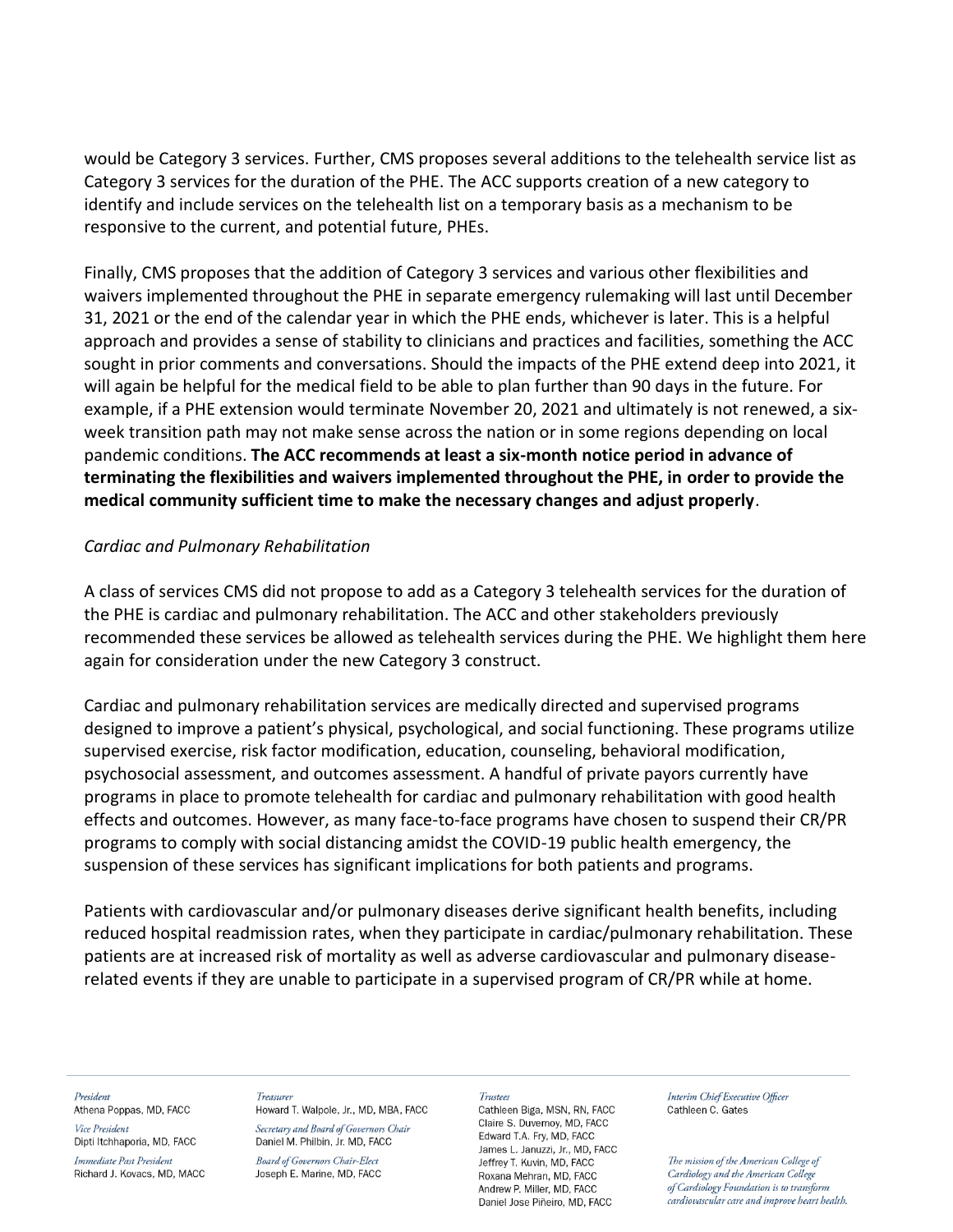Such events could result in increased mortality but also increased need for emergency department visits or hospitalizations which would increase patients' exposure to COVID-19 and its associated complications, increase their risk of decompensation of their underlying cardiac or pulmonary disease, and occupy acute care beds needed for patients with COVID-19.

Regular contact with cardiac and pulmonary rehabilitation professionals would help to address behavioral and psychosocial aspects of these patients' care during the COVID-19 PHE such as nutritional choices, access to food, smoking and alcohol consumption, mental health concerns, stress management techniques, and medication adherence. These factors are not only important to the longterm health of our patients but are particularly critical now to support them during this unprecedented crisis.

For these reasons, **the ACC recommends CMS reconsider the addition of these services under the new construct of Category 3 services.** These services are described by CPT codes 93797, 93798, G0422, G0423, and G0424.

## *Comment Solicitation on Audio-Only Visits*

During the COVID PHE, CMS began paying separately for audio-only telephone E/M services, using existing CPT codes 99441-99443 for increasing periods of time spent on the telephone with a patient. While these services had previously not been covered, CMS found it appropriate to make accommodations as a means of reducing exposure risk during the PHE, and for the many beneficiaries who are somehow limited in their ability to access the audio-visual communication that underpins telehealth E/M services. The ACC highlighted the need for this solution early and often in the PHE and appreciates the leadership CMS showed by taking this approach. **The ACC emphasizes the need for these services particularly in the Medicare patient population, particularly for patients in their 80s or 90s.** Many find audio-visual communication platforms challenging, or inaccessible altogether. Maintaining access can help address health care disparities within our socioeconomically depressed, rural, and senior citizen communities, whose access to smart phone and broadband technology (and comfort level) may be limited.

Looking forward, the Agency indicates it is limited by statute in its ability to waive beyond the PHE the requirement that telehealth services be furnished using technology that includes an audio/video feed. The ACC recognizes that limitation and offers comments from several perspectives. **Whether through CMS action or CPT and RUC activity, the ACC supports creation of a framework that allows for continued coverage and appropriate payment of audio-only telephone services.** 

From one perspective, the ACC questions whether it still appropriate for these services to be considered telehealth within the standards of the formal Medicare telehealth program. When CMS

President

Athena Poppas, MD, FACC Vice President

Dipti Itchhaporia, MD, FACC

Immediate Past President Richard J. Kovacs, MD, MACC

### Treasurer

Howard T. Walpole, Jr., MD, MBA, FACC Secretary and Board of Governors Chair Daniel M. Philbin, Jr. MD, FACC

**Board of Governors Chair-Elect** Joseph E. Marine, MD, FACC

#### **Trustees**

Cathleen Biga, MSN, RN, FACC Claire S. Duvernov. MD. FACC Edward T.A. Fry, MD, FACC James L. Januzzi, Jr., MD, FACC Jeffrey T. Kuvin, MD, FACC Roxana Mehran, MD, FACC Andrew P. Miller, MD. FACC Daniel Jose Piñeiro, MD, FACC

Interim Chief Executive Officer Cathleen C. Gates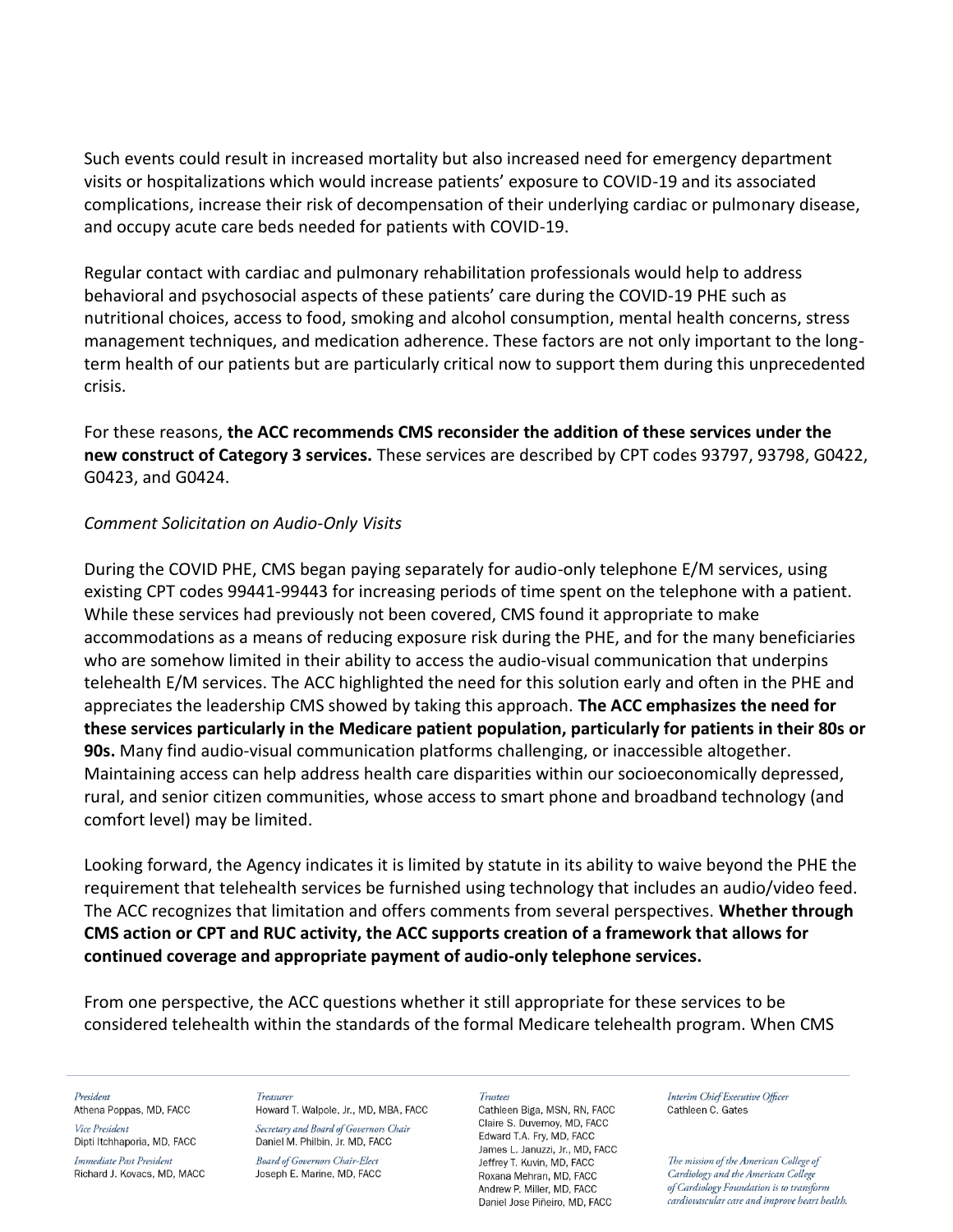deemed these services non-covered in CY 2008 rulemaking, it stated it was doing so because they are non-face-to-face and because the code descriptors include the provision of services to parties other than the Medicare beneficiary. (The latter objection seems unnecessary as the services are not provided *to* other parties, but *through* other parties.) Since that time, non-face-to-face services that do not entail both audio and video have been created and deployed in recent years, such as virtual checkins and store and forward remote evaluation. The ACC suggests it would be possible for CMS to begin covering the telephone E/M codes under the current remote communications technology/virtual services rubric. Time-based levels that function as approximately E/M levels 2-4 have proven effective during the PHE.

From a different perspective, it may be preferable to start over with new code language and pricing inputs that better reflects current use. This could be undertaken through the CPT and RUC processes, by CMS through creation of a G code, or both. These telephone codes have been used to report services during the PHE that are different from the use envisioned when they were drafted in 2006. During the PHE, clinicians have addressed conditions and scenarios that are more complex than the original valuation recommendations foresaw, potentially calling into questioning the original valuation. Discussions may take more time than allowed in the current code set and may involve review of data from wearable remdevices. Direct practice expense inputs are likely different than those originally developed as well. Cardiologists who deployed telehealth aggressively describe a significant reliance on clinical staff to execute telephone management in a smooth and effective manner. **Whichever path is pursued, the value of audio-only services to patients and the healthcare system has proven significant, and this progress should not be lost.** While the medical community may be currently adjusting and learning how to most effectively schedule, conduct and implement audio-only visits, the ACC believes it is an effective tool to ensure patient access to care now and in the future. The ACC strongly recommends creating a durable financial mechanism to appropriately support this type of patient visits.

**Finally, CMS should allow conditions addressed during a telephone only visit to count for the purposes of Medicare Advantage hierarchical condition category (HCC) coding.** These interactions are meaningful for patient care and will more thoroughly inform risk-adjustment model estimates if included.

## *Technical Update*

CMS proposes to remove the second sentence of the regulation at  $\S$  410.78(a)(3) which specifies that "[t]elephones, facsimile machines, and electronic mail systems do not meet the definition of an interactive telecommunications system." CMS expresses concern that the reference to "telephones" in the second sentence of the regulation as impermissible technology could cause confusion in instances where an otherwise eligible device, such as a smart phone, may also be used as a telephone. **The ACC** 

#### President

Athena Poppas, MD, FACC Vice President

Dipti Itchhaporia, MD, FACC

Immediate Past President Richard J. Kovacs, MD, MACC

Treasurer Howard T. Walpole, Jr., MD, MBA, FACC Secretary and Board of Governors Chair Daniel M. Philbin, Jr. MD, FACC

**Board of Governors Chair-Elect** Joseph E. Marine, MD, FACC

#### **Trustees**

Cathleen Biga, MSN, RN, FACC Claire S. Duvernov. MD. FACC Edward T.A. Fry, MD, FACC James L. Januzzi, Jr., MD, FACC Jeffrey T. Kuvin, MD, FACC Roxana Mehran, MD, FACC Andrew P. Miller, MD. FACC Daniel Jose Piñeiro, MD, FACC

Interim Chief Executive Officer Cathleen C. Gates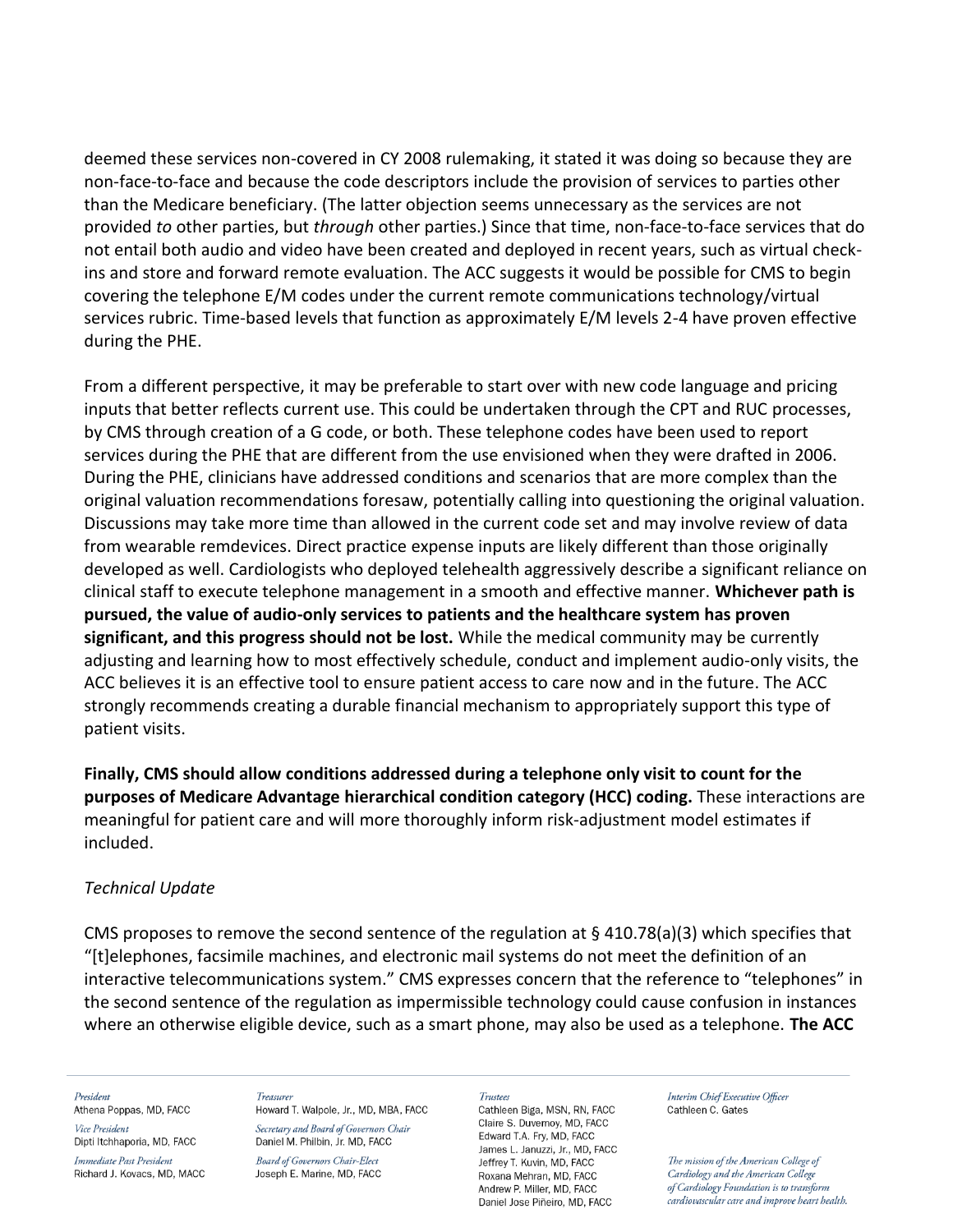**appreciates CMS' concern and supports the removal of this sentence from the regulation.** Advances in digital communication technology such as smartphones (noted by CMS), tablets, smart devices, VoIPs (Voice Over Internet Protocols) should not be unnecessarily excluded as communication methods for patients and clinicians to utilize for telehealth services.

## **Valuation of Specific Services**

Codes for many cardiovascular and related services were reviewed by the American Medical Association (AMA) Relative Value Scale Update Committee (RUC) during the CY 2020 cycle. Detailed comments on changes CMS proposed to the RUC recommendations for many of these services follow below. The ACC coordinates with stakeholder societies, so some pieces of feedback on specific code values may echo others' comment. The Agency also proposed to implement several sets of recommendations without modification. The ACC supports work proposals related to, percutaneous ventricular assist device insertion, complete electrocardiogram, external extended ECG monitoring, complete transthoracic echocardiography (TTE) with doppler, and exercise test for bronchospasm, and the PE proposals for myocardial PET equipment, complete electrocardiogram, complete transthoracic echocardiography (TTE) with doppler.

| Code  | <b>Long Descriptor</b>                                                                                                                                                                                                                                                                                                                                                                                                                                                                                                                                                                       | <b>CMS</b><br>Proposed<br>work<br><b>RVU</b> | <b>RUC</b><br>Recommended<br>work RVU |
|-------|----------------------------------------------------------------------------------------------------------------------------------------------------------------------------------------------------------------------------------------------------------------------------------------------------------------------------------------------------------------------------------------------------------------------------------------------------------------------------------------------------------------------------------------------------------------------------------------------|----------------------------------------------|---------------------------------------|
| 33XX2 | Transcatheter intracardiac shunt (TIS) creation by<br>stent placement for congenital cardiac anomalies to<br>establish effective intracardiac flow, all imaging<br>guidance by the proceduralist when performed, left<br>and right heart diagnostic cardiac catherization for<br>congenital cardiac anomalies, and target zone<br>angioplasty, when performed (eg, atrial septum,<br>Fontan fenestration, right ventricular outflow tract,<br>Mustard/Senning/Warden baffles); each additional<br>intracardiac shunt location (List separately in<br>addition to code for primary procedure) | 8.00                                         | 10.50                                 |

## **Atrial Septostomy (CPT codes 33XX0, 33XX1, 33XX2)**

Societies worked to update the codes for atrial septostomy to incorporate image guidance and expand their application to more complex procedures not previously performed when the original septostomy codes were created. The ACC appreciates that CMS proposes to adopt recommendations from the RUC

President

Athena Poppas, MD, FACC

Vice President Dipti Itchhaporia, MD, FACC

Immediate Past President Richard J. Kovacs, MD, MACC

**Treasure** Howard T. Walpole, Jr., MD, MBA, FACC Secretary and Board of Governors Chair Daniel M. Philbin, Jr. MD, FACC

**Board of Governors Chair-Elect** Joseph E. Marine, MD, FACC

### **Trustees**

Cathleen Biga, MSN, RN, FACC Claire S. Duvernov, MD. FACC Edward T.A. Fry, MD, FACC James L. Januzzi, Jr., MD, FACC Jeffrey T. Kuvin, MD, FACC Roxana Mehran, MD, FACC Andrew P. Miller, MD. FACC Daniel Jose Piñeiro, MD, FACC

Interim Chief Executive Officer Cathleen C. Gates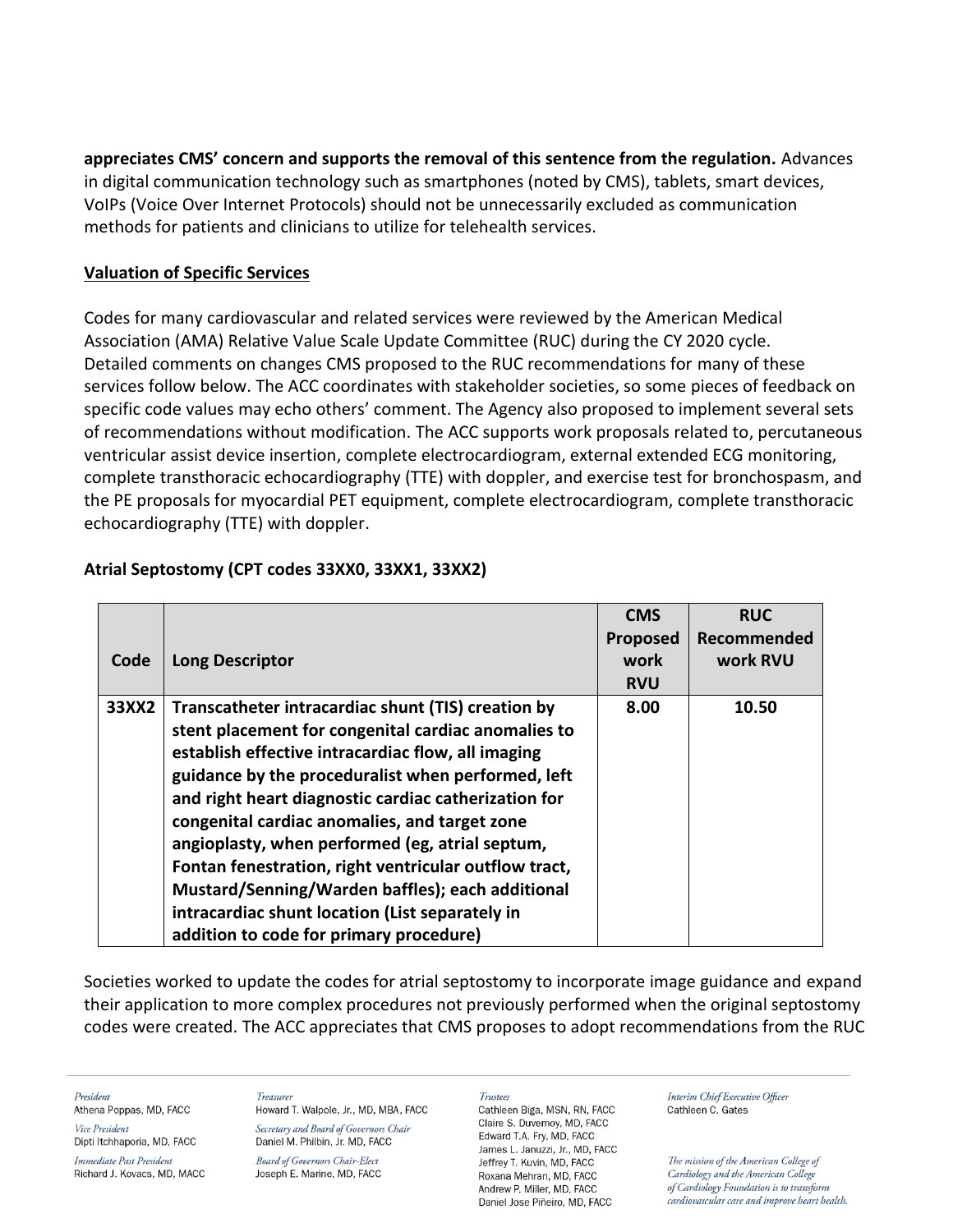for two of the three codes in the family. For the third code, 33XX2 (*Transcatheter intracardiac shunt (TIS) creation by stent placement for congenital cardiac anomalies to establish effective intracardiac flow, all imaging guidance by the proceduralist when performed, left and right heart diagnostic cardiac catherization for congenital cardiac anomalies, and target zone angioplasty, when performed (eg, atrial septum, Fontan fenestration, right ventricular outflow tract, Mustard/Senning/Warden baffles); each additional intracardiac shunt location (List separately in addition to code for primary procedure)*), CMS proposes to use the survey 25<sup>th</sup>-percentile work RVU of 8.00 instead of the 10.50 median work RVU recommended by the RUC, noting both the difference in time between 33XX2 for an additional stent and 33XX1 for the initial stent placement as well as comparing it to key reference code 93592 (*Percutaneous transcatheter closure of paravalvular leak; each additional occlusion device (List separately in addition to code for primary procedure)* that has an identical intraservice time.

Basing valuation on the value on the identical time of 93592 is flawed because it ignores the recognized significantly increased intensity and complexity of placing a stent within the beating heart with the risk of the stent embolizing from the intended location. Although 93592 also involves placement of a device or coil within the beating heart, all devices and coils used for repairing a paravalvular leak are easily retrieved, removed, and/or repositioned should they move from their intended location. Once a stent is delivered, if not perfectly positioned, the only recourse is emergent open-heart surgery, in a patient for whom surgery was already deemed too high a risk, even in ideal, elective circumstances. Add to this the typical patient having procedure 33XX2 is a small child or infant, and the complexity rises significantly as compared to the adult patient for 93592. Finally, other CPT codes for each additional stent scenarios, are purely intravascular and the repositioning for delivery of the additional stent is minimal work. For intracardiac purposes, 33XX2 is not intended as an extension of an initial stent. That is covered entirely by 33XX1. Rather, the lesions covered by the work for 33XX2 are entirely distinct from that covered by 33XX1 and require considerable work to reposition all necessary catheters and wires for the additional stent procedure. The RUC correctly recognized this difference and recommended the survey median because of these vital differences. At the 10.50 value, the add-on 33XX2 has a calculated intraservice intensity that is higher than the key reference service but lower than 33XX1 for the placement of the initial stent. **The ACC urges CMS to reconsider and finalize the survey median work RVU of 10.50 the RUC recommended.**

#### President Athena Poppas, MD, FACC

Vice President Dipti Itchhaporia, MD, FACC

Immediate Past President Richard J. Kovacs, MD, MACC

#### **Treasure** Howard T. Walpole, Jr., MD, MBA, FACC

Secretary and Board of Governors Chair Daniel M. Philbin, Jr. MD, FACC

**Board of Governors Chair-Elect** Joseph E. Marine, MD, FACC

#### Trustees

Cathleen Biga, MSN, RN, FACC Claire S. Duvernov. MD. FACC Edward T.A. Fry, MD, FACC James L. Januzzi, Jr., MD, FACC Jeffrey T. Kuvin, MD, FACC Roxana Mehran, MD, FACC Andrew P. Miller, MD. FACC Daniel Jose Piñeiro, MD, FACC

Interim Chief Executive Officer Cathleen C. Gates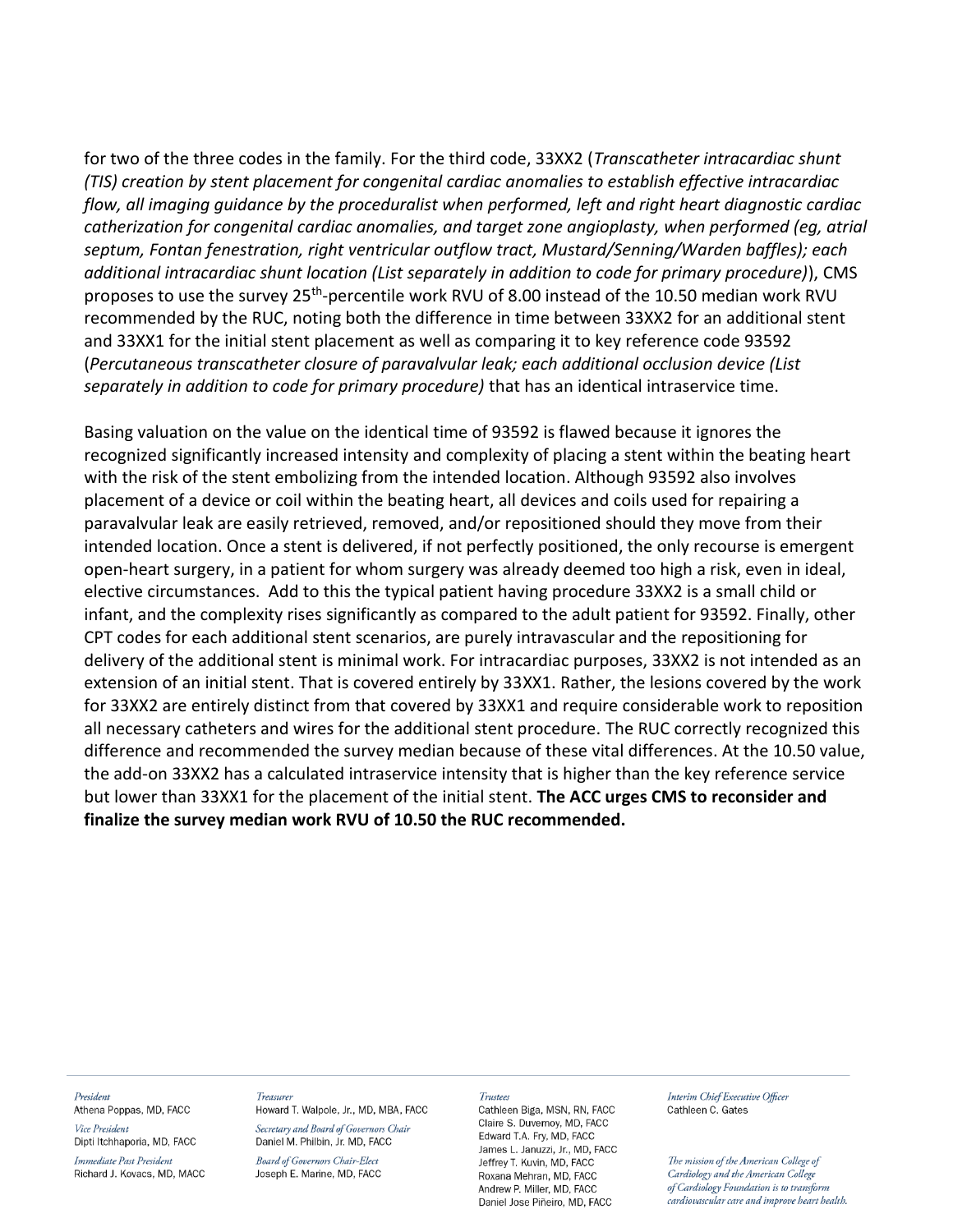## **Pacing Heart Stimulation (CPT Code 93623)**

|       |                                                        | <b>CMS</b>                     | <b>RUC</b>              |
|-------|--------------------------------------------------------|--------------------------------|-------------------------|
| Code  | <b>Long Descriptor</b>                                 | Proposed<br>work<br><b>RVU</b> | Recommended<br>work RVU |
|       |                                                        |                                |                         |
| 93623 | Programmed stimulation and pacing after                | 0.98                           | 2.04                    |
|       | intravenous drug infusion (List separately in addition |                                |                         |
|       | to code for primary procedure)                         |                                |                         |

For the Pacing Heart Stimulation code (93623), CMS has disagreed with the RUC recommended work RVU. CMS has proposed to decrease the work RVU from 2.04 to 0.98 for code 93623. CMS believes that their pick of an alternate work RVU more closely aligns with the valuation of this code than the RUC recommended. However, the RUC recommended work RVU for code 93623 is based on survey data. CMS should use valid survey data in establishing the work RVU for this code. The RUC thoroughly analyzed this code by review of history, survey data and magnitude estimation to other similar services. Details on why CMS should accept the RUC recommendation for this code are outlined below. The RUC recommended a work RVU of 2.04. CMS disagrees with the RUC recommended work RVU of 2.04 and is proposing a work RVU of 0.98 for code 93623 based on the significant change "from the current 60 minutes to 20 minutes" in intra-service/total time. The Agency does not believe that the RUC recommended work RVU appropriately accounts for the reduction in intra-service time for this service. The College completely disagrees with CMS' proposed recommendation of 0.98 work RVUs for code 93623. The current time source for CPT code 93623 is CMS-Other. **The crosswalk or methodology used in the original valuation of this service is unknown and not resource-based, therefore it is invalid to compare the current time and work to the surveyed time and work. This code's source of time is CMS-Other, implying that the time was merely crosswalked or selected by a single CMS analyst decades ago.** CPT code 93623 has never been surveyed by the RUC; the intra-service time established by the CMS-Other source is what the current work RVU is based on. Therefore, CMS' rationale to further reduce the recommended work RVU based on the reduction of the "current" intraservice time of 60 minutes in comparison to the RUC recommended intra-service time of 20 minutes from robust survey data for code 93623 is unjustified. Additionally, the RUC's recommendation of 2.04 for code 93623 will result in an overall work savings that should be redistributed back to the Medicare conversion factor.

Furthermore, CMS compares code 93623 to reference code 76810 (*Ultrasound, pregnant uterus, real time with image documentation, fetal and maternal evaluation, after first trimester (> or = 14 weeks 0 days), transabdominal approach; each additional gestation (List separately in addition to code for primary procedure*) (work RVU = 0.98, intra-service and total time of 20 minutes). CMS is incorrect in proposing the work RVU of 0.98 when referencing code 76810 because the nature of the services

### President

Athena Poppas, MD, FACC Vice President

Dipti Itchhaporia, MD, FACC Immediate Past President

## Richard J. Kovacs, MD, MACC

**Treasure** Howard T. Walpole, Jr., MD, MBA, FACC Secretary and Board of Governors Chair Daniel M. Philbin, Jr. MD, FACC

**Board of Governors Chair-Elect** Joseph E. Marine, MD, FACC

#### **Trustees**

Cathleen Biga, MSN, RN, FACC Claire S. Duvernov. MD. FACC Edward T.A. Fry, MD, FACC James L. Januzzi, Jr., MD, FACC Jeffrey T. Kuvin, MD, FACC Roxana Mehran, MD, FACC Andrew P. Miller, MD. FACC Daniel Jose Piñeiro, MD, FACC

Interim Chief Executive Officer Cathleen C. Gates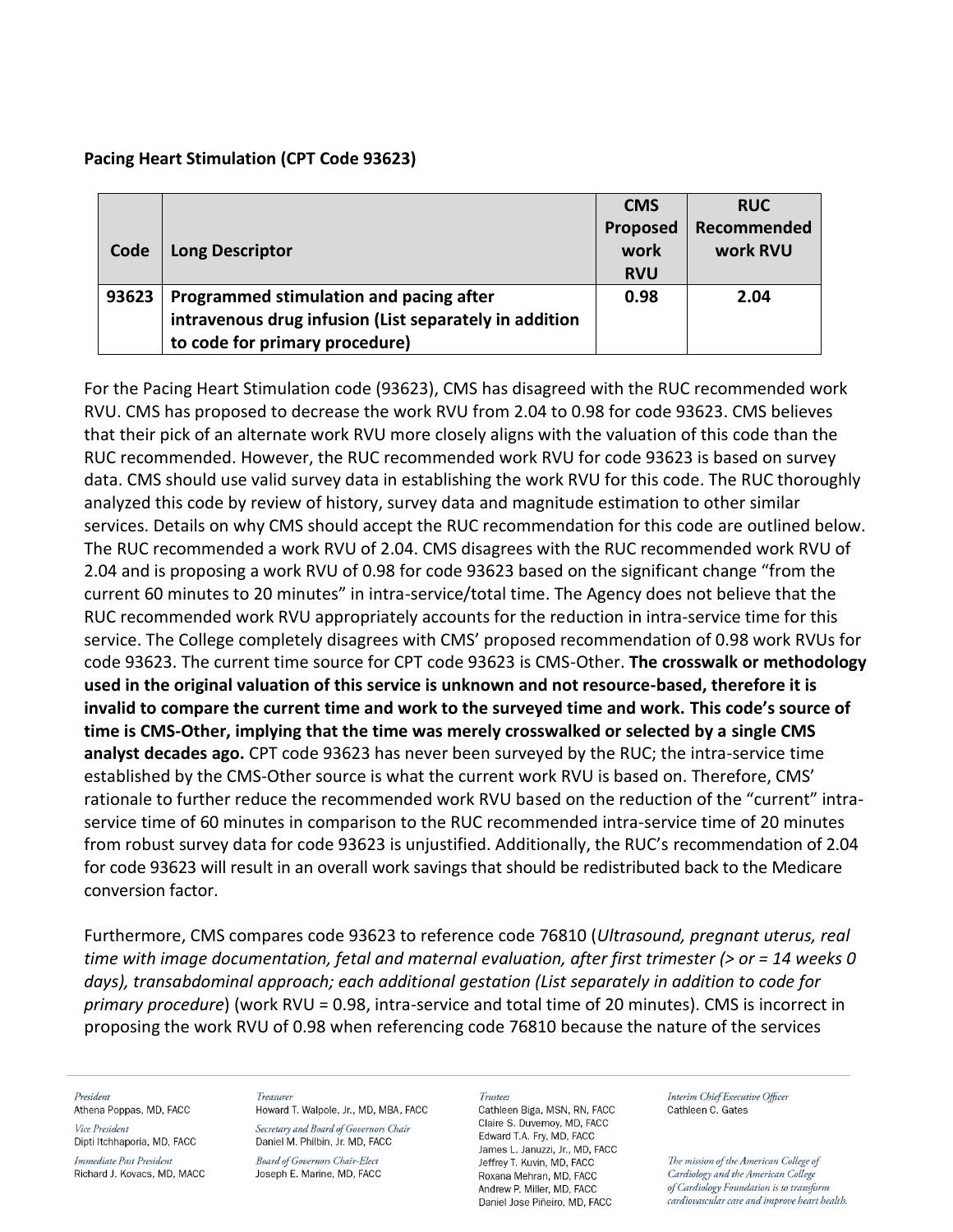performed, time, intensity and work involved are vastly different. The only commonalities between 93623 and 76810 are that they are both add-on codes and have 20-minute intraservice times. 76810 includes supervision of sonographer and interpretation of an ultrasound of an additional fetus—e.g., a twin. During 93623, isoproterenol is infused to the heart through a central line port, ideally increasing the patient's heart rate 20% above baseline, during a 60-minute period. Isoproterenol is a potent nonselective beta-adrenergic agonist with very low affinity for alpha-adrenergic receptors. Intravenous infusion of isoproterenol lowers peripheral vascular resistance thereby decreasing diastolic pressure. Cardiac output is increased because of the positive inotropic and chronotropic effects of the drug in the face of diminished peripheral vascular resistance. The cardiac effects of isoproterenol may lead to palpitations, sinus tachycardia, and more serious arrhythmias, which may ultimately require treatment via catheter ablation. A patient requiring isoproterenol experiences transient episodes of heart block, while a patient receiving the ultrasound is simply found to have twins, a vastly different state of health; one requiring observation and the other requiring treatment. Pacing stimulation is significantly more intense with acute risk to the patient during an already complex, underlying procedure.

The RUC recommendation for CPT code 93623 was based on the survey 25<sup>th</sup> percentile work RVU from robust survey results of 46 cardiologists as well as a favorable comparison to the top key reference service (KRS) 93463 *Pharmacologic agent administration (eg, inhaled nitric oxide, intravenous infusion of nitroprusside, dobutamine, milrinone, or other agent) including assessing hemodynamic measurements before, during, after and repeat pharmacologic agent administration, when performed (List separately in addition to code for primary procedure)* (work RVU = 2.00 and intra-service time of 30 minutes). Survey respondents who selected the pharmacologic agent administration code 93463 as the top key reference service found code 93623 to be more intense/complex overall. The RUC agreed that this comparison is reasonable since survey respondents estimated CPT code 93623 to involve a similar amount of work to CPT code 93463. The RUC also referenced MPC code 36227 *Selective catheter placement, external carotid artery, unilateral, with angiography of the ipsilateral external carotid circulation and all associated radiological supervision and interpretation (List separately in addition to code for primary procedure)* (work RVU = 2.09 and intra-service time of 15 minutes) and agreed that both reference services bracket code 93623 in both physician work and time, strongly supporting the RUC recommended work RVU of 2.04. **The crosswalk or methodology used in the original valuation of this service is unknown and not resource-based, therefore it is invalid to compare the current time and work to the surveyed time and work. This code's source of time is CMS-Other, implying that the time was merely crosswalked or selected by a single CMS analyst decades ago. The ACC requests CMS independently review the surveyed time and work and not compare it to the invalidated CMS-Other source of the current time and work. The ACC strongly urges CMS to accept a work RVU of 2.04 for CPT code 93623.**

#### President Athena Poppas, MD, FACC

Vice President Dipti Itchhaporia, MD, FACC

Immediate Past President Richard J. Kovacs, MD, MACC

### Treasurer

Howard T. Walpole, Jr., MD, MBA, FACC Secretary and Board of Governors Chair Daniel M. Philbin, Jr. MD, FACC

**Board of Governors Chair-Elect** Joseph E. Marine, MD, FACC

#### **Trustees**

Cathleen Biga, MSN, RN, FACC Claire S. Duvernov. MD. FACC Edward T.A. Fry, MD, FACC James L. Januzzi, Jr., MD, FACC Jeffrey T. Kuvin, MD, FACC Roxana Mehran, MD, FACC Andrew P. Miller, MD. FACC Daniel Jose Piñeiro, MD, FACC

Interim Chief Executive Officer Cathleen C. Gates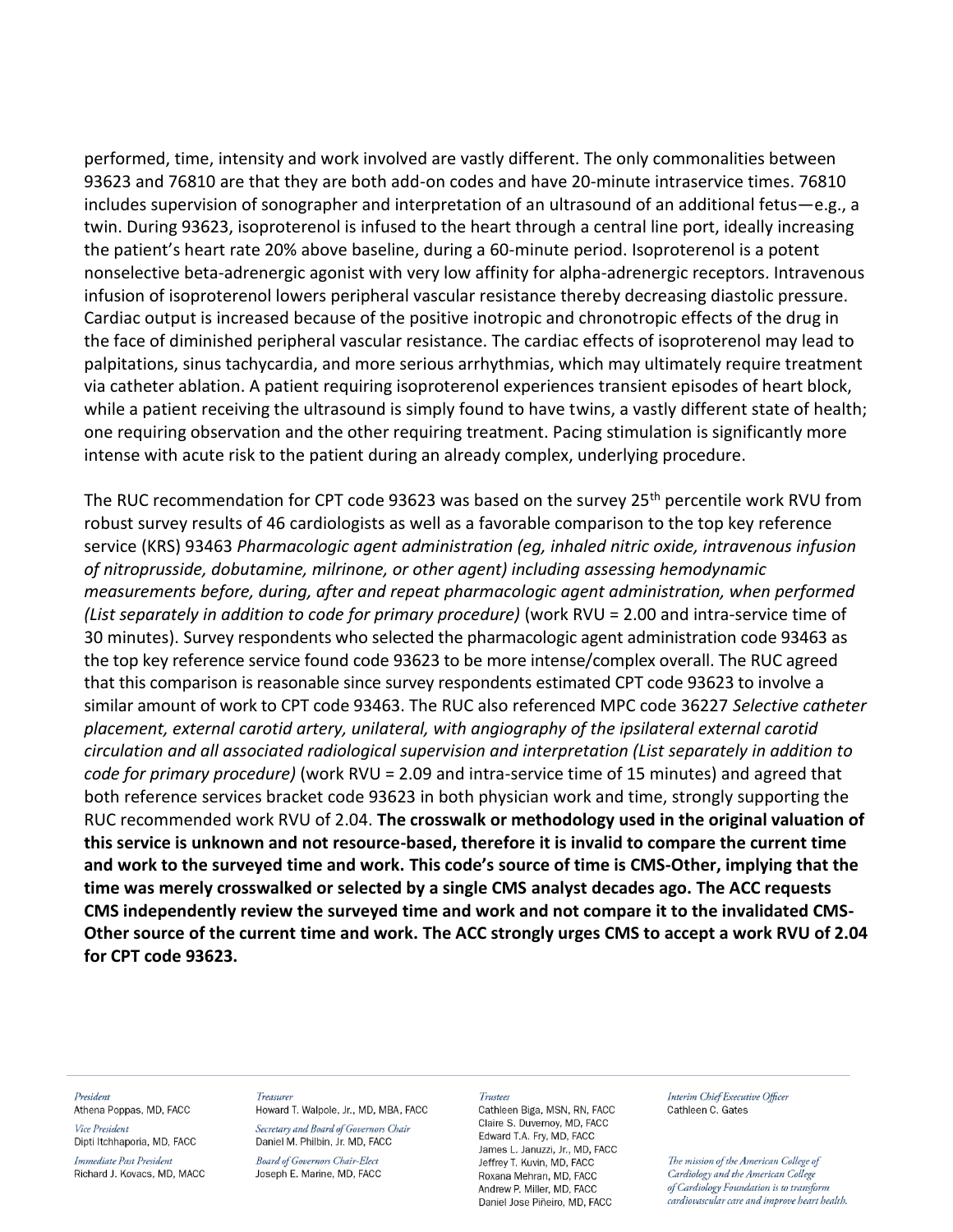## **Intracardiac Echocardiography (ECG) (CPT code 93662)**

|       |                                                      | <b>CMS</b> | <b>RUC</b>  |
|-------|------------------------------------------------------|------------|-------------|
|       |                                                      | Proposed   | Recommended |
| Code  | <b>Long Descriptor</b>                               | work       | work RVU    |
|       |                                                      | <b>RVU</b> |             |
| 93662 | Intracardiac echocardiography during                 | 1.44       | 2.53        |
|       | therapeutic/diagnostic intervention, including       |            |             |
|       | imaging supervision and interpretation (List         |            |             |
|       | separately in addition to code for primary procedure |            |             |

For the Intracardiac Echocardiography code (93662), CMS has disagreed with the RUC recommended work RVU. CMS has proposed to decrease the work RVU from 2.53 to 1.44 for code 93662. CMS believes that their pick of an alternate work RVU more closely aligns with the valuation of this code than the RUC recommended. However, the RUC recommended work RVU for code 93662 is based on survey data. CMS should use valid survey data in establishing the work RVU for this code. The RUC thoroughly analyzed this code by review of history, survey data and magnitude estimation to other similar services. Details on why CMS should accept the RUC recommendation for this code are outlined below.

The RUC recommended the survey 25<sup>th</sup> percentile work RVU of 2.53 for CPT Code 93662. CMS disagrees with the RUC recommended work RVU of 2.53 and is proposing a work RVU of 1.44 for code 93662 based on the Agency's assumption that "significant decreases in time should be appropriately reflected in decreases to work RVUs." The College completely disagrees with CMS' proposed recommendation of 1.44 work RVUs for code 93662. The RUC recommended work RVU and time for code 93662 reflects the change in technology from when it was last valued in 2000. Intracardiac echocardiography has become an essential tool for complex catheter ablation of many types of arrhythmias and it has also enabled operators to significantly reduce the use of fluoroscopy. Since this service was last valued in 2000, arrhythmia mapping systems have developed the ability to incorporate intracardiac echo images into 3-dimensional electro-anatomical maps. This has improved the accuracy, safety and effectiveness of catheter ablation for a wide range of arrhythmias, most notably atrial fibrillation. Additionally, the RUC's work RVU recommendation for code 93662 will result in an overall work savings that should be redistributed back to the Medicare conversion factor.

CMS references code 92979 (*Endoluminal imaging of coronary vessel or graft using intravascular ultrasound (IVUS) or optical coherence tomography (OCT) during diagnostic evaluation and/or therapeutic intervention including imaging supervision, interpretation and report; each additional vessel (List separately in addition to code for primary procedure*) (work RVU = 1.44 and 25 minutes of intra-service time) as a "good equivalent comparator code in light of the significant physician time

### President

Athena Poppas, MD, FACC Vice President

Dipti Itchhaporia, MD, FACC Immediate Past President

Richard J. Kovacs, MD, MACC

**Treasure** Howard T. Walpole, Jr., MD, MBA, FACC Secretary and Board of Governors Chair

Daniel M. Philbin, Jr. MD, FACC **Board of Governors Chair-Elect** Joseph E. Marine, MD, FACC

#### **Trustees**

Cathleen Biga, MSN, RN, FACC Claire S. Duvernov. MD. FACC Edward T.A. Fry, MD, FACC James L. Januzzi, Jr., MD, FACC Jeffrey T. Kuvin, MD, FACC Roxana Mehran, MD, FACC Andrew P. Miller, MD. FACC Daniel Jose Piñeiro, MD, FACC

Interim Chief Executive Officer Cathleen C. Gates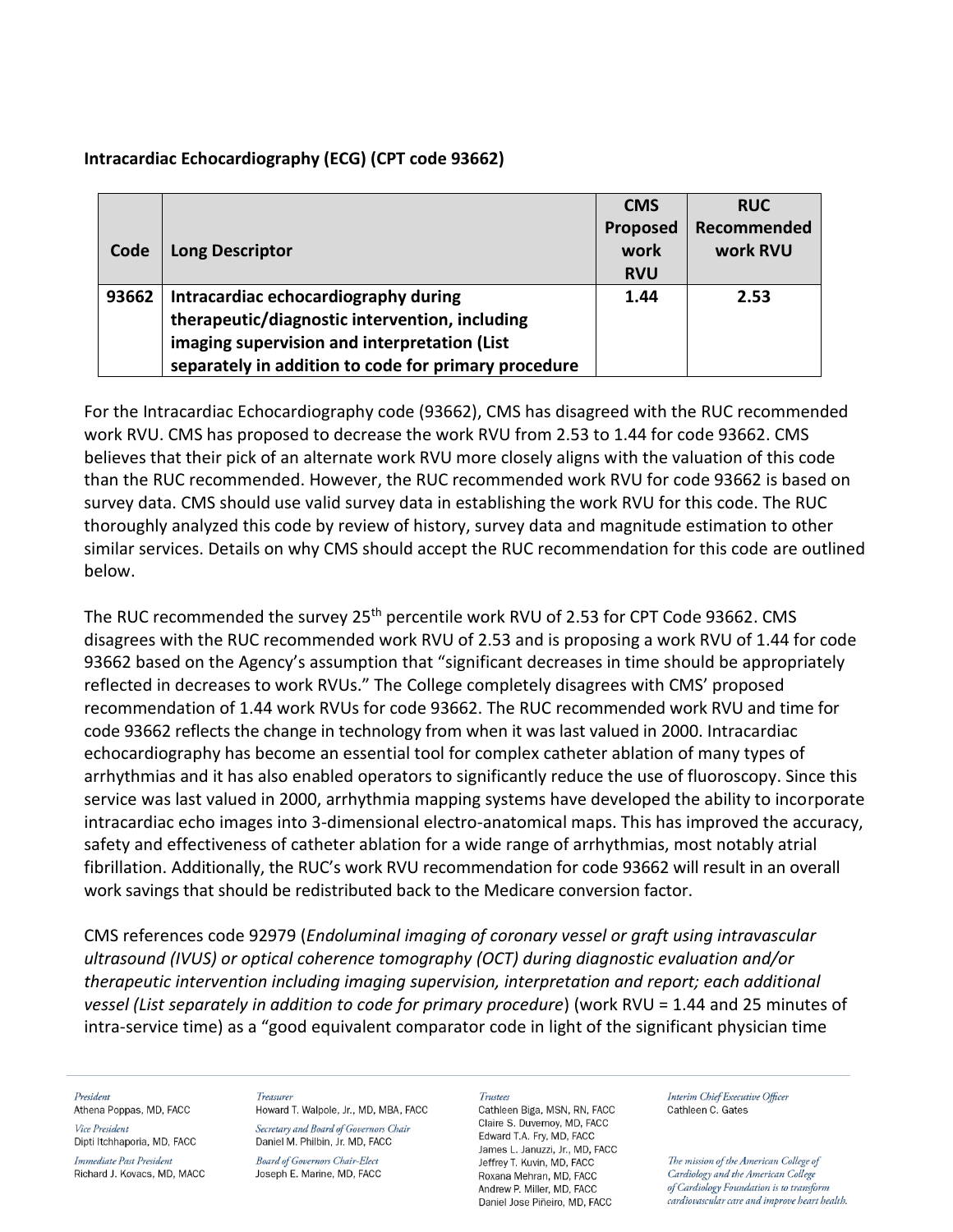reduction from 55 minutes" to 25 minutes in intra-service time for code 93662. CMS is incorrect in proposing the work RVU of 1.44 when referencing code 92979 because the nature of the services performed, intensity and work involved are different, with the two services performed in different parts of the heart for different reasons. Coronary IVUS is performed inside the coronary arteries to guide diagnostic catheterization and/or percutaneous coronary interventions.

ICE is used to provide high-resolution real-time visualization of cardiac structures, continuous monitoring of a catheter location within the heart. It commonly guides trans-septal puncture—where the operator creates a hole in the septum of the heart to gain access to the other cardiac chambers on the other side of the heart—and is useful for early recognition of procedural complications, such as pericardial effusion or thrombus formation. ICE is remains highly technical in nature and requires the patient to be anesthesized, which is not required in IVUS use. It is most commonly used with atrial fibrillation ablations, a highly technical and challenging service in its own right, the reinforces the intensity of ICE. The interpretation of IVUS images is less complex than interpretation of ICE images, similar to the difference between looking at the cross section of a garden hose versus a cross section of an apartment building.

The RUC recommendation for CPT code 93662 was based on the survey 25<sup>th</sup> percentile work RVU from robust survey results of 42 cardiologists as well as a favorable comparison to code 34713 *Percutaneous access and closure of femoral artery for delivery of endograft through a large sheath (12 French or larger), including ultrasound guidance, when performed, unilateral (List separately in addition to code for primary procedure)* (work RVU = 2.50 and intra-service time of 20 minutes) and MPC code 36476 *Endovenous ablation therapy of incompetent vein, extremity, inclusive of all imaging guidance and monitoring, percutaneous, radiofrequency; subsequent vein(s) treated in a single extremity, each through separate access sites (List separately in addition to code for primary procedure)* (work RVU = 2.65 and intra-service time of 30 minutes). Both reference services bracket code 93662 in both physician work and time. **The College strongly urges CMS to accept a work RVU of 2.53 for CPT code 93662.**

#### President Athena Poppas, MD, FACC

Vice President Dipti Itchhaporia, MD, FACC

Immediate Past President Richard J. Kovacs, MD, MACC

### **Treasure** Howard T. Walpole, Jr., MD, MBA, FACC

Secretary and Board of Governors Chair Daniel M. Philbin, Jr. MD, FACC **Board of Governors Chair-Elect** Joseph E. Marine, MD, FACC

### Trustees

Cathleen Biga, MSN, RN, FACC Claire S. Duvernov. MD. FACC Edward T.A. Fry, MD, FACC James L. Januzzi, Jr., MD, FACC Jeffrey T. Kuvin, MD, FACC Roxana Mehran, MD, FACC Andrew P. Miller, MD. FACC Daniel Jose Piñeiro, MD, FACC

Interim Chief Executive Officer Cathleen C. Gates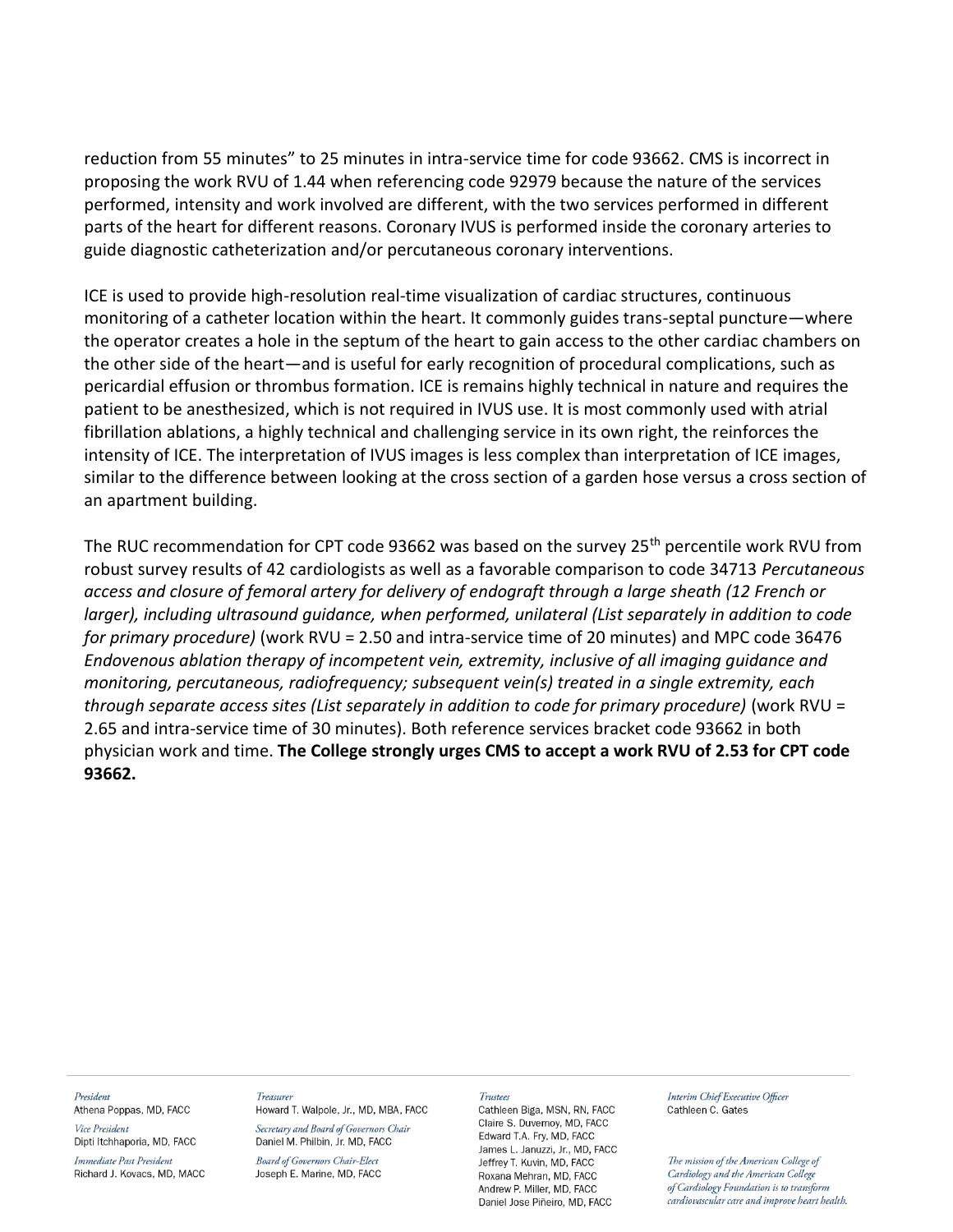| Code  | <b>Long Descriptor</b>                                                                                                                                                                                                                                                                                                                      | <b>CMS</b><br>Proposed<br>work<br><b>RVU</b> | <b>RUC</b><br>Recommended<br>work RVU |
|-------|---------------------------------------------------------------------------------------------------------------------------------------------------------------------------------------------------------------------------------------------------------------------------------------------------------------------------------------------|----------------------------------------------|---------------------------------------|
| 93750 | Interrogation of ventricular assist device (VAD), in<br>person, with physician or other qualified health care<br>professional analysis of device parameters (eg,<br>drivelines, alarms, power surges), review of device<br>function (eg, flow and volume status, septum status,<br>recovery), with programming, if performed, and<br>report | 0.75                                         | 0.85                                  |

**Ventricular Assist Device (VAD) Interrogation (CPT code 93750)**

Utilization of code 93750 (*Interrogation of ventricular assist device (VAD), in person, with physician or other qualified health care professional analysis of device parameters (eg, drivelines, alarms, power surges), review of device function (eg, flow and volume status, septum status, recovery), with programming, if performed, and report*) has appropriately grown as more VADs have been used and need to be interrogated. This growth spurred review of the RUC, and the ACC worked with other societies to complete a physician work survey. That survey generated results that would have led to an increased work RVU valuation, which was not deemed acceptable given the reduction in service time. The societies did note significant changes in the service from its initial valuation, including a change from surgeons using it to confirm proper function to heart failure cardiologists using it to calibrate care and a failure of the existing inputs to delineate between service period increments, making it impossible to know whether changes in time were driven by meaningful changes in effort or modest changes in documentation through the use of EHRs.

Nevertheless, societies and the RUC agreed that a modest reduction by crosswalk to a service with similar service times was appropriate, selecting 78598 (*Quantitative differential pulmonary perfusion and ventilation (eg, aerosol or gas), including imaging when performed*). CMS goes through the same exercise but proposes a different code with similar times that has an even lower value, 93289 (*Interrogation device evaluation (in person) with analysis, review and report by a physician or other qualified health care professional, includes connection, recording and disconnection per patient encounter; single, dual, or multiple lead transvenous implantable defibrillator system, including analysis of heart rhythm derived data elements*). This is a service the societies considered as a crosswalk but abandoned because it does not involve device programming, which the VAD service does, as the device speed is frequently adjusted to optimize performance. Instead, that realization prompted search for

### President

Athena Poppas, MD, FACC

Vice President Dipti Itchhaporia, MD, FACC

Immediate Past President Richard J. Kovacs, MD, MACC

### Treasurer

Howard T. Walpole, Jr., MD, MBA, FACC Secretary and Board of Governors Chair Daniel M. Philbin, Jr. MD, FACC

**Board of Governors Chair-Elect** Joseph E. Marine, MD, FACC

#### Trustees

Cathleen Biga, MSN, RN, FACC Claire S. Duvernov. MD. FACC Edward T.A. Fry, MD, FACC James L. Januzzi, Jr., MD, FACC Jeffrey T. Kuvin, MD, FACC Roxana Mehran, MD, FACC Andrew P. Miller, MD. FACC Daniel Jose Piñeiro, MD, FACC

Interim Chief Executive Officer Cathleen C. Gates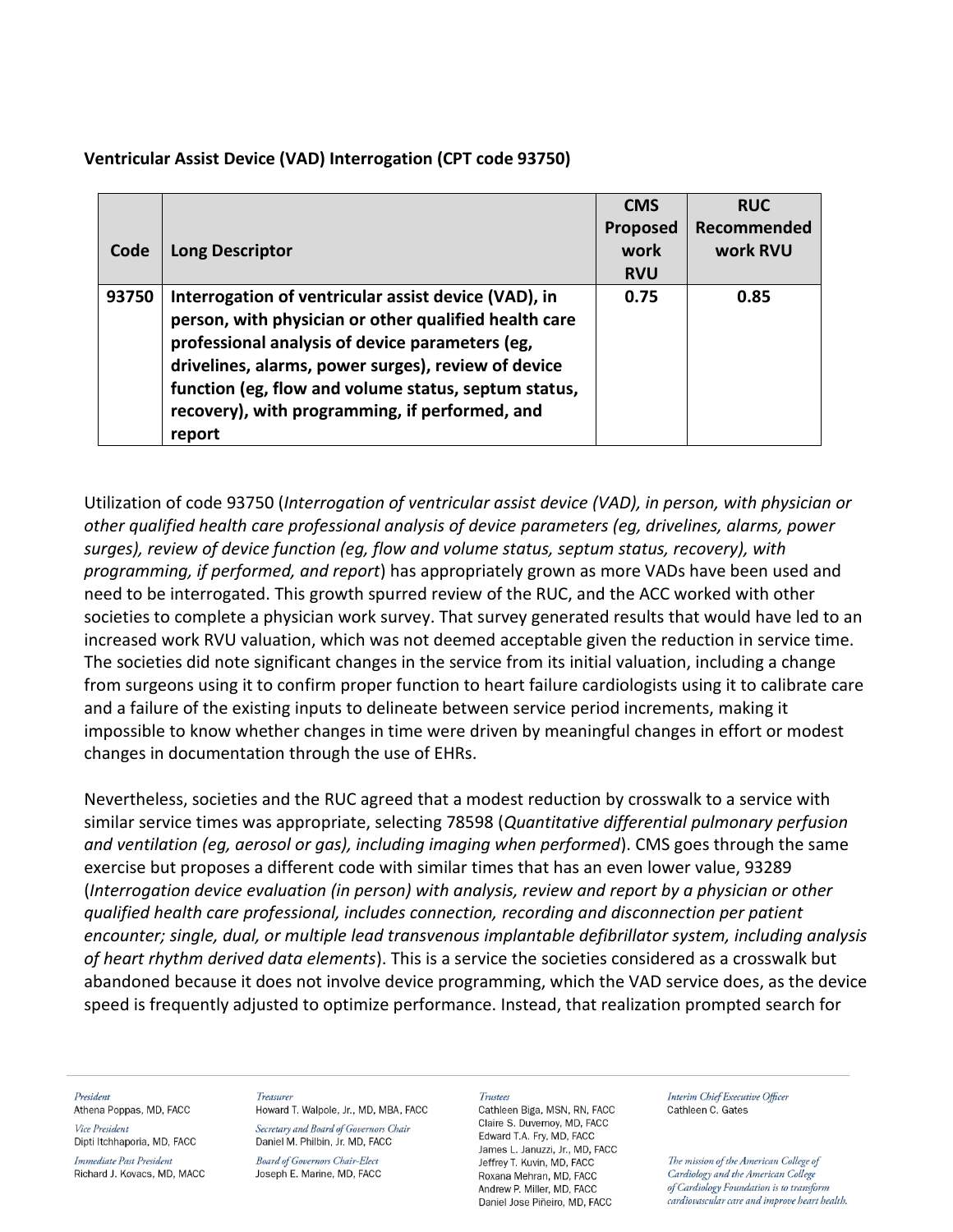the crosswalk ultimately recommended by the RUC that is appropriately slightly higher than the defibrillator interrogation service.

Finally, while both the ICD and VAD patients are ill, the VAD patients have heart failure that has deteriorated to such a degree that a pump has been inserted into their chest to support their heart while they await a transplant or to improve the quality of their remaining life. The underlying illness is different, and the RUC-recommended, slightly higher crosswalk appropriately recognizes that difference. **As such, the ACC recommends CMS revise the work RVU for 93750 in the final rule and implement the RUC recommendation of 0.85 that incorporates an increment above the crosswalk value proposed by CMS.**

## **Practice Expense (PE) Refinements**

Throughout rate setting for specific codes/services, CMS made several changes from RUC recommendations to practice expense inputs of interest to ACC. These are summarized in Table 25 of the proposed rule. The ACC provides detailed responses to some of those refinements here, and has also shared this perspective with other stakeholders and the RUC.

For *Extended External ECG Monitoring* codes, the ACC agrees that one pair of non-sterile gloves should be removed, correcting a summing error in the practice expense spreadsheet. However, the ACC disagrees with the removal of five minutes of clinical staff time from four of the codes in the family. CMS proposes that 5 minutes in CA021 be removed as some of the clinical staff work description, "incoming patch deliveries are sorted and distributed to work queues. The return box is opened, diary book removed, top housing is removed using a custom tool to expose USB connection, and device is plugged in to extract serial number and diagnostic logs" is deemed an administrative cost and, therefore, indirect. Delivery and assignment may be fair to characterize as administrative, but accessing the device, connecting it, and downloading data seems more akin to CA032 when clinical data is put into the system. **The ACC recommends CMS reduce clinical staff time by one minute, not five, to account for the delivery sorting, distribution, and box opening.**

In discussing inputs for *Complete Transthoracic Echocardiography with Doppler*, CMS indicates recommendation materials indicated both 25 mL and 50 mL of ultrasound gel for the service. The 50 mL amount was an editing error. The 25 mL amount is the correct one, which aligns with the proposed input.

Finally, direct inputs for External Counterpulsation have proven challenging to reflect correctly for the past three rulemaking cycles. Some External Counterpulsation refinements in this proposed rule are fairly straightforward while others are more challenging.

President Athena Poppas, MD, FACC

Vice President Dipti Itchhaporia, MD, FACC

Immediate Past President Richard J. Kovacs, MD, MACC

Treasurer Howard T. Walpole, Jr., MD, MBA, FACC Secretary and Board of Governors Chair

Daniel M. Philbin, Jr. MD, FACC **Board of Governors Chair-Elect** Joseph E. Marine, MD, FACC

### Trustees

Cathleen Biga, MSN, RN, FACC Claire S. Duvernov. MD. FACC Edward T.A. Fry, MD, FACC James L. Januzzi, Jr., MD, FACC Jeffrey T. Kuvin, MD, FACC Roxana Mehran, MD, FACC Andrew P. Miller, MD. FACC Daniel Jose Piñeiro, MD, FACC

Interim Chief Executive Officer Cathleen C. Gates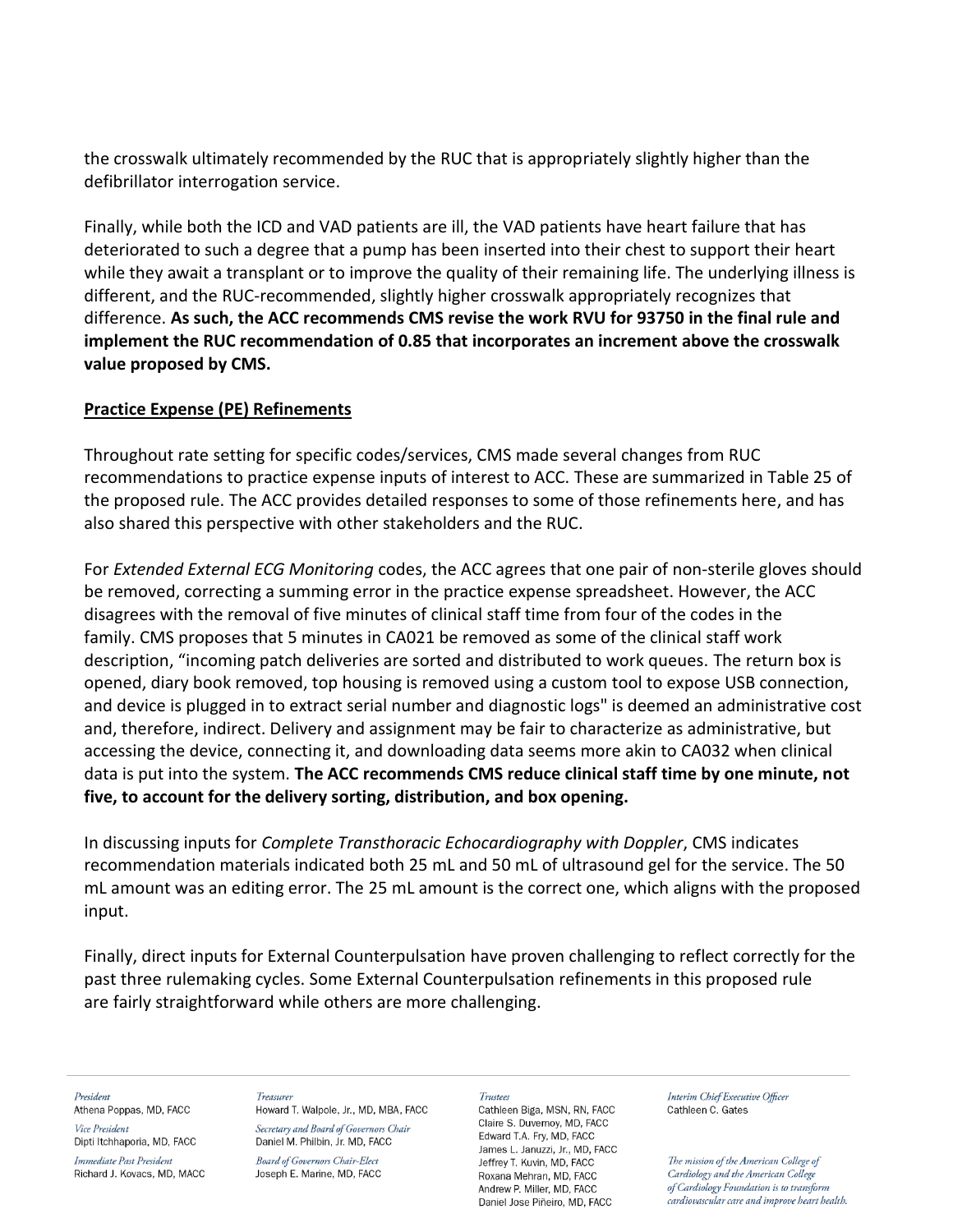CMS proposes to move three minutes for vitals at the end of the session to post-procedure monitoring. **The ACC disagrees with this change, as this is not monitoring in the sense of CA023 but taking vitals to evaluate the effectiveness of the treatment and the patient's condition.** 

The ACC has previously recommended creation of new equipment packages that capture previously unrecognized costs. CMS instead proposes to create new inputs as supplies rather than equipment. This approach could be effective if the pricing and consumptions are accurate. CMS proposes to reduce the cost of new supply input SD342 for electrical equipment and disperse it over 325 sessions. The inputs recommended by the ACC and the RUC were for an equipment package of \$565 and a oneyear lifespan. As a supply, that should still be \$565, rather than the \$500 proposed. Over the course of a year that would be expected to be 400 sessions, so the consumption rate would be  $1/400^{th}$  per session.

Proposals regarding new supply input SD341 for a compression supply package parallel electrical package SD342. CMS proposes the RUC-recommended price of \$650 for this item and disperses it over 325 visits. The ACC has identified two flaws with this proposal. First is that the RUC recommended inclusion of items in the compression package believed to be most predictably and consistently replaced at regular intervals—compression cuffs, hoses, and bladders. These are replaced every 100 hours of service, so the consumption rate should be  $1/100^{th}$  of the supply package, not  $1/325^{th}$ . The second flaw is that the price of the supply package for necessary cuffs, hoses, and bladders was summed incorrectly. Information originally submitted to the RUC by ACC in 2019 included thigh cuff at \$170, calf cuff at \$75, bladders at \$65, and hoses at \$390. That should make the package \$700 based on understanding of the information assembled last year. It is not clear to ACC whether that error was made at the RUC meeting at some later time.

As CMS and the RUC know from consideration of this topic the past three cycles, this service is not provided by many practices, something that came to light when attempting to survey the code for physician work in 2017. It has proven challenging for the ACC to collect information because of the limited number of providers. Stakeholders who provide the technical component of external counterpulsation at significant volumes are better positioned to provide further insights to the service and whether proposed inputs and these suggested refinements correctly reflect the direct costs. Additional information from other stakeholders may further improve the accuracy of these inputs.

## *Prothrombin/International Normalized Ratio (PT/INR) Indirect PE Crosswalk*

Responding to stakeholder input, CMS solicits feedback from the public regarding potential specialty crosswalks to account for costs that are different for PT/INR home monitoring than other independent diagnostic testing facility services. ACC is not equipped to say which specific indirect factors may be optimal for crosswalk due to a lack of information on direct:indirect cost data from the suppliers.

#### President

Athena Poppas, MD, FACC Vice President

Dipti Itchhaporia, MD, FACC

Immediate Past President Richard J. Kovacs, MD, MACC

Treasurer Howard T. Walpole, Jr., MD, MBA, FACC Secretary and Board of Governors Chair Daniel M. Philbin, Jr. MD, FACC

**Board of Governors Chair-Elect** Joseph E. Marine, MD, FACC

#### **Trustees**

Cathleen Biga, MSN, RN, FACC Claire S. Duvernov. MD. FACC Edward T.A. Fry, MD, FACC James L. Januzzi, Jr., MD, FACC Jeffrey T. Kuvin, MD, FACC Roxana Mehran, MD, FACC Andrew P. Miller, MD. FACC Daniel Jose Piñeiro, MD, FACC

Interim Chief Executive Officer Cathleen C. Gates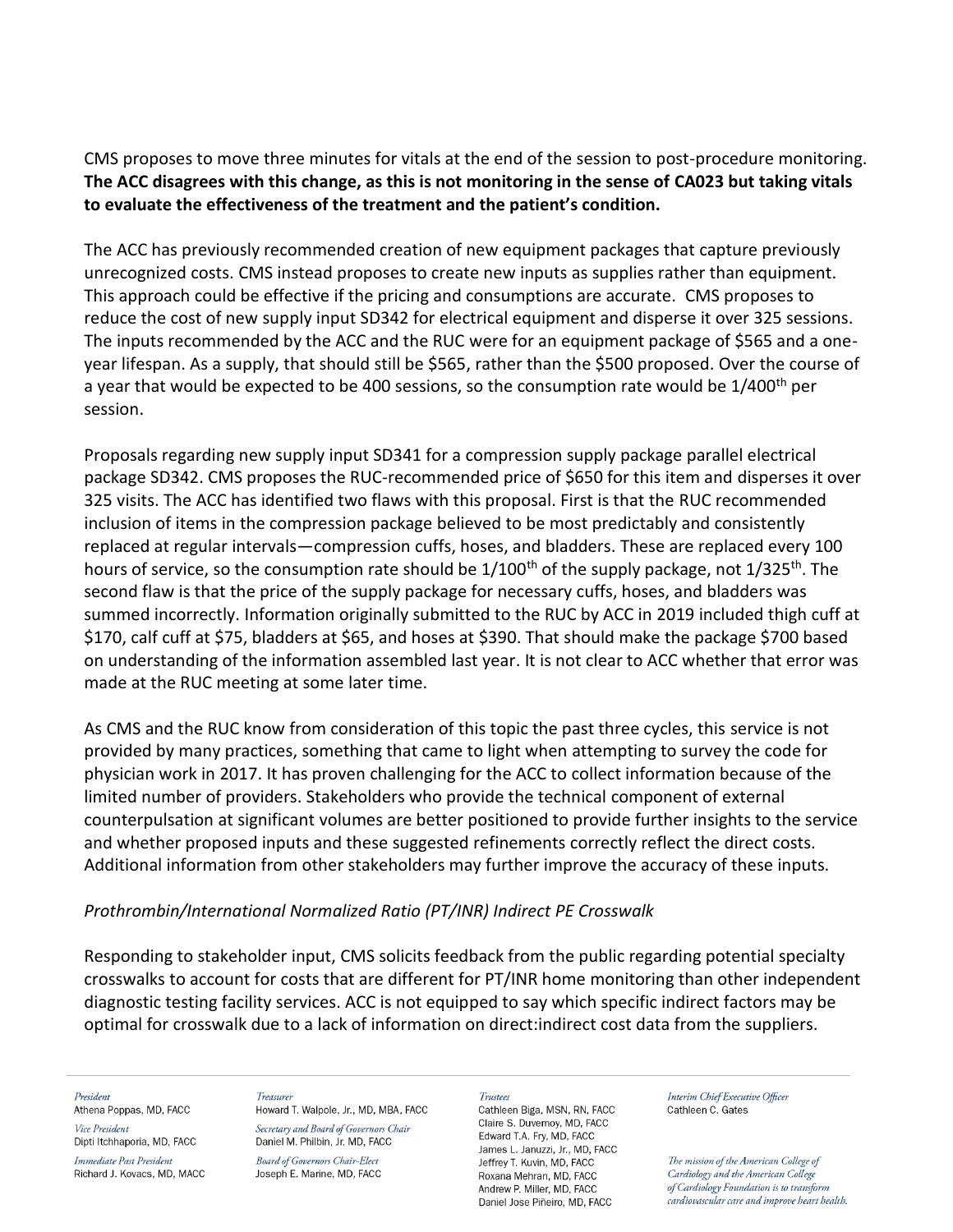However, the College does wish to highlight the importance of ensuring sure that home INR monitoring rates are adequate to assure access. One large provider recently sold their home anticoagulation monitoring business and it is not clear that the service will remain viable in long term if some reversal of the significant reductions in recent years is not made.

## **Remote Physiologic Monitoring (RPM)**

CMS proposes several clarifications to address interpretation questions regarding RPM services. These include, (1) the medical device(s) supplied to the patient and used to collect physiologic data are considered equipment and as such are direct PE inputs, (2) provision of multiple medical devices toa patient does not mean an RPM code can be billed multiple times, (3) the utilized medical device should digitally (automatically) upload patient physiologic data, (4) as E/M codes, these services can be ordered and billed only by physicians or nonphysician practitioners (NPPs) who are eligible to bill Medicare for E/M services, (5) RPM services may be furnished to analyze physiologic data from patients not only with chronic conditions as previously suggested, but also with acute conditions, (6) like other care management services, RPM can be furnished by clinical staff under the general supervision of the physician or NPP, (7) "interactive communication" means "real-time synchronous, two-way interaction that is capable of being enhanced with video or other kinds of data transmission" between the patient and physician, NPP, or clinical staff. The ACC believes these clarifications will aide in proper provision of the service and ease documentation uncertainties.

Reflecting lessons learned during the PHE, CMS also proposes to make permanent two policy changes from interim final rulemaking earlier this year. First, CMS proposes to permanently allow consent to be obtained at the time RPM services are furnished. Second, that this consent acquisition task can be completed by auxiliary personnel who need not be clinical staff. **The ACC supports these proposals to ease access to RPM in this manner.**

## **Scope of Practice and Related Issues**

In the past, services provided by physicians in training and resident physicians, had numerous restrictions limiting them from being directly billed to Medicare. Services furnished by these physicians-in-training could be billed as a service of a supervising teaching physician, given that the teaching physician was physically present for key parts of the encounter. The Agency's proposal, however, would allow nurse practitioners (NPs), clinical nurse specialists (CNSs), physician assistants (PAs) and certified nurse-midwives (CNMs) to supervise the performance of diagnostic tests, in addition to physicians. Prior to the May 1st COVID-19 IFC, these nonphysician practitioners were already authorized under Medicare regulations to order and furnish diagnostic tests, while as a basic rule, generally only physicians (medical doctors and doctors of osteopathy) were authorized to supervise the performance of diagnostic tests. However, if finalized on a permanent basis effective

### President

Athena Poppas, MD, FACC Vice President

Dipti Itchhaporia, MD, FACC Immediate Past President

Richard J. Kovacs, MD, MACC

Treasurer Howard T. Walpole, Jr., MD, MBA, FACC Secretary and Board of Governors Chair

Daniel M. Philbin, Jr. MD, FACC **Board of Governors Chair-Elect** Joseph E. Marine, MD, FACC

#### **Trustees**

Cathleen Biga, MSN, RN, FACC Claire S. Duvernov. MD. FACC Edward T.A. Fry, MD, FACC James L. Januzzi, Jr., MD, FACC Jeffrey T. Kuvin, MD, FACC Roxana Mehran, MD, FACC Andrew P. Miller, MD. FACC Daniel Jose Piñeiro, MD, FACC

Interim Chief Executive Officer Cathleen C. Gates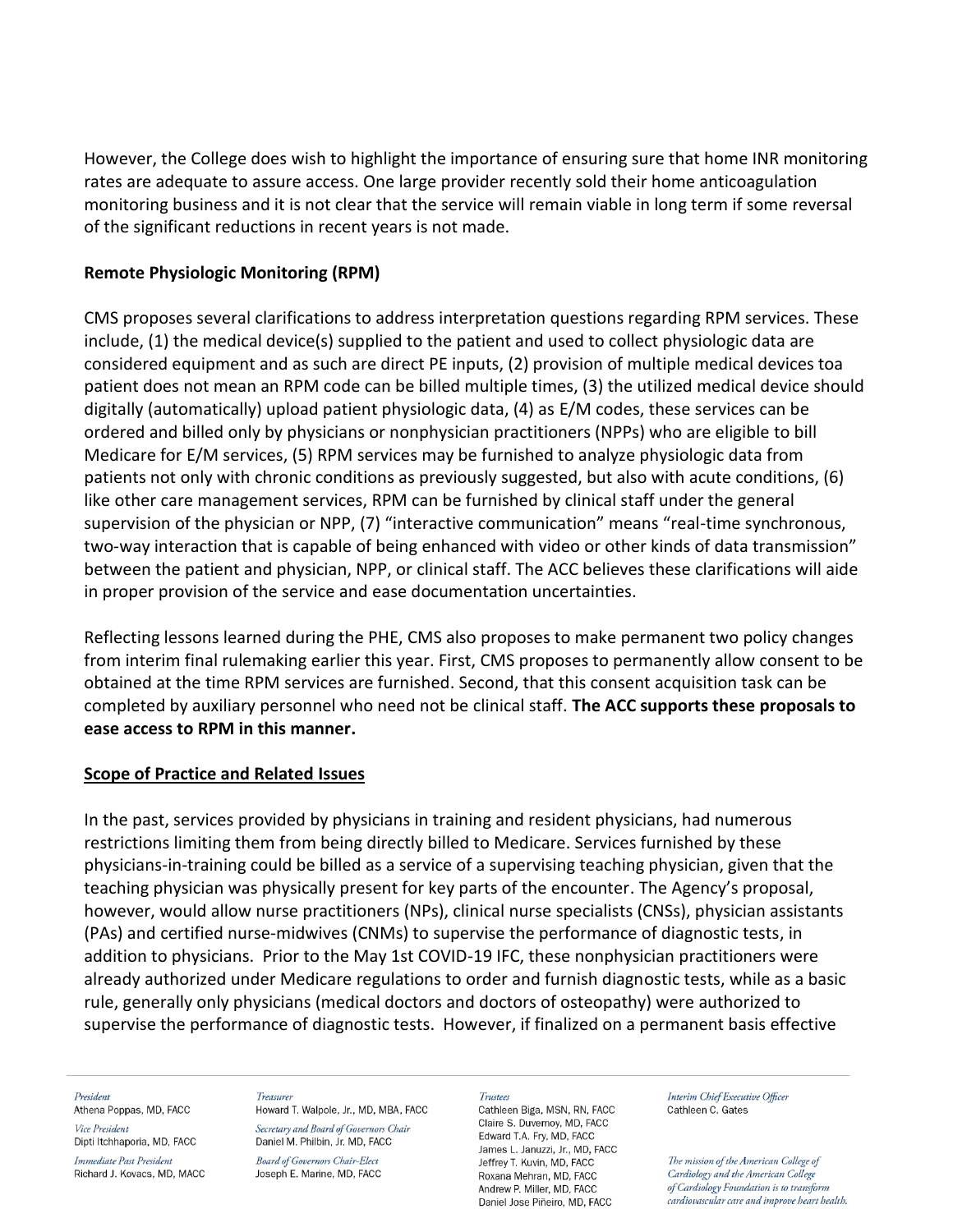January 1, 2021, NPs, CNSs, PAs and CNMs would be allowed under the Medicare Part B program to supervise the performance of diagnostic tests within their state scope of practice and applicable state law, provided they maintain the required statutory relationships with supervising or collaborating physicians.

The College believes a distinction exists between the ability of advanced practice providers (APPs) to perform tasks autonomously and their ability to practice independently. The former is a wellestablished practice, while the latter is controversial for some. **The College focuses on the value of cardiovascular APPs practicing autonomously as part of the cardiovascular care team but not as independent practitioners.** Similar to the changes already achieved by the Improving Access to Cardiac and Pulmonary Rehabilitation Act of 2018, a number of cardiovascular diagnostic tests that require direct supervision are candidates to be provided under a physician's general supervision when clinical staff are also under the direct supervision of appropriate APPs. These instances would parallel supervision level 4 where a clinical psychologist may personally furnish or generally supervise services. **The ACC believes CMS should change supervision levels for these tests, similar to those it has under supervision level 4, allowing APPs under general supervision of a physician to personally furnish or** *directly* **supervise other clinical staff.**

The technical components of cardiovascular stress tests, cardiac device interrogation, and anticoagulation management are all services for which an APP under the general supervision of a physician can reasonably provide direct supervision of other APPs, nurses, or technicians. While many practices would continue to utilize direct physician supervision for these services, others that have highly trained APPs could become more efficient by relying on proficient APPs who have demonstrated necessary core competencies.<sup>1,2</sup> Such a change would allow flexibility in instances where the practice environment is spread across a geographic area (multiple buildings, clinics or hospitals for a single practice or a rural access facility staffed remotely). Such a requirement can be unnecessary in instances where there are experienced, clinically competent APPs who can provide these services under general physician supervision to expand access to care and enable cardiologists to focus on services only they can offer. The College strongly believes all members of the cardiovascular care team should exhibit the necessary core competencies in their practice of medicine to ensure patient safety and minimize exposing the patient to risk.

#### President

Athena Poppas, MD, FACC Vice President

Dipti Itchhaporia, MD, FACC

Immediate Past President Richard J. Kovacs, MD, MACC

Treasurer Howard T. Walpole, Jr., MD, MBA, FACC Secretary and Board of Governors Chair

Daniel M. Philbin, Jr. MD, FACC **Board of Governors Chair-Elect** Joseph E. Marine, MD, FACC

#### Trustees

Cathleen Biga, MSN, RN, FACC Claire S. Duvernov, MD. FACC Edward T.A. Fry, MD, FACC James L. Januzzi, Jr., MD, FACC Jeffrey T. Kuvin, MD, FACC Roxana Mehran, MD, FACC Andrew P. Miller, MD. FACC Daniel Jose Piñeiro, MD, FACC

Interim Chief Executive Officer Cathleen C. Gates

<sup>1</sup> Coats and Oaks (2018). Supervision of Stress Testing by Nonphysicians. Thomas, Wann, and Ellestad. *Ellestad's Stress Testing*, (Chap 12). <sup>2</sup> This chapter reviews the opportunity and competency requirements of advanced practice nurses supervising exercise and vasodilator stress tests. Step-by-step recommendations for test performance by nonphysicians is reviewed including preparation, review of patient history and past diagnostic testing, test supervision, and reporting. Guidelines for exercise physiologist supervision of exercise testing are discussed.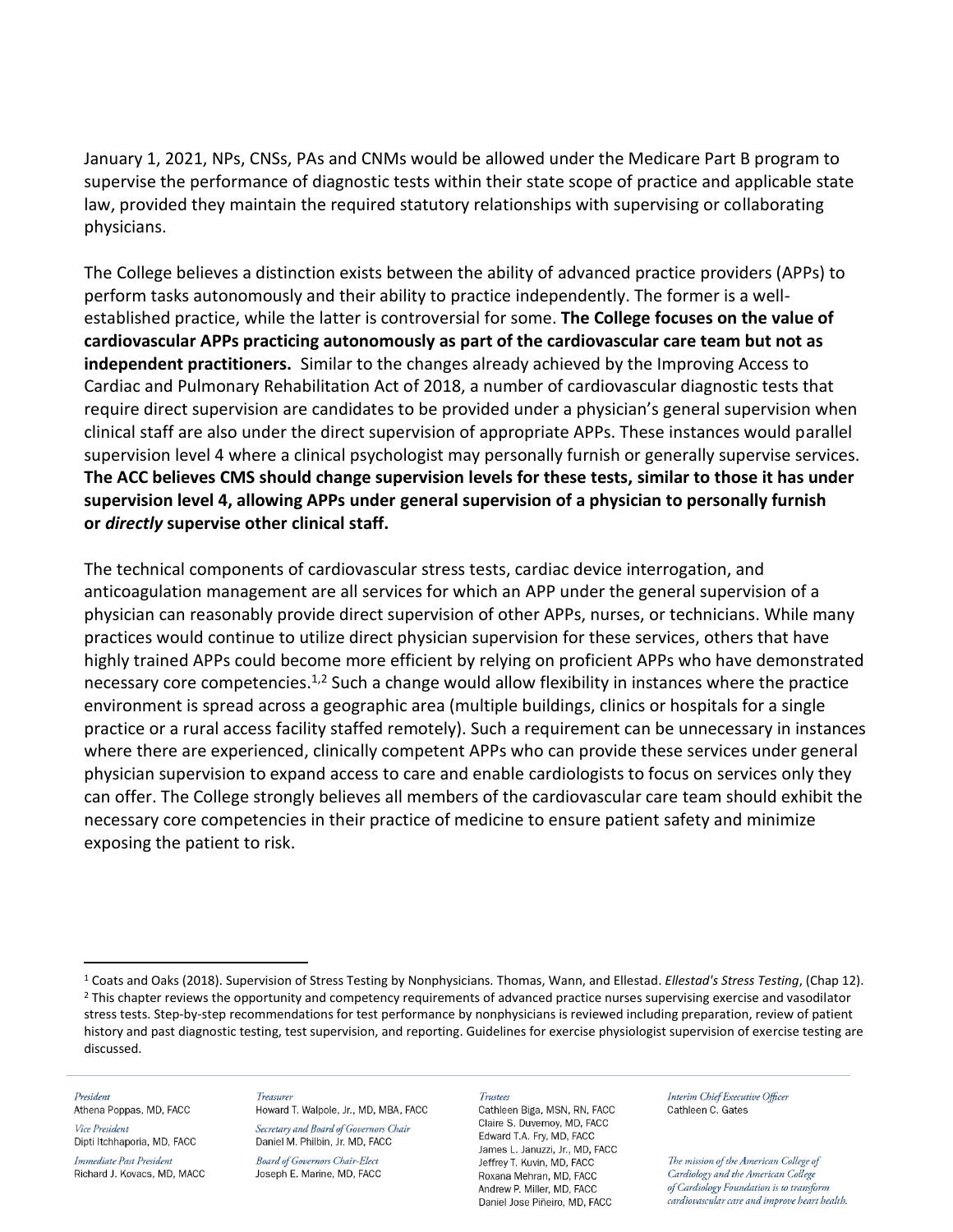## *Direct Supervision by Interactive Telecommunication Technology*

Consistent with the May  $1<sup>st</sup>$  COVID-19 IFC (85 FR 27562), CMS proposes revising the definition of direct supervision to permit virtual presence of the supervising clinician. CMS proposes to clarify that services that may be billed incident-to may be provided via telehealth incident to a physicians' service and under the direct supervision of the billing professional. More specifically, the proposed rule explains that direct supervision in the office setting means the physician (or other supervising practitioner) must be present in the office suite and immediately available to furnish assistance and direction throughout the performance of the procedure. It does not mean that the physician (or other supervising practitioner) must be present in the room when the procedure is performed. Until the later of the end of the calendar year in which the PHE as defined in § 400.200 of [this proposed rule] or, December 31, 2021, the presence of the physician (or other practitioner) includes virtual presence through audio/video real-time communications technology (excluding audio-only). The College is cautiously supportive of these proposed changes**. In certain circumstances, when the technician, nurse, or other health care provider, on staff is appropriately trained, the College believes direct supervision to permit virtual presence enhances the ability of the cardiovascular care team to provide appropriate care to their patients.** For example, the interrogation of cardiac implantable electronic devices (CIEDs) including pacemakers, implantable cardioverter defibrillators (ICDs), and loop recorders, has increased over the past several years.<sup>3</sup> While patients are supported by remote home monitoring, they often need device interrogations in the clinic setting to assess device settings, evaluate stored events, or determine the cause of syncope or defibrillator discharge. In this case, pacemaker/ICD technicians or pacemaker nurses, or other clinical personnel are highly trained and capable of performing the in-office interrogation. At times, the supervising physician is on hospital grounds, not directly present with the clinician, but in a separate hospital building overseeing the procedure virtually. The College believes this clinical scenario is a good example where virtual supervision is both appropriate for the patient and also an efficient use of hospital resources. **The College encourages CMS to allow this virtual presence of the supervising physician, as long as other members of the cardiovascular care team are appropriately trained and licensed.**

## **Removal of Selected National Coverage Determinations**

In a process shift, CMS proposes to use the fee schedule rulemaking process to remove outdated NCDs rather than the NCD process. The ACC does not believe one mechanism or the other is superior, though the fee schedule rulemaking process may shine a brighter light on such proposals and encourage wider feedback. The ACC is familiar with one of the NCDs proposed for removal, 220.6.16 FDG PET for Inflammation and Infection, and agrees with CMS that removal of the NCD would allow for more appropriate coverage decisions than the current NCD. Diagnosis/assessment of cardiac sarcoid is

President

Athena Poppas, MD, FACC Vice President

Dipti Itchhaporia, MD, FACC Immediate Past President Richard J. Kovacs, MD, MACC

#### Treasurer

Howard T. Walpole, Jr., MD, MBA, FACC Secretary and Board of Governors Chair Daniel M. Philbin, Jr. MD, FACC Board of Governors Chair-Elect Joseph E. Marine, MD, FACC

#### **Trustees**

Cathleen Biga, MSN, RN, FACC Claire S. Duvernoy, MD, FACC Edward T.A. Fry, MD, FACC James L. Januzzi, Jr., MD, FACC Jeffrey T. Kuvin, MD, FACC Roxana Mehran, MD, FACC Andrew P. Miller, MD. FACC Daniel Jose Piñeiro, MD, FACC

Interim Chief Executive Officer Cathleen C. Gates

<sup>&</sup>lt;sup>3</sup> Mond G, Proclemer A. The 11th world survey of cardiac pacing and implantable cardioverter-defibrillators: calendar year 2009— a World Society of Arrhythmia's project. Pacing Clin Electrophysiol. 2011;34(8):1013-1027.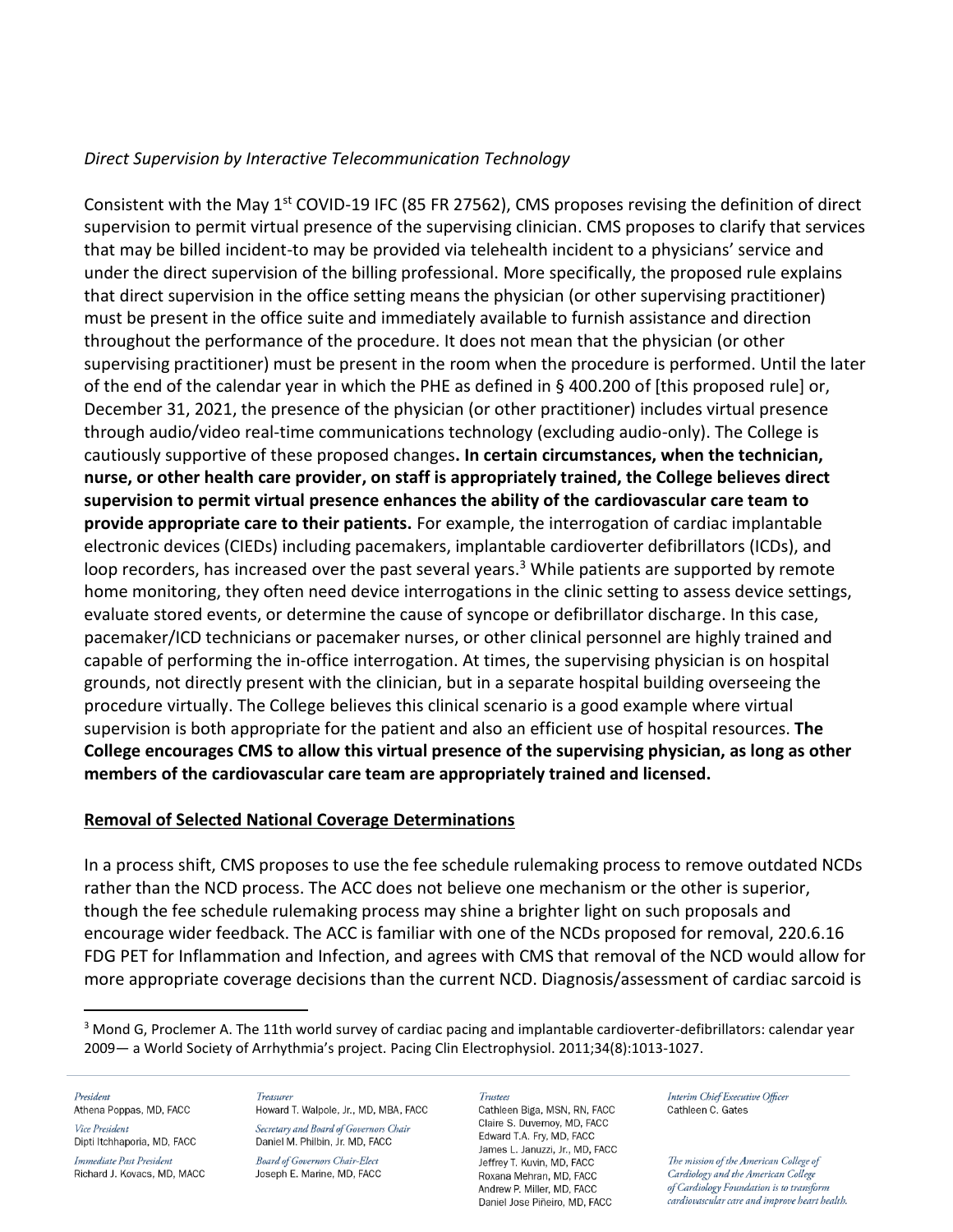one area for which positive coverage is supported by the latest literature. **The ACC supports removal of NCD 220.6.16.** 

With regard to the length of time used in these reviews, 10 years may be too long to keep pace with current science and clinical developments. Some hybrid of annual review as an opportunity to remove obviously outdated NCDs with 10 years as a marker for an additional level of scrutiny may be effective to maintain NCD relevance. This would require an additional level of effort and commitment that may prove challenging for CMS and stakeholders to manage.

## **CY 2021 Updates to the Quality Payment Program (QPP)**

The ACC appreciates the opportunity to provide comments on Year 5 of the QPP. Participation in both tracks of the QPP –Advanced Alternative Payment Models (APMs) and Merit-based Incentive Payment System (MIPS)—has increased. In addition, 98 percent of eligible clinicians participating in MIPS received a positive payment adjustment for 2020 based CMS-1734-P 592 on 2018 performance year results. The College thanks CMS for the extension of the 2019 data submission period due to the COVID-19 PHE and the ability to apply for reweighting of performance year 2020 categories based on the COVID-19 PHE. The ACC encourages the Agency provide the 2019 MIPS participation data as soon as possible, so that physicians can more quickly implement further refinements to the program.

In reviewing the comments provided in the following sections, the College requests that CMS:

- Continue efforts to prevent the QPP from being an administrative burden on clinicians;
- Finalize programs that adequately balance flexibility with quality patient care;
- Provide clinicians with meaningful measures appropriate to the patient population of interest;
- Provide enough time for the development of novel paths and frameworks to meet QPP performance goals in the following year and years to come;
- Continue to eliminate barriers to APM participation.

## **MIPS Program Updates**

CMS proposes to continue to incrementally adjust the performance threshold and performance category weights to meet the requirements established by the statute. Beginning with the sixth year of the program (2022 performance period), the performance threshold needs to be set at the mean or median of the final scores for all MIPS eligible clinicians for a prior period, and the Quality and Cost performance categories must be equally weighted at 30% each.

President Athena Poppas, MD, FACC

Vice President Dipti Itchhaporia, MD, FACC

Immediate Past President Richard J. Kovacs, MD, MACC

Treasurer Howard T. Walpole, Jr., MD, MBA, FACC Secretary and Board of Governors Chair Daniel M. Philbin, Jr. MD, FACC

**Board of Governors Chair-Elect** Joseph E. Marine, MD, FACC

#### Trustees

Cathleen Biga, MSN, RN, FACC Claire S. Duvernov. MD. FACC Edward T.A. Fry, MD, FACC James L. Januzzi, Jr., MD, FACC Jeffrey T. Kuvin, MD, FACC Roxana Mehran, MD, FACC Andrew P. Miller, MD. FACC Daniel Jose Piñeiro, MD, FACC

Interim Chief Executive Officer Cathleen C. Gates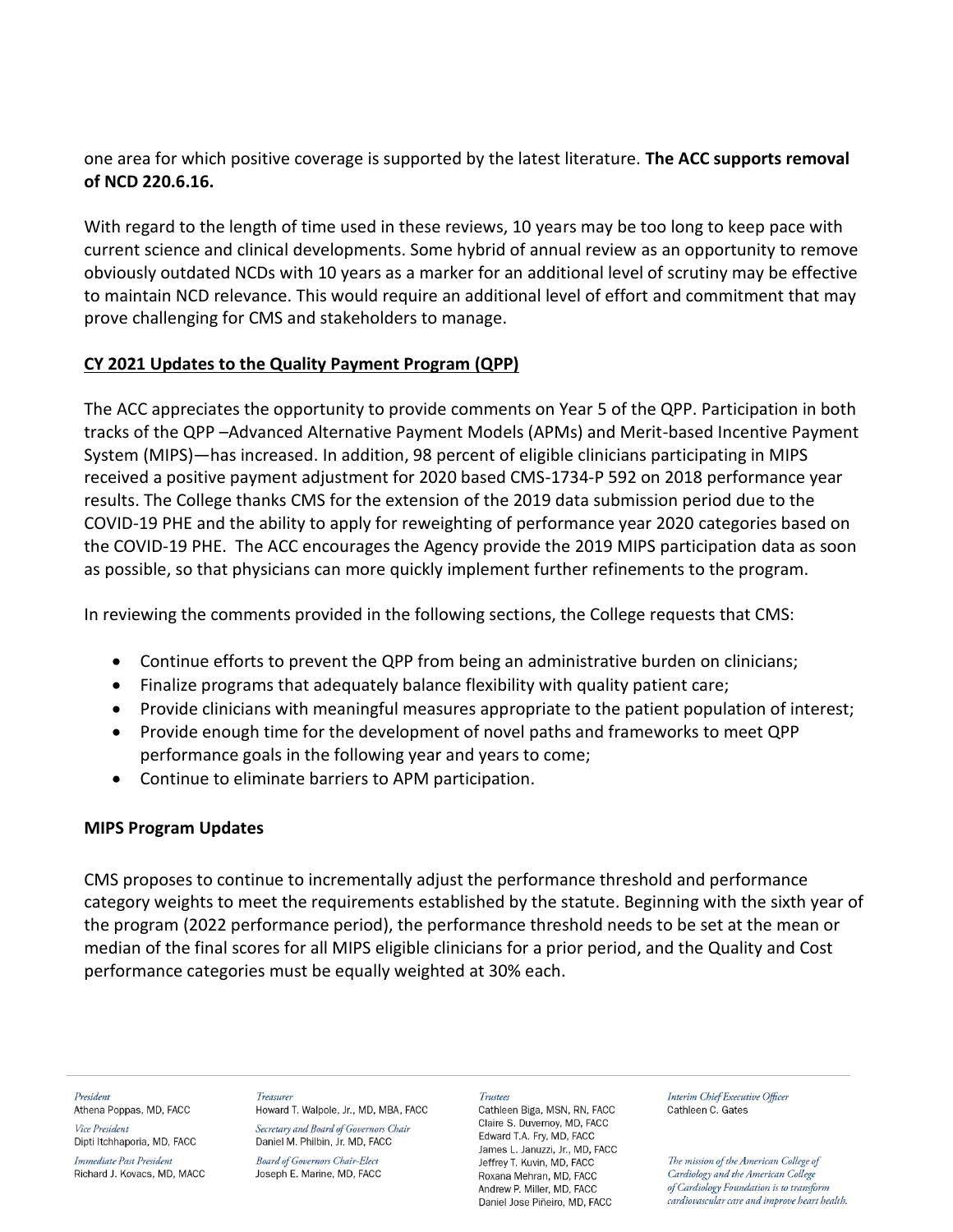### **Quality Performance Category**

CMS proposes the reduction of the Quality Performance Category to 40 percent in 2020, 35 percent in 2021, and 30 percent in 2022. For performance year 2022, CMS proposes to remove 55 measures due to minimal adoption, duplication, and "topped out" status. The proposal also looks to add seven new specialty sets that address the eligible clinician groups that were added in CY 2019 final rule, changes 78 measures and adds four new measures addressing functional status, immunization status and pain management.

**The ACC asks the Agency to ensure that clinicians are aware that a measure with substantive changes may lose its historical benchmark. The loss of historical benchmark translates to measures potentially only earning a maximum of 3 points, even though the prior-year iteration of that measure could earn up to 10 points.** The College believes ensuring transparency with participating and eligible clinicians will continue to facilitate program participation.

**As stated in previous comment letters, the College continues to oppose the removal of topped out measures from the QPP and asks CMS to exercise caution when eliminating measures.** While there is good intention in reducing administrative burden by reducing the number of quality measures a physician must report under the Quality category, the removal could be completed in a phased approach. A phased or delayed approach would provide more time to measure stewards to provide input on the value of measures, and also provide clinicians with time to determine whether or not to continue reporting the measures. Drastic reduction goes against the goal to implement more outcome measures and also reduces the level of flexibility that clinicians are offered by limiting their selection to less clinically relevant measures to report. **The ACC encourages CMS to work with measure stewards to determine if removal is appropriate.**

## *Measure Update: Hospital-Wide 30-day, All-Cause Unplanned Readmission (HWR) Rate*

In this proposal, CMS is replacing the All-cause Hospital Readmission measure with a Hospital-Wide, 30-day, All-Cause Unplanned Readmission (HWR) Rate for MIPS Eligible Clinician Groups because the re-specified measure promotes a system level approach by clinicians, with a focus on high risk conditions such as chronic obstructive pulmonary disease (COPD) and heart failure. This measure has been reviewed by the National Quality Forum (NQF) and recommended for endorsement at the group level only and with a minimum of 200 cases. While the College appreciate the measure developer's efforts to provide additional justification for attribution to the three types of clinician groups, the ACC believes that the evidence falls short of demonstrating clear attribution to decreased readmission rates. In addition, the ACC believes the reliability levels for the cardiorespiratory and cardiovascular cohorts continue to be too low for acceptable use. Furthermore, the College has additional concerns as it relates to heart failure patients. Prior attempts to reduce readmission rates for this patient

#### President

Athena Poppas, MD, FACC Vice President

Dipti Itchhaporia, MD, FACC Immediate Past President Richard J. Kovacs, MD, MACC

#### Treasurer

Howard T. Walpole, Jr., MD, MBA, FACC Secretary and Board of Governors Chair Daniel M. Philbin, Jr. MD, FACC

**Board of Governors Chair-Elect** Joseph E. Marine, MD, FACC

#### **Trustees**

Cathleen Biga, MSN, RN, FACC Claire S. Duvernov. MD. FACC Edward T.A. Fry, MD, FACC James L. Januzzi, Jr., MD, FACC Jeffrey T. Kuvin, MD, FACC Roxana Mehran, MD, FACC Andrew P. Miller, MD. FACC Daniel Jose Piñeiro, MD, FACC

Interim Chief Executive Officer Cathleen C. Gates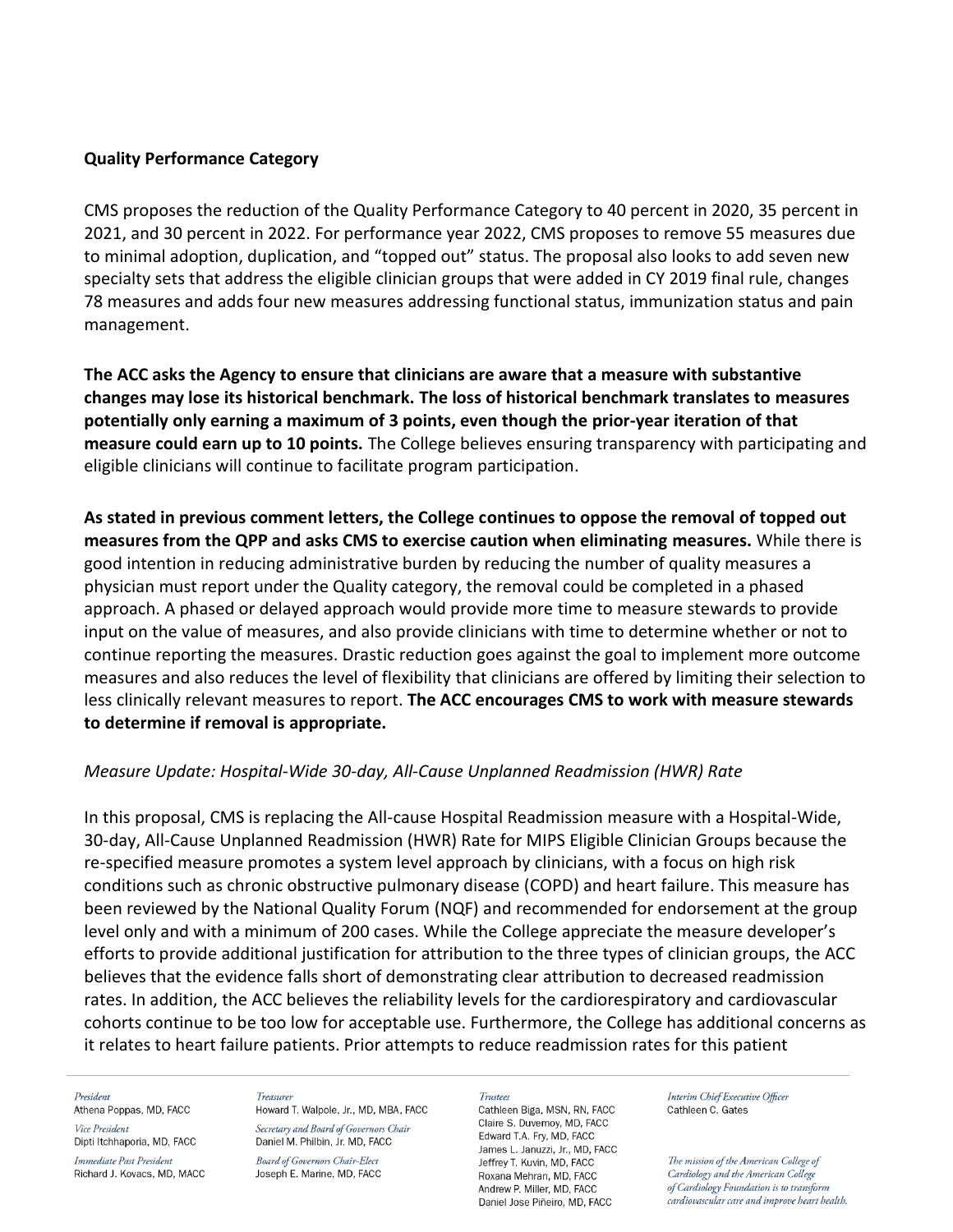population was associated with a reduction in the rate of readmissions, but also an increase in the rate of death among Medicare patients hospitalized with heart failure.<sup>4</sup> In light of these concerns, the ACC **encourages CMS to ensure these issues are considered as the measure continues through development and the endorsement process at NQF.**

## **Cost Performance Category**

CMS proposes to increase the weight of the Cost performance category to 20 percent in 2021, and 30 percent in 2022 and all subsequent MIPS payment years. The goal of these changes is to align Quality and Cost performance categories to create better value and to gradually work toward equal weighting, which is required by statute.

As the Cost category continues to increase under MIPS, CMS must ensure that clinicians are fairly measured. **The ACC continues to have concerns with use of the claims-based Total Per Capita Cost (TPCC) and Medicare Spend Per Beneficiary (MSPB) measures, as they may hold clinicians attributable for services outside of their control.** While the College appreciates efforts to revise these measures, additional work is needed to improve attribution methodologies used not only in the MIPS Cost category, but across all CMS programs.

## *Total Per Capita Cost Measure & Medicare Spending Per Beneficiary Clinician Measure*

The ACC recognizes the importance of cost assessment in pay-for-performance programs such as through the Medicare Spending per Beneficiary (MSPB, NQF #3574) Clinician and Total Per Capita Cost (TPCC, NQF #3575) measures. The ACC has been monitoring the NQF endorsement process of these measures via the Cost & Efficiency Standing Committee, being mindful of the methodology to ensure that the true costs of episode-based care are assessed accurately for specialist clinicians who may only serve a small part in the care delivery process.

Some concerns were raised for both measures during the Committee's recent July 2020 committee deliberations. We recommend that CMS address these issues with the measure developer before further implementation. In particular, the Committee raised the following concerns about the MSPB measure: attribution to multiple clinicians and whether a care episode could be attributed to multiple clinician groups and multiple clinicians, the validity of the time window of three and 30 days pre- and post-discharge for each episode, the ability of the model to predict downstream costs after a hospitalization, and lack of inclusion of social risk factors. It is also unclear if beneficiaries will find this type of information useful or meaningful in distinguishing clinician performance. Since the committee's final vote was "not recommended for endorsement," **the College find this concerning and encourages**

President Athena Poppas, MD, FACC Vice President Dipti Itchhaporia, MD, FACC Immediate Past President

Richard J. Kovacs, MD, MACC

### Treasurer

Howard T. Walpole, Jr., MD, MBA, FACC Secretary and Board of Governors Chair Daniel M. Philbin, Jr. MD, FACC **Board of Governors Chair-Elect** Joseph E. Marine, MD, FACC

#### **Trustees**

Cathleen Biga, MSN, RN, FACC Claire S. Duvernov, MD. FACC Edward T.A. Fry, MD, FACC James L. Januzzi, Jr., MD, FACC Jeffrey T. Kuvin, MD, FACC Roxana Mehran, MD, FACC Andrew P. Miller, MD. FACC Daniel Jose Piñeiro, MD, FACC

Interim Chief Executive Officer Cathleen C. Gates

<sup>4</sup> Gupta A, Allen LA, Bhatt DL, et al. Association of the Hospital Readmissions Reduction Program Implementation With Readmission and Mortality Outcomes in Heart Failure. JAMA Cardiol. 2018;3(1):44–53. doi:10.1001/jamacardio.2017.4265 /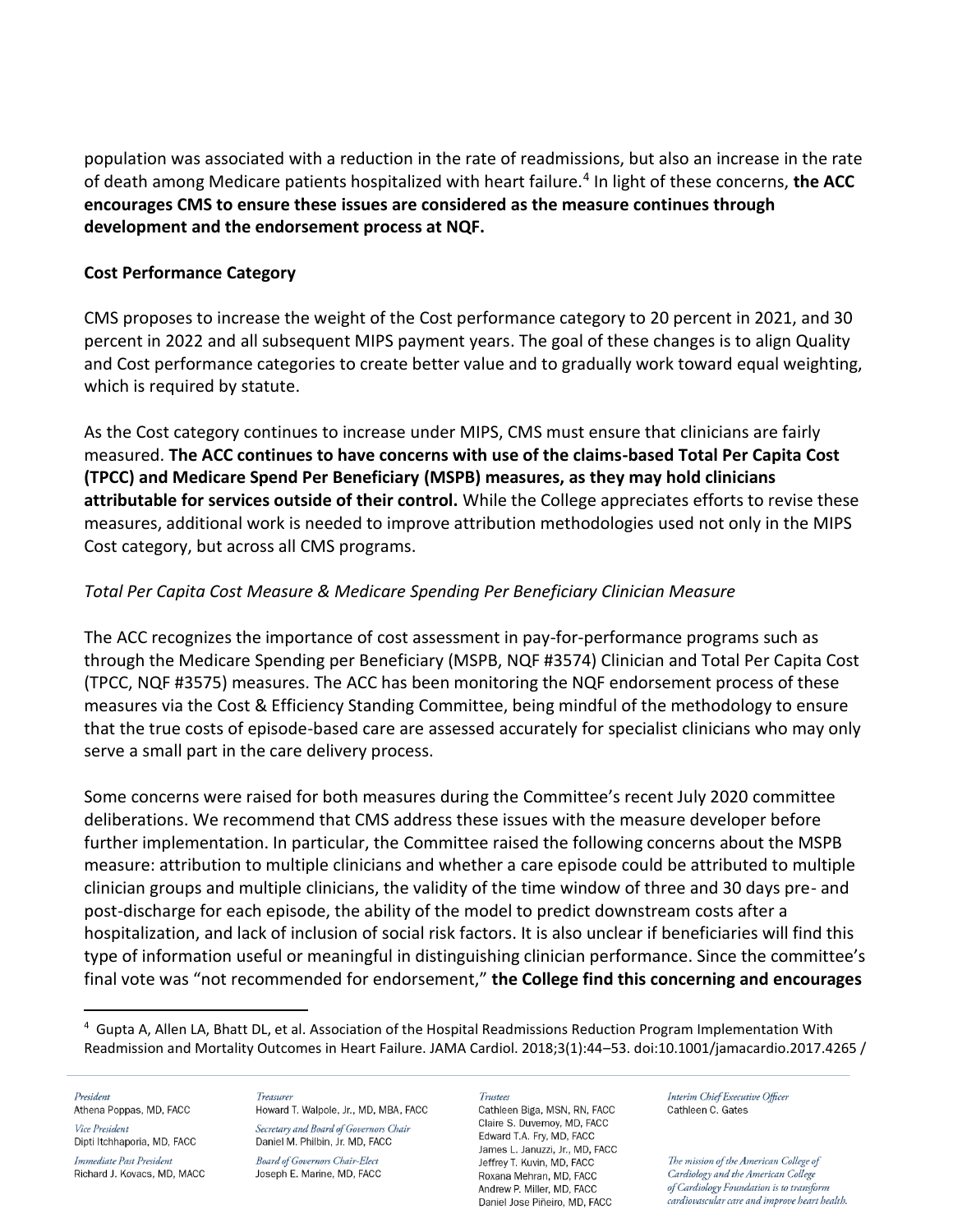## **CMS and the measure developer to address these issues related to validity if the measure will continue to be used in federal programs.**

NQF's Cost & Efficiency Committee also continued to express validity concerns over the TPCC Measure. The correlation with risk- and specialty-adjusted costs were considered low to moderate, and there continues to be a lack of social factors in the risk-adjustment model. While the developer reported that inclusion of social factors in the model did not significantly change TIN or TIN-NPI performance scores on average, **CMS should still consider revising the risk-adjustment model to include social factors that are likely to influence the clinical health status of the population under consideration.**

The College appreciates the measure developer's continued refinement of the complex attribution methodology and the intent to improve care coordination among providers. The concern remains that a larger than ideal number of clinicians may erroneously be attributed costs over which they have no control. In addition, the CMS definition for adequate or moderate reliability using the 0.4 threshold is typically considered low and is likely not suitable as it pertains the measure score testing results. Particularly for specialist clinicians, this measure may be suboptimal for helping to drive meaningful improvements in care efficiency, as multiple clinicians can be attributed to the measure unrelated to practicing team-based care. As these inherent limitations to the measure caused the Cost & Efficiency Committee to delay a vote due to a lack of consensus, the College perceives that the measure is not in fact measuring what it is intending to measure.

## **Improvement Activity Performance Category**

In section IV.A.3.c.(3)(b)(i)(A)(aa) of this rule, CMS is proposing to make an exception to the established timeframe for nomination of improvement activities, such that during a PHE, stakeholders can nominate improvement activities outside of the established Annual Call for Activities timeframe. Additionally, CMS is proposing, beginning with the CY 2021 performance period and future years, to consider agency-nominated improvement activities. **The College thanks CMS for the flexibility in allowing stakeholders to nominate improvement activities outside the established Annual Call for Activities timeframe.**

## **Promoting Interoperability Performance Category**

CMS and ONC have continued to focus on methods for reducing administrative burdens directly related to reporting Promoting Interoperability and other programs. The finalized CMS and ONC Interoperability, Information Blocking, and Patient Access rules put forth a framework that would advance Certified Electronic Health Record Technology (CEHRT) requirements towards the realization of true interoperability. The ACC thanks CMS and ONC for their efforts to reduce administrative

### President

Athena Poppas, MD, FACC Vice President

Dipti Itchhaporia, MD, FACC Immediate Past President

Richard J. Kovacs, MD, MACC

Treasurer Howard T. Walpole, Jr., MD, MBA, FACC Secretary and Board of Governors Chair Daniel M. Philbin, Jr. MD, FACC

**Board of Governors Chair-Elect** Joseph E. Marine, MD, FACC

### Trustees

Cathleen Biga, MSN, RN, FACC Claire S. Duvernov. MD. FACC Edward T.A. Fry, MD, FACC James L. Januzzi, Jr., MD, FACC Jeffrey T. Kuvin, MD, FACC Roxana Mehran, MD, FACC Andrew P. Miller, MD. FACC Daniel Jose Piñeiro, MD, FACC

Interim Chief Executive Officer Cathleen C. Gates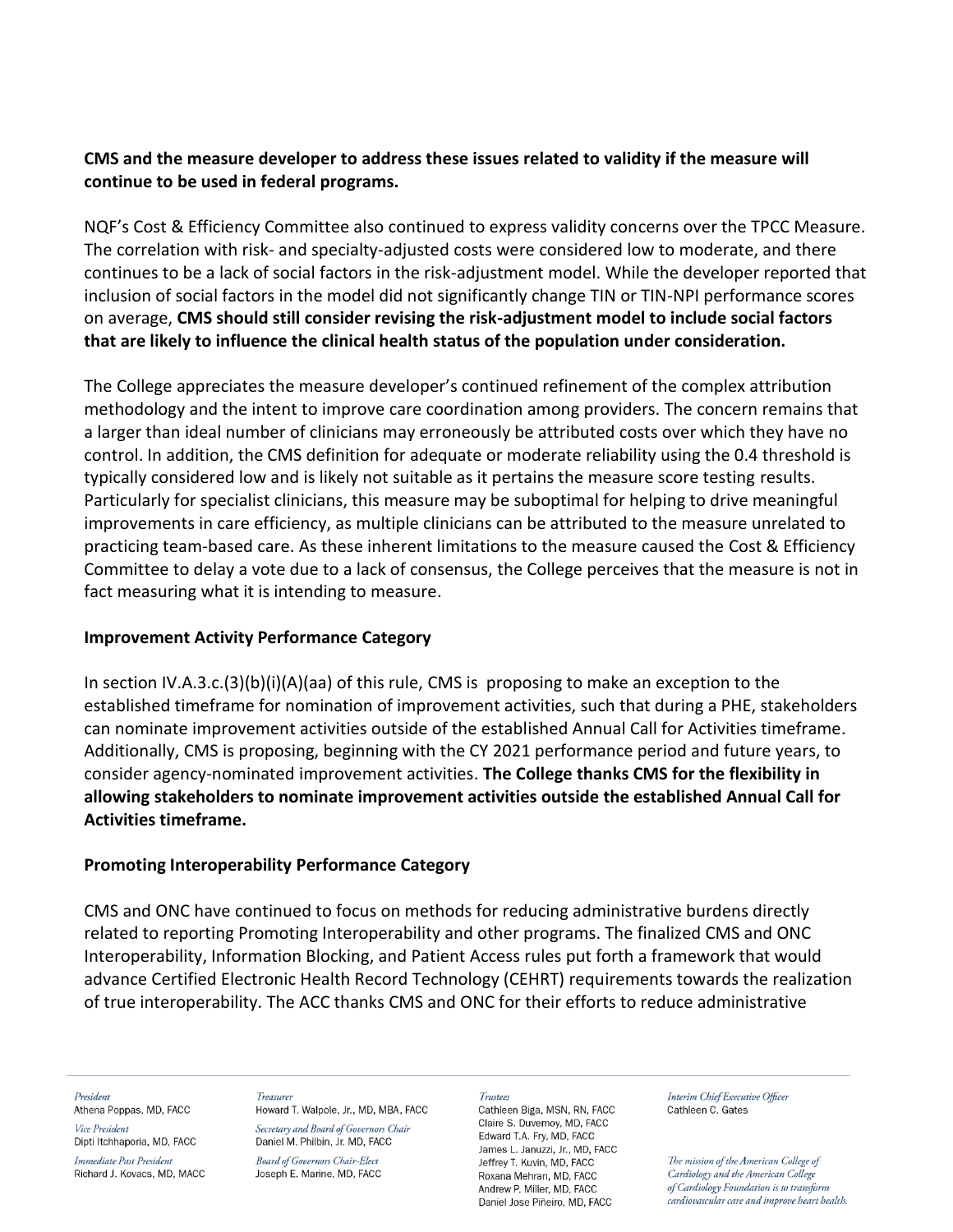burdens and improve interoperability encourages continued work to align reporting requirements across care settings, eliminating redundancies and streamlining objectives and measures.

CMS proposes retaining a performance period for the Promoting Interoperability performance category of a minimum of a continuous 90-day period within the calendar year that occurs 2 years prior to the applicable MIPS payment year, up to and including the full calendar year. **The ACC thanks CMS for continuing the 90-day reporting period and encourages CMS to further align the promoting interoperability programs for the Medicare and Medicaid programs through common measures and reporting periods.** By providing continued program stability, CMS allows EPs to focus on caring for patients and improving interoperability rather than prescriptive reporting requirements.

CMS also proposes adding a new, optional measure under the Health Information Exchange (HIE) objective beginning with the performance period in 2021: Health Information Exchange (HIE) Bi-Directional Exchange. Clinicians either may report the two existing measures (Support Electronic Referral Loops by Sending Health Information and Supporting Electronic Referral Loops by Receiving and Reconciling Health Information) and associated exclusions or may choose to report the new optional alternative measure. **The ACC supports CMS' proposed creation of an optional measure that encourages development of bi-directional information exchange.** The ACC has long called on CMS to focus the PI program on a limited handful of high value initiatives that aim to promote true interoperability, increase the usability of EHR systems, promote clinical data standards, and reduce the amount of necessary manual tasks such as patient matching or data abstraction. The College also appreciates that attestation requires information exchange for all patients and for all patient records without exclusion, exception, or allowances made for partial credit. By including this language, CMS works to ensure all patients will benefit from bi-directional exchange rather than allowing for the cherry picking of specific, easy electronic transfers of information.

## **Qualified Clinical Data Registries**

Beginning in the 2022 performance period, CMS is requiring QCDRs to license their measures to other QCDRs and have measure testing completed at the time they submit their application to CMS. While CMS has opted to roll out a two-step process that first requires face validity testing and eventually full measure (beta) testing**, the College is still concerned about this requirement, as the testing process can be significantly arduous and funding, staff, and other resources have been significantly reduced due to the COVID-19 PHE.** As stated in previous comment letters, the College estimates it may take at least a year to develop a measure, which requires considerable input and work from both physicians and society staff. At this time, focus is being given to patients, policy, and payments directly impacted by COVID-19 PHE. As such, the time and staff resources that it would take to devote to measure development and testing, are unavailable to most stakeholders. Testing can also be very expensive. Given the number of budget cuts that hospitals, offices, and other stakeholders across medicine are

#### President

Athena Poppas, MD, FACC Vice President

Dipti Itchhaporia, MD, FACC

Immediate Past President Richard J. Kovacs, MD, MACC

#### Treasurer

Howard T. Walpole, Jr., MD, MBA, FACC Secretary and Board of Governors Chair Daniel M. Philbin, Jr. MD, FACC

Board of Governors Chair-Elect Joseph E. Marine, MD, FACC

#### **Trustees**

Cathleen Biga, MSN, RN, FACC Claire S. Duvernov. MD. FACC Edward T.A. Fry, MD, FACC James L. Januzzi, Jr., MD, FACC Jeffrey T. Kuvin, MD, FACC Roxana Mehran, MD, FACC Andrew P. Miller, MD. FACC Daniel Jose Piñeiro, MD, FACC

Interim Chief Executive Officer Cathleen C. Gates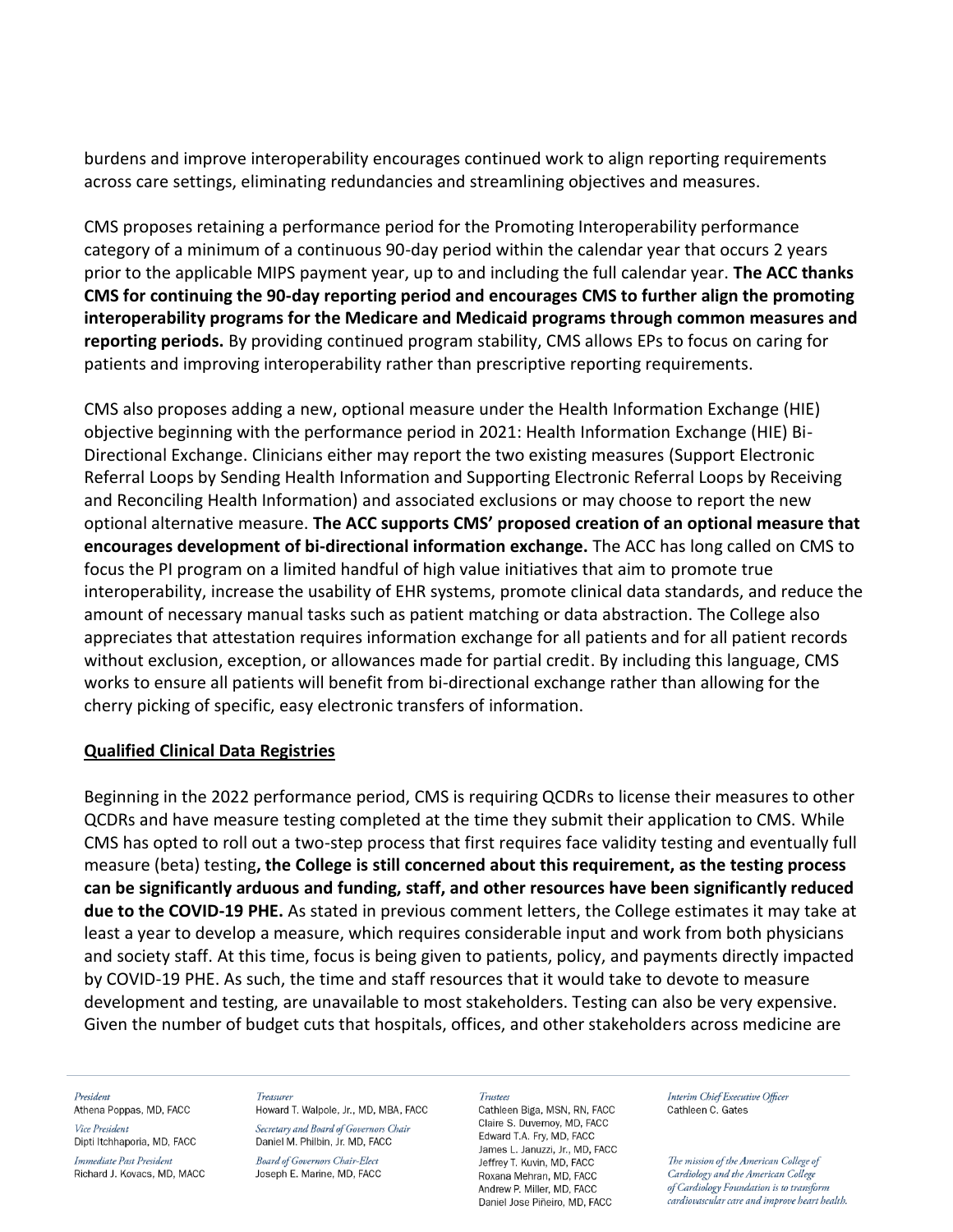undergoing during the PHE, the financial resources available to devote to this effort are also unavailable and it is unknown when 'normal' resources would be available once again. **While the College appreciates the delay in implementation, the College asks CMS to push this full testing timeline back to 2023 or later.** Failing to take these concerns into consideration may result in interested parties opting to not participate in the QCDR program. Similarly, CMS also proposes the QCDR measure data collection requirement be delayed until at least the 2022 performance period in light of the pandemic. QCDRs are required to collect data on a QCDR measure, appropriate to the measure type, prior to submitting the QCDR measure for CMS consideration during the selfnomination period. **For the reasons stated above, the College asks CMS to push this timeline back at least one year.** 

## **Advanced Alternative Payment Models (Advanced APMs)**

**The ACC supports the proposal to not revoke Advanced APM status for any entity that met the threshold during CY 2020 but had to end participation due to the COVID-19 PHE.** The pandemic has placed a strain on many entities as clinical and financial resources were redirected to treat those with the virus and prevent the infection of others. This proposal would continue to provide an incentive to those who participated in an Advanced APM in 2020 but saw lower patient volume during the pandemic or had to withdraw due to the inability to continue assuming downside risk.

**In addition, the ACC supports the proposal to implement a targeted review process for Advanced APM participants.** The targeted review process allows clinicians to submit a request for review if they believe CMS has erred in their Advanced APM qualified provider status determination. The targeted review process already exists under MIPS; the ACC supports the extension of this process to Advanced APM determinations.

## **Medicare Shared Savings Program (MSSP)**

The ACC applauds CMS for their diligence and flexibility to address the various patient and clinician issues and improve access to care related to the National Public Health Emergency of COVID-19. Due to the broad impact of COVID-19 on care delivery, the ACC requests that CMS consider flexibility for all participants regardless of the number of COVID-19 cases treated.

The uncertainty of defining a timeline for the COVID-19 crisis continues to be a concern for the ACC for several reasons. First, while the federal government may lift its current emergency declaration, several states may continue to keep policies in place to slow the spread of the virus at the regional level. Applying the extreme and uncontrollable circumstances policy uniformly to all participants nationwide until the end of the performance year would prevent the need for CMS to later modify the program on a regional basis. In addition, while the College greatly hopes that the country does not experience a

### President

Athena Poppas, MD, FACC Vice President

Dipti Itchhaporia, MD, FACC Immediate Past President

Richard J. Kovacs, MD, MACC

Treasurer Howard T. Walpole, Jr., MD, MBA, FACC Secretary and Board of Governors Chair Daniel M. Philbin, Jr. MD, FACC

**Board of Governors Chair-Elect** Joseph E. Marine, MD, FACC

#### Trustees

Cathleen Biga, MSN, RN, FACC Claire S. Duvernov, MD. FACC Edward T.A. Fry, MD, FACC James L. Januzzi, Jr., MD, FACC Jeffrey T. Kuvin, MD, FACC Roxana Mehran, MD, FACC Andrew P. Miller, MD. FACC Daniel Jose Piñeiro, MD, FACC

Interim Chief Executive Officer Cathleen C. Gates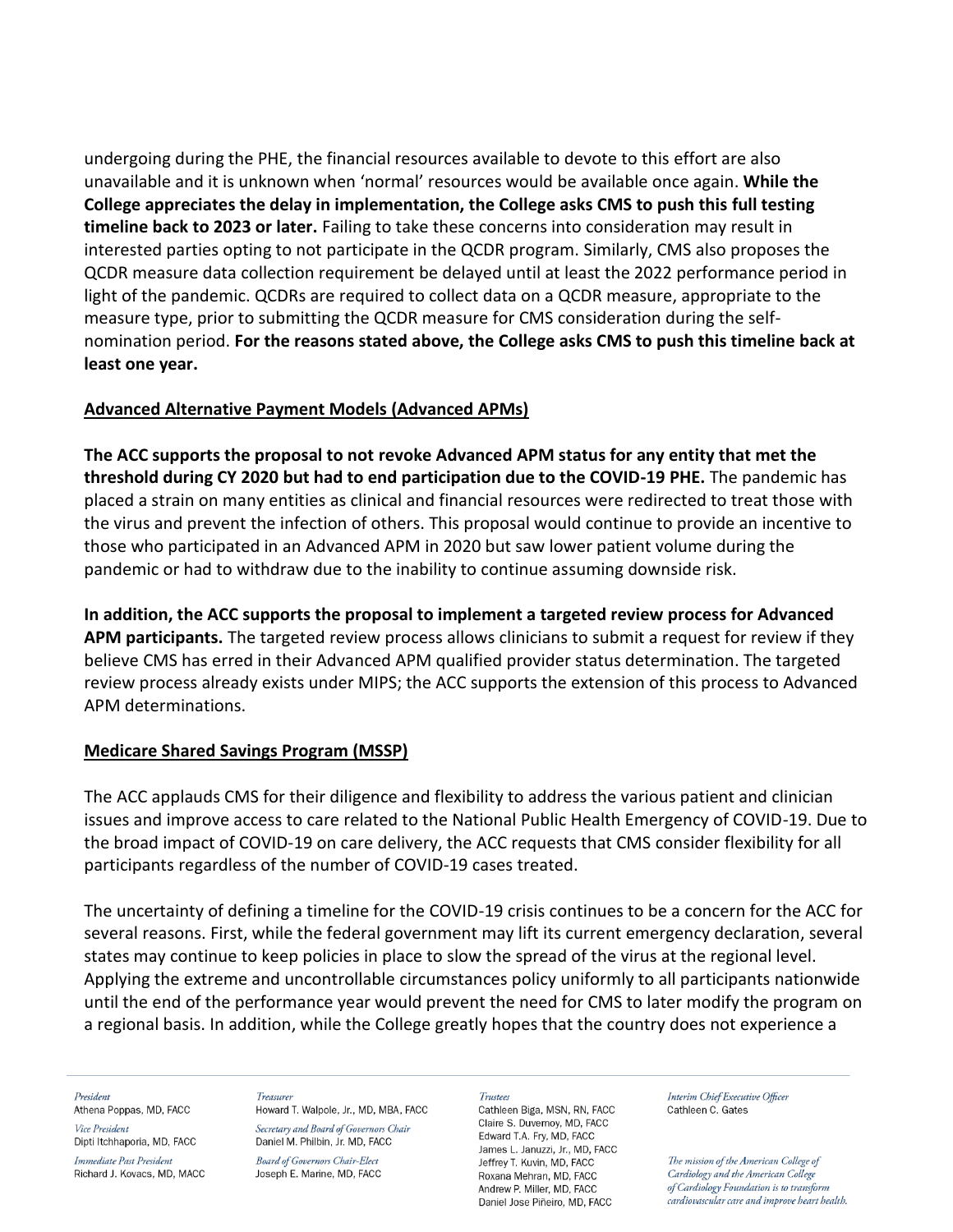resurgence in COVID-19 cases later this year, applying the policy now and through the end of the performance period would provide participants with more certainty should another national emergency declaration or further state-level safeguards be issued.

**The College is concerned that the clinical and financial impact of the pandemic, combined with future uncertainty, may cause many participants to either drop out of voluntary models or feel forced to assume downside risk for an unanticipated and unprecedented population. The ACC recommends that CMS continue to assess the need for modifications to support continued participation in these programs and maintain the move to value.**

## *Beneficiary Attribution*

The ACC acknowledges CMS' interest in considering all accountable care organizations (ACOs) affected by the Public Health Emergency (PHE) for the COVID19 pandemic and applying the Shared Savings Program extreme and uncontrollable circumstances policy for performance year 2020. The ACC also acknowledges CMS' proposal to "determine the percentage of the ACO's performance year assigned beneficiary population that was affected by an extreme and uncontrollable circumstances based on the quarter four list of assigned beneficiaries, rather than the list of assigned beneficiaries used to generate the Web Interface quality reporting sample, which is currently used."

**However, the College believes that it is difficult to calculate who exactly is affected by COVID-19 and that the beneficiary attribution definition should cover a wider range of patients.** At the beginning of the pandemic, the key areas that were harder hit and the hospitals that were inundated with COVID-19 make it more difficult to determine what percentage of the population was affected. In these circumstances, almost 100 percent of the patient population was affected by the pandemic, whether due to the virus itself, practices put in place to ensure social distancing, or patient fear of seeking care. Additionally, during the months of March and April 2020, many of these hospitals did not have access to widespread testing so there were a higher number of presumed COVID cases. Many patients at this time also were tested and never displayed symptoms. Even now, COVID testing remains problematic so it is difficult to get a true sense of how many patients are truly affected by the pandemic because many states continue to not have as much access to testing as others. **The College would like to see this policy cover a broader beneficiary population and not be limited only to those patients documented with a COVID-19 diagnosis.**

## *Adjusting Shared Savings Amount for Affected Participants*

CMS also proposes a potential alternative extreme and uncontrollable circumstances policy for performance year 2022 and subsequent years that would continue to incentivize reporting but would also acknowledge the challenges presented by extreme and uncontrollable circumstances. This

### President

Athena Poppas, MD, FACC Vice President

Dipti Itchhaporia, MD, FACC

Immediate Past President Richard J. Kovacs, MD, MACC

Treasurer Howard T. Walpole, Jr., MD, MBA, FACC Secretary and Board of Governors Chair Daniel M. Philbin, Jr. MD, FACC

**Board of Governors Chair-Elect** Joseph E. Marine, MD, FACC

### **Trustees**

Cathleen Biga, MSN, RN, FACC Claire S. Duvernov, MD. FACC Edward T.A. Fry, MD, FACC James L. Januzzi, Jr., MD, FACC Jeffrey T. Kuvin, MD, FACC Roxana Mehran, MD, FACC Andrew P. Miller, MD. FACC Daniel Jose Piñeiro, MD, FACC

Interim Chief Executive Officer Cathleen C. Gates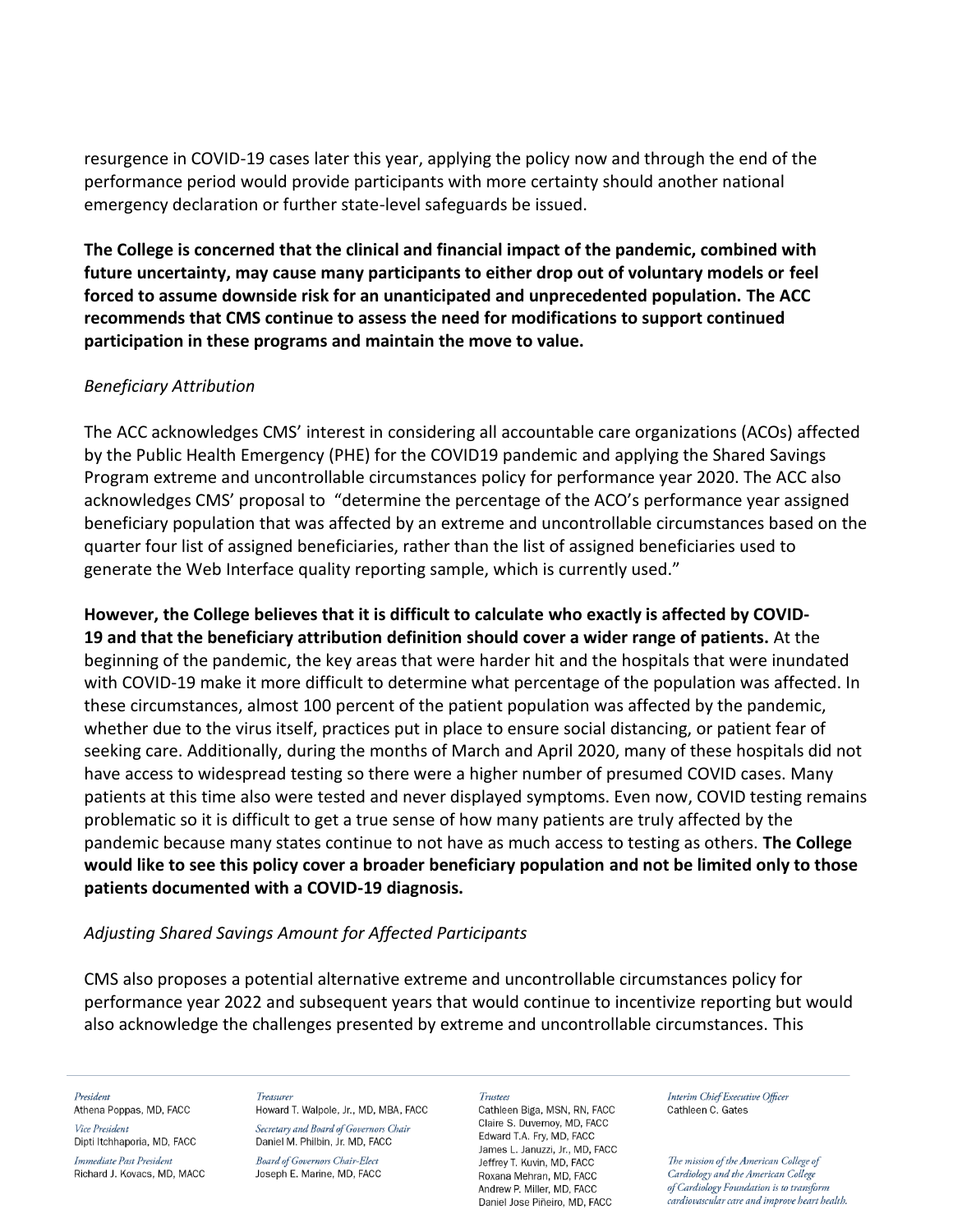proposal would create a "methodology that would adjust the amount of shared savings determined for affected ACOs that complete quality reporting but do not meet the quality performance standard or that are unable to complete quality reporting."

Under this alternative approach, instead of determining that ACOs are affected by an extreme and uncontrollable circumstances, CMS proposes that "if 20 percent of their beneficiaries or their legal entity are located in an area impacted by an extreme and uncontrollable circumstance and determining shared savings using the higher of the ACO's own quality score and the mean ACO quality score, CMS would determine shared savings for an affected ACO by multiplying the maximum possible shared savings the ACO would be eligible to receive based on its financial performance and track (or payment model within a track) by the percentage of the total months in the performance year affected by an extreme and uncontrollable circumstance, and the percentage of the ACO's assigned beneficiaries who reside in an area affected by an extreme and uncontrollable circumstance."

**The College supports the proposal to continue the extreme and uncontrollable circumstances policy for PY 2022 and subsequent years in order to keep participants in program who have been impacted by both natural disasters and/or the COVID-19 pandemic.** This opportunity would allow participants to have flexibility on reporting and be able to use prior scoring due to the pandemic affecting scores given the unknown impact.

## **Quality Performance Threshold**

CMS proposes to increase the level of quality performance required by ACOs to meet the MSSP quality performance standard for performance year 2021. CMS proposes to require "a quality performance score equivalent to the 40th percentile or above across all MIPS quality performance category scores excluding entities/providers eligible for facility-based scoring." CMS estimates that 95% of participants meet or exceed this threshold.

While this proposal seems reasonable to consider, the College does not believe that now is the right time to implement raising the performance threshold in light of the COVID-19 pandemic and the natural disasters such as the hurricanes and wildfires that have impacted parts of the country. The estimation of 95% of participants being able to meet or exceed the performance threshold is based on historical data where there were no extreme or uncontrollable circumstances as far-reaching as the pandemic to take into consideration. Participants are experiencing new levels of uncertainty as they do not know how the pandemic will impact their performance on the MSSP quality metrics. **Therefore, the ACC recommends that CMS delay this proposal and not implement it until 2022 at the earliest. If CMS finalizes this proposal for 2021, the ACC recommends that CMS consider whether the threshold should be adjusted at a state or regional level to ensure the increase does not negatively impact those areas substantially affected by extreme and uncontrollable circumstances.**

### President

Athena Poppas, MD, FACC Vice President

Dipti Itchhaporia, MD, FACC

Immediate Past President Richard J. Kovacs, MD, MACC

### Treasurer

Howard T. Walpole, Jr., MD, MBA, FACC Secretary and Board of Governors Chair Daniel M. Philbin, Jr. MD, FACC

**Board of Governors Chair-Elect** Joseph E. Marine, MD, FACC

#### **Trustees**

Cathleen Biga, MSN, RN, FACC Claire S. Duvernov. MD. FACC Edward T.A. Fry, MD, FACC James L. Januzzi, Jr., MD, FACC Jeffrey T. Kuvin, MD, FACC Roxana Mehran, MD, FACC Andrew P. Miller, MD. FACC Daniel Jose Piñeiro, MD, FACC

Interim Chief Executive Officer Cathleen C. Gates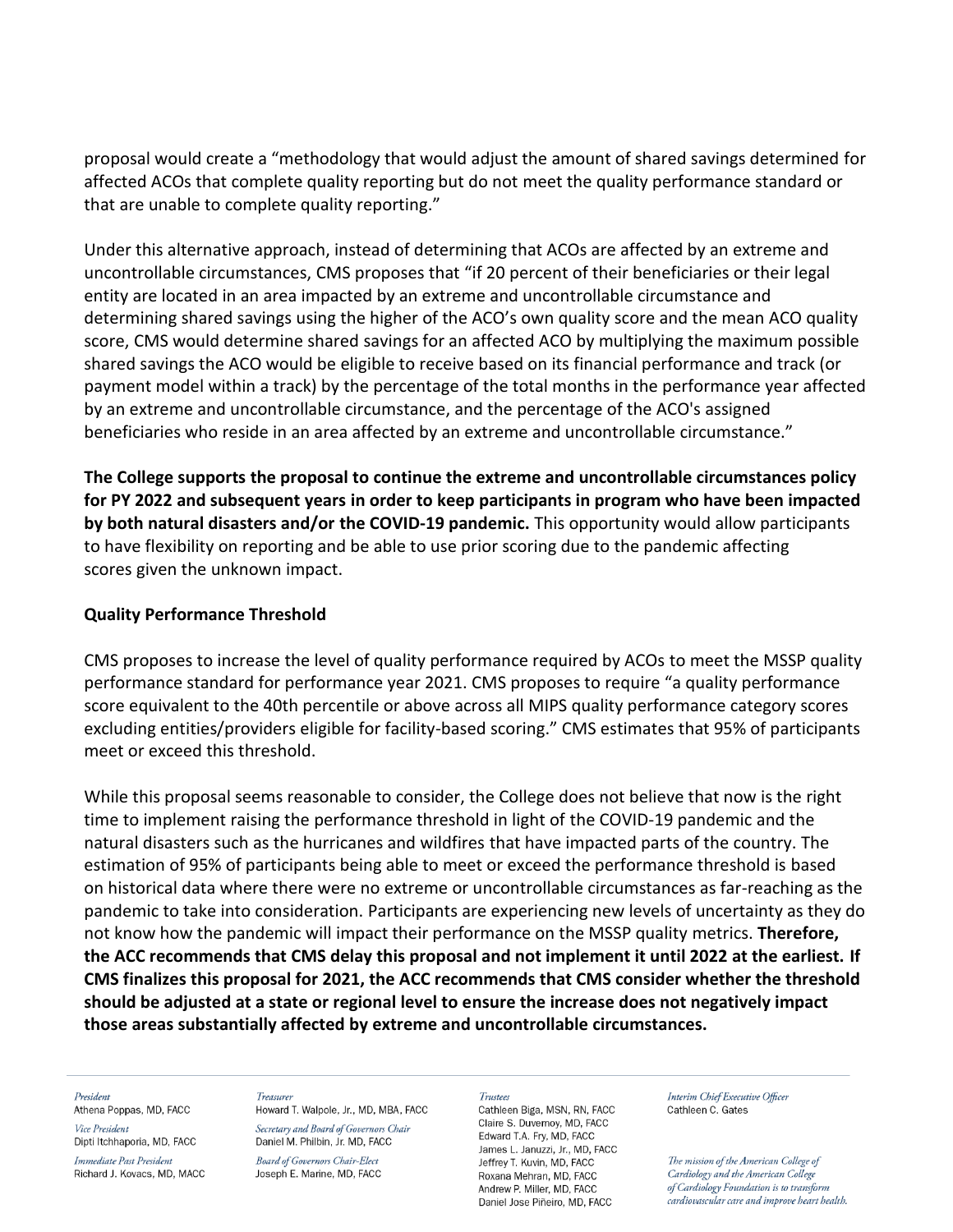## **Medicaid Promoting Interoperability Program Requirements for Eligible Professionals (EPs)**

For CY 2021, CMS proposes to continue several policies from CY 2020 that align the Medicaid Promoting Interoperability program with the Merit-based Incentive Payment System (MIPS) Promoting Interoperability program including: aligning the eCQMs available for Medicaid EPs in 2021 with those available for MIPS eligible clinicians for the CY 2021 performance period; requiring that Medicaid EPs report on any six eCQMs that are relevant to their scope of practice, regardless of whether they report via attestation or electronically; report on at least one outcome measure (or, if an outcome measure is not available or relevant, one other high priority measure). **The continuation of these policies reflects CMS' commitment to reduce the reporting burden of participation in these programs and providing EPs with necessary reporting flexibility and program stability. The ACC appreciates these efforts by CMS.** Program and reporting stability are especially important during the COVID public health emergency when EPs, groups, and institutions should focus on caring for their patients.

## **MIPS Value Pathways (MVP)**

In last year's proposed rule, CMS previously confirmed participation via MIPS Value Pathways (MVPs) would begin with the 2021 performance period. However, due to stakeholder feedback and the COVID-19 PHE, CMS will not be introducing MVPs into the program for the 2021 performance period. CMS is proposing to delay implementation of the MVP framework until the 2022 performance period or later. In the meantime, in this proposed rule, CMS is updating the five guiding principles and development criteria related to stakeholder engagement and transition to digital quality measures. Development of the MVPs will be undertaken with the foundation of the following principles:

- 1. MVPs should consist of limited, *connected complementary* sets of measures and activities that are meaningful to clinicians, which will reduce clinician burden, *align* scoring, and lead to sufficient comparative data.
- 2. MVPs should include measures and activities that would result in providing comparative performance data that is valuable to patients and caregivers in evaluating clinician performance and making choices about their care; *MVPs will enhance this comparative performance data as they allow subgroup reporting that comprehensively reflects the services provided by multispecialty groups.*
- 3. MVPs should include measures *selected using the Meaningful Measures approach and, wherever possible, the patient voice must be included,* to encourage performance improvements in high priority areas.
- 4. MVPs should reduce barriers to APM participation by including measures that are part of APMs where feasible, and by linking cost and quality measurement.
- 5. *MVPs should support the transition to digital quality measures. \**

## *\*italicized font indicates the proposed changes in the guiding principles*

President Athena Poppas, MD, FACC Vice President Dipti Itchhaporia, MD, FACC

Immediate Past President Richard J. Kovacs, MD, MACC

**Treasure** Howard T. Walpole, Jr., MD, MBA, FACC Secretary and Board of Governors Chair Daniel M. Philbin, Jr. MD, FACC

**Board of Governors Chair-Elect** Joseph E. Marine, MD, FACC **Trustees** 

Cathleen Biga, MSN, RN, FACC Claire S. Duvernov, MD. FACC Edward T.A. Fry, MD, FACC James L. Januzzi, Jr., MD, FACC Jeffrey T. Kuvin, MD, FACC Roxana Mehran, MD, FACC Andrew P. Miller, MD. FACC Daniel Jose Piñeiro, MD, FACC

Interim Chief Executive Officer Cathleen C. Gates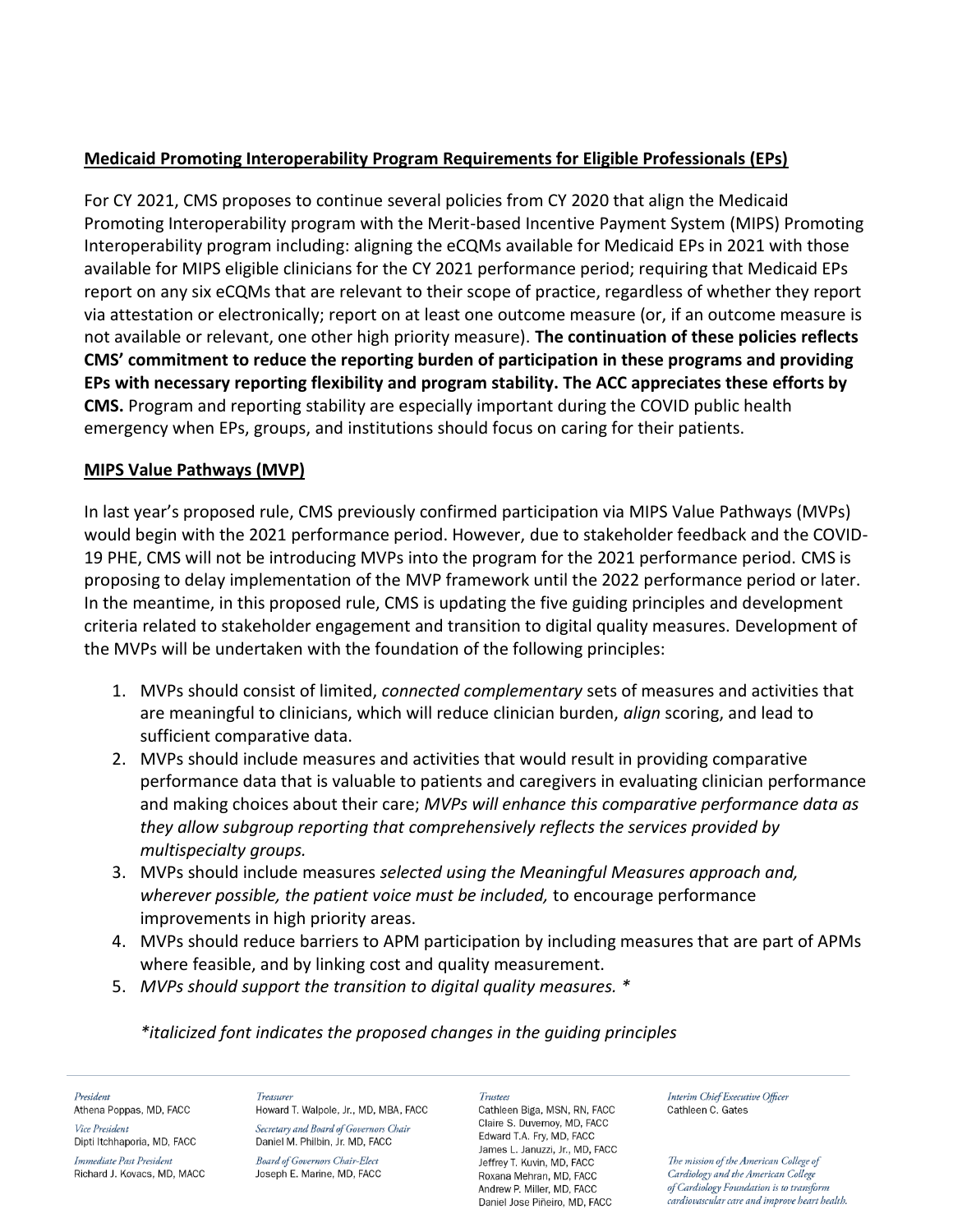The ACC thanks CMS for the additional development criteria and guidance provided in the rule, for the proposed delay in MVP participation, and agrees with delaying implementation until at least 2022. Due the current COVID-19 pandemic and the uncertainty about when it will end, the College believes physicians and the rest of the medical community will need additional support and time in adjusting when the pandemic is over. While some practices may be ready to resume normal patient flow and successfully resume MIPS participation fairly quickly, not all MIPS eligible clinicians will have this experience. Clinicians should have the option to move towards MVPs when they are adequately prepared (structurally, financially, administratively, or otherwise). **As such and despite the proposed Agency delay, the College continues to recommend a phased approach in the implementation of MVPs. The ACC believes that MVP participation should be voluntary and self-assigned, and clinicians should have the flexibility to participate at their discretion over the next few years.** 

**As reflected in previous comments, the College still believes a pilot period is necessary to help physicians and CMS understand the evolving reporting requirements and related necessary systemic changes that will derive from this new performance path.** The ACC calls for pilot programs to test the validity of measures that will form the basis of MVPs. The pilot program could begin with a handful of specialties that report with the current set of available measures and activities. Test groups and individuals should be identified from various sites of services and should cut across all demographics, including small and rural practices. By implementing a pilot period, CMS will be able to gauge participation and reporting challenges or shortcomings. **The College believes it is possible to develop or identify measures that could result in valuable comparative data comparing a few MVPs, but believes that it may be challenging to identify measures that are comparable across all MVPs.**

### *Incorporating QCDRs and QCDR Measures into MVPs*

The ACC supports the development of QCDR MVPs. Nevertheless, the ACC requests CMS consider the administrative and technical burden that is incurred in the development of MVPs, as well as the challenges already detailed in the letter associated with the full testing of QCDR measures. **The College requests CMS delay full testing of QCDR measures and subsequently QCDR MVPs, especially as the College anticipates CMS desires measures be fully tested prior to integration in the MVP reporting pathway.** 

#### President Athena Poppas, MD, FACC

Vice President Dipti Itchhaporia, MD, FACC

Immediate Past President Richard J. Kovacs, MD, MACC

### **Treasure** Howard T. Walpole, Jr., MD, MBA, FACC

Secretary and Board of Governors Chair Daniel M. Philbin, Jr. MD, FACC **Board of Governors Chair-Elect** 

# Joseph E. Marine, MD, FACC

### Trustees

Cathleen Biga, MSN, RN, FACC Claire S. Duvernov. MD. FACC Edward T.A. Fry, MD, FACC James L. Januzzi, Jr., MD, FACC Jeffrey T. Kuvin, MD, FACC Roxana Mehran, MD, FACC Andrew P. Miller, MD. FACC Daniel Jose Piñeiro, MD, FACC

Interim Chief Executive Officer Cathleen C. Gates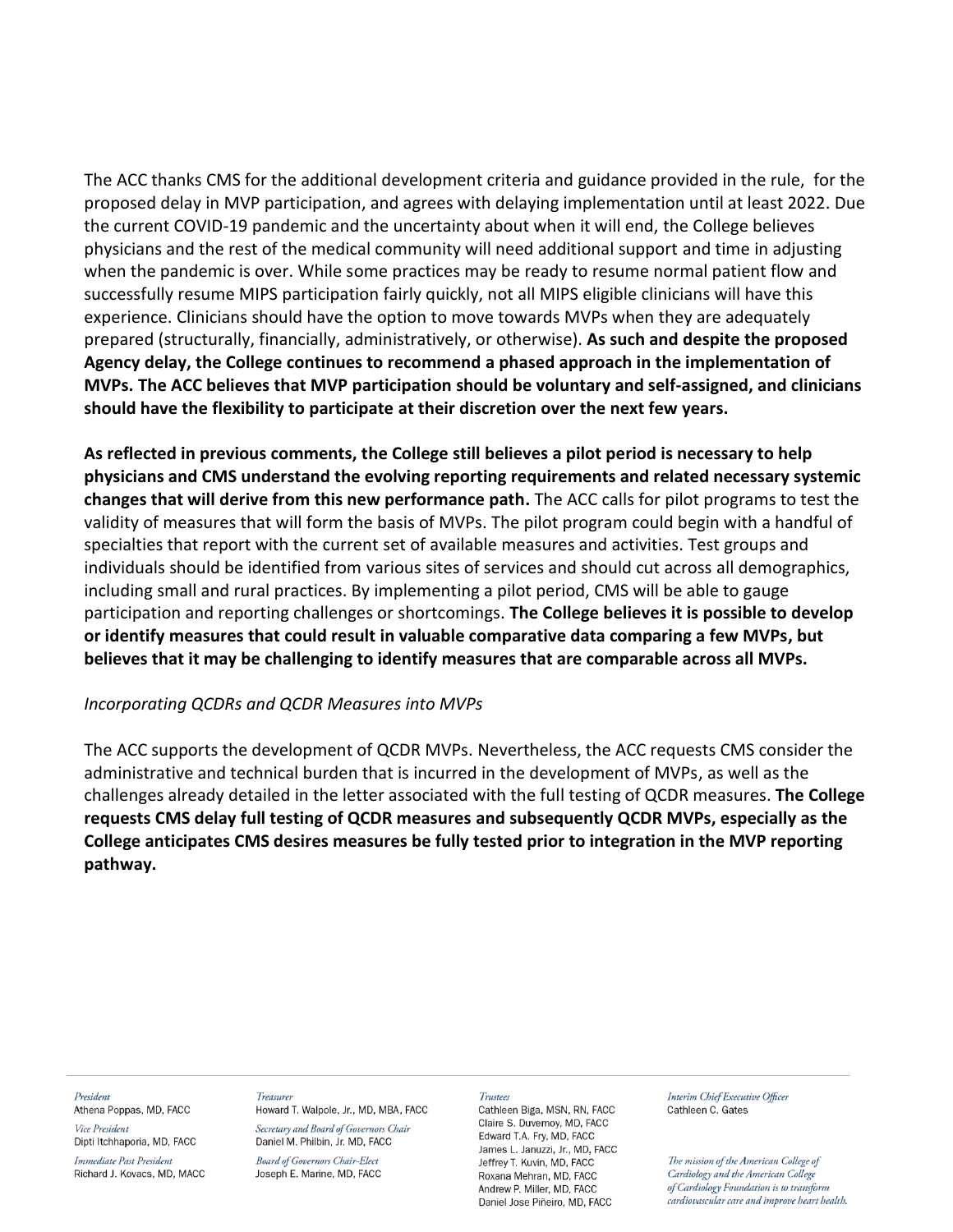## *MVP Development Criteria*

In this proposed rule, CMS has provided guidance on utilization of measures and activities across Performance Categories and has provided questions to help shape the intent of measures and measurement. CMS has provided questions on appropriateness, comprehensibility, and patient voice to aid in development, as well. While the College is appreciative of this guidance and development criteria, the College also believes CMS should clearly outline processes in MVP candidacy and scoring before requiring clinician participation. The proposed rule states "CMS' discretion [will] determine if an MVP is ready for inclusion in the upcoming performance period". **The College believes there is still too much ambiguity in the development and approval of MVPs and believes a clear process and timeline for approving MVPs and new measures should be clearly delineated prior to implementation**. **Providing this information explicitly will ensure transparency is allotted to eligible clinicians and related stakeholders. The College urges CMS to release the standardized template for MVP candidates far in advance to MVP implementation**.

## **Alternative Payment Model Performance Pathway (APP)**

In addition to further development of the MVP framework, CMS is proposing a new APM Performance Pathway (APP) reporting option in 2021 to align with this framework and facilitate transition of clinicians from MIPS to APMs. The goal of the proposed APP is to reduce reporting burden and focus on patient outcomes that align with the Meaningful Measures initiative. The APP would replace the current Merit-based Incentive Payment System (MIPS) Alternative Payment Model (APM) reporting requirements and create alignment with the proposed MIPS Value Pathway (MVP) system for all other MIPS participants. While the ACC supports the goals of the proposed APP, the College cautiously supports implementation of the APP as proposed.

## *Reduction in Quality Measures*

**The ACC cautiously supports the reduction in the number of quality measures APM participants are required to report as part of the APP.** In addition to the CAHPS for MIPS survey and two administrative claims-based measures, participants would only report on three quality measures (*Diabetes*: Hemoglobin A1c Poor Control; *Preventive Care and Screening*: Screening for Depression and Follow-up Plan; and Controlling High Blood Pressure). Many of the existing measures related to immunization and screening currently reported through the CMS web interface would no longer be required.

The ACC supports the move to reduce administrative burden, focus on key areas of performance and create a better focus on improving patient care. **However, we urge CMS to continue monitoring both performance and outcomes while planning to introduce additional or new measures, if necessary, in future years.** The APP measure set will be applied to broad population-based APMs. CMS must ensure

#### President

Athena Poppas, MD, FACC Vice President

Dipti Itchhaporia, MD, FACC

Immediate Past President Richard J. Kovacs, MD, MACC

#### Treasurer Howard T. Walpole, Jr., MD, MBA, FACC Secretary and Board of Governors Chair

Daniel M. Philbin, Jr. MD, FACC **Board of Governors Chair-Elect** Joseph E. Marine, MD, FACC

#### Trustees

Cathleen Biga, MSN, RN, FACC Claire S. Duvernov. MD. FACC Edward T.A. Fry, MD, FACC James L. Januzzi, Jr., MD, FACC Jeffrey T. Kuvin, MD, FACC Roxana Mehran, MD, FACC Andrew P. Miller, MD. FACC Daniel Jose Piñeiro, MD, FACC

Interim Chief Executive Officer Cathleen C. Gates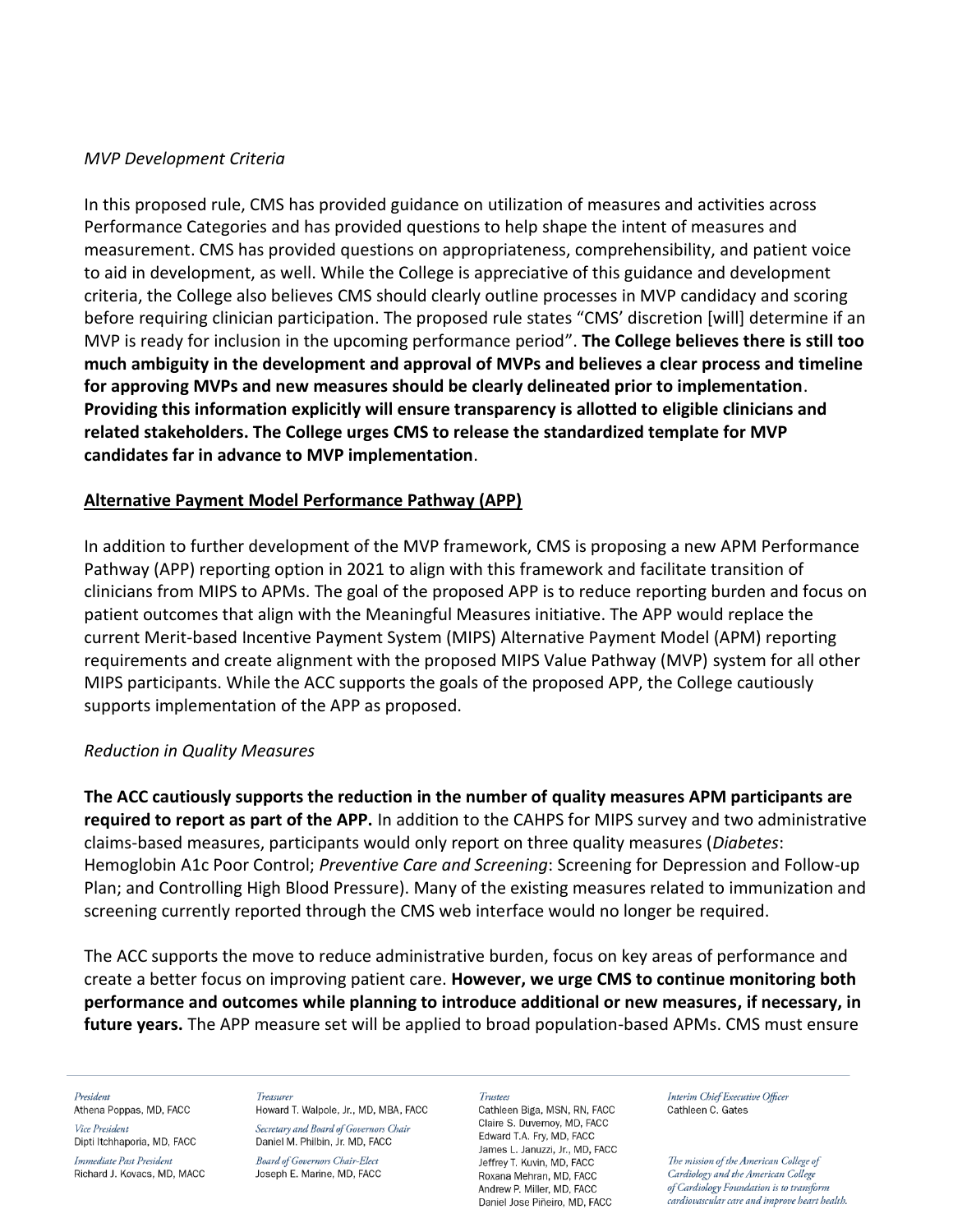that this limited set of measures captures outcomes across an entity's patient population and that performance in other areas of care does not drop due to the elimination of measures.

## *Elimination of the CMS Web Interface in 2021*

**The ACC recommends that CMS delay the sunset of the web interface reporting option by one performance year to PY 2022.** The web interface has been the reporting mechanism for Medicare Shared Savings Program (MSSP) participants as well as many MIPS participants. While the ACC supports the move to eliminate this reporting option in favor of providing entities with more flexibility for reporting, the College believes that keeping the web interface for one additional year can provide stability as participants transition to new reporting processes. Many sites may not have the capability to explore other reporting mechanisms at this time due to financial and staffing constraints caused by the COVID-19 PHE.

**In addition, the ACC requests more clarity on quality reporting for the Next Generation ACO program which relies on the CMS web interface.** CMS has extended this model for one additional year; the proposed rule does not indicate whether Next Generation ACO participants would have to transition to a new reporting method for the final year of the program or if they will be permitted to use the web interface for one additional year. The ACC requests that clarification be provided to model participants and noted in the final rule.

## *Phase-In of APP*

CMS proposes to require the APP for all MSSP ACO participants and provide it as an option for MIPS APM participants starting with the 2021 performance period. **The College appreciates that for the first year, CMS will provide all participants voluntarily utilizing the APP with an automatic 100 percent MIPS Quality score. However, the ACC asks that CMS consider the impact of the COVID-19 PHE on the timing of implementation for MSSP ACOs and offer a similar voluntary transition period.** The phase-in for voluntary participants will allow entities to implement a new reporting mechanism with the elimination of the web interface and provide a year of data collection so that sites can assess their performance against the consolidated core measure set. Applying a phase-in period for all APM participants would also protect entities against any potential negative impacts experienced due to the COVID-19 PHE. Early in the pandemic, many patient visits had to be delayed and rescheduled as practices reworked their processes to reduce the risk of exposure to staff and patients. Some practices are currently beginning to resume normal patient flow as they have been able to successfully implement telehealth measures and new scheduling protocols to allow patients back into offices. Entities are just starting to assess the impact of rescheduled care and the patient-driven fear of going to a medical office during the pandemic on quality measure performance. Implementing a phase-in for all participants would allow entities to adjust to the new APP reporting system and establish historical

### President

Athena Poppas, MD, FACC Vice President

Dipti Itchhaporia, MD, FACC

Immediate Past President Richard J. Kovacs, MD, MACC

### **Treasure**

Howard T. Walpole, Jr., MD, MBA, FACC Secretary and Board of Governors Chair Daniel M. Philbin, Jr. MD, FACC

**Board of Governors Chair-Elect** Joseph E. Marine, MD, FACC

#### **Trustees**

Cathleen Biga, MSN, RN, FACC Claire S. Duvernov. MD. FACC Edward T.A. Fry, MD, FACC James L. Januzzi, Jr., MD, FACC Jeffrey T. Kuvin, MD, FACC Roxana Mehran, MD, FACC Andrew P. Miller, MD. FACC Daniel Jose Piñeiro, MD, FACC

Interim Chief Executive Officer Cathleen C. Gates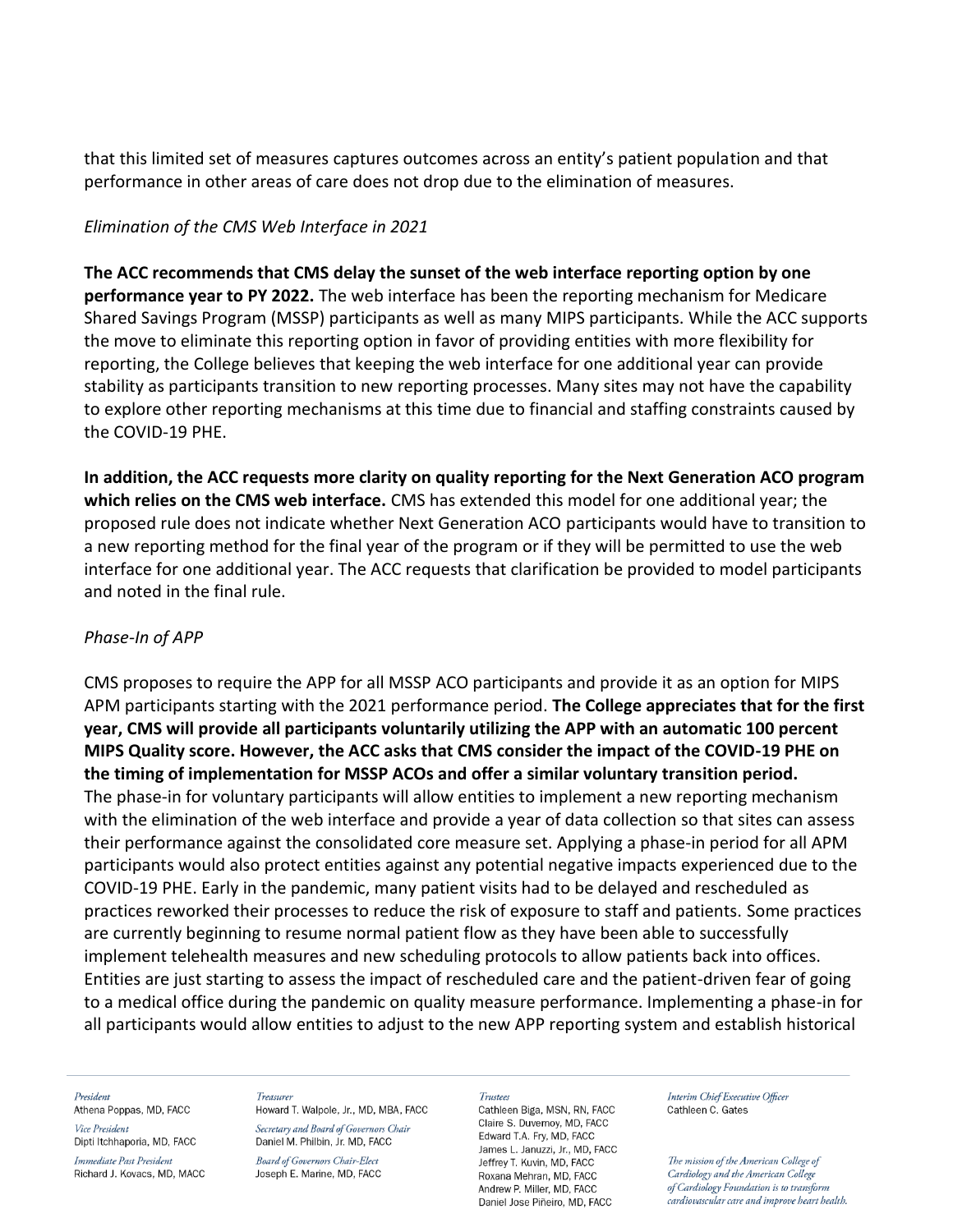benchmarks against the new measure set in a year where participants are more prepared to address the impact of the pandemic.

## *Days at Home Measure*

For future years, CMS is considering the addition of a Days at Home measure to the APP core measure set. **The ACC cautiously supports this concept and looks forward to the opportunity to provide further comment on the specific measure once it is developed.** The Days at Home measure would assess participants on the number of days spent outside the hospital as an inpatient, in observation, or in a post-acute care setting. If designed appropriately, this measure could incentivize participants for managing the care of patients and keeping them out of the hospital while balancing the current measure that penalizes participants for readmissions.

As with all measures, the ACC recommends that this measure is thoroughly vetted and tested before it is implemented into the APP for accountability purposes. The College urges CMS to consider the impact of factors such as the type and/or number of chronic diseases patients may have, geographic trends, sociodemographic status, and patient and caregiver health literacy on the ability of participants to control performance under this measure. **The ACC recommends that CMS introduce this measure through a pilot period or implement a reporting only period so participants can establish a benchmark for performance before the measure is used for scoring purposes.**

## **Conclusion**

The ACC appreciates the opportunity to comment on the CMS notice of proposed rulemaking regarding the CY 2021 Medicare Physician Fee Schedule. The ACC looks forward to collaborating with CMS to further develop meaningful approaches and pathways to promote a healthy physician environment and quality patient care. The ACC urges CMS to consider the recommendations detailed in this letter. Should you or your staff require additional information or clarifications, please contact Claudia Vasquez, Associate Director of Medicare Payment & Quality Policy, at cvasquez@acc.org.

Sincerely,

Athena Poppas, MD, FACC President

President Athena Poppas, MD, FACC Vice President

Dipti Itchhaporia, MD, FACC

Immediate Past President Richard J. Kovacs, MD, MACC

Treasurer Howard T. Walpole, Jr., MD, MBA, FACC Secretary and Board of Governors Chair

Daniel M. Philbin, Jr. MD, FACC **Board of Governors Chair-Elect** Joseph E. Marine, MD, FACC

### Trustees

Cathleen Biga, MSN, RN, FACC Claire S. Duvernov. MD. FACC Edward T.A. Fry, MD, FACC James L. Januzzi, Jr., MD, FACC Jeffrey T. Kuvin, MD, FACC Roxana Mehran, MD, FACC Andrew P. Miller, MD. FACC Daniel Jose Piñeiro, MD, FACC

Interim Chief Executive Officer Cathleen C. Gates